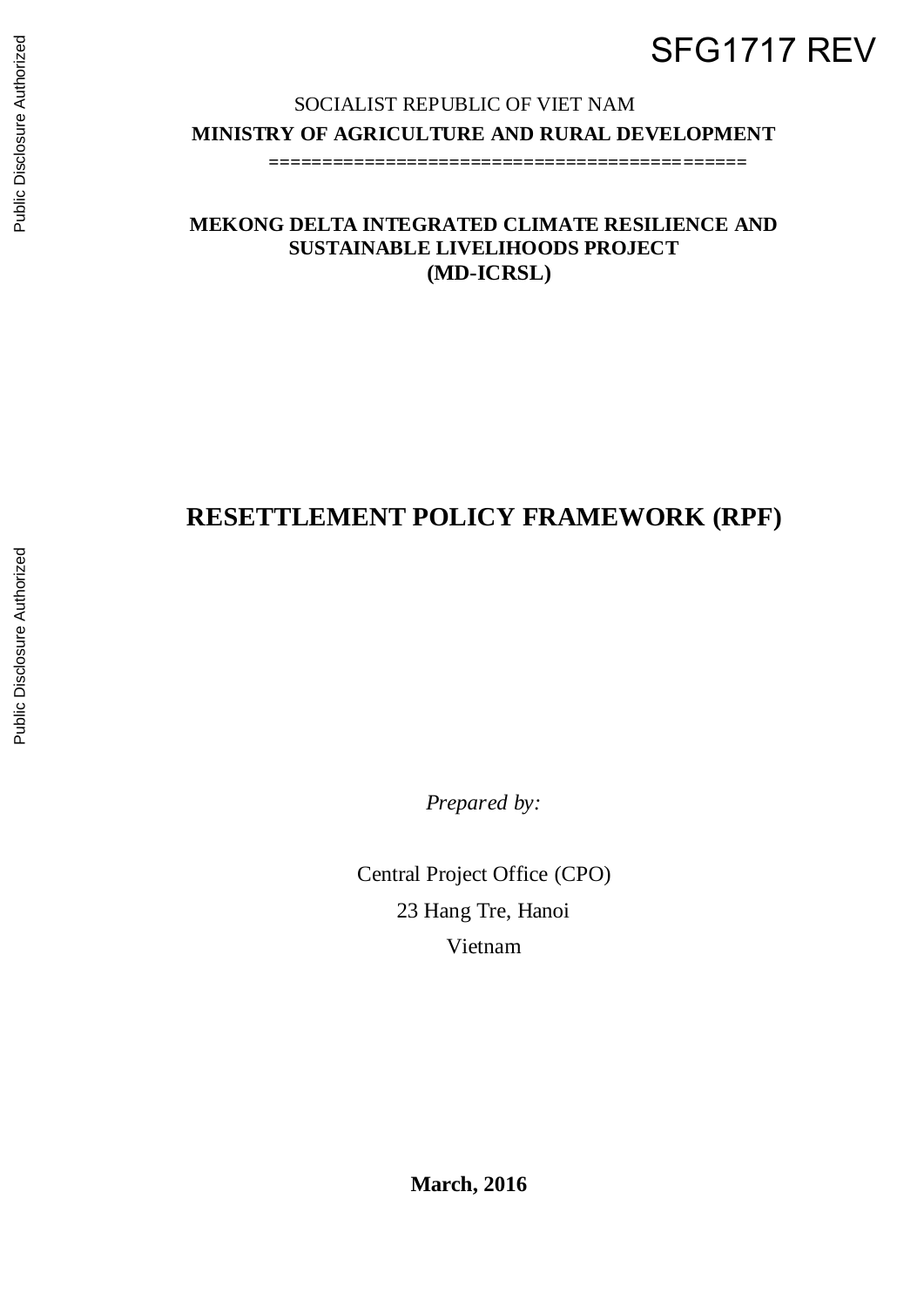## **Table of Contents**

<span id="page-1-0"></span>

| 1.1.                                                                                  |  |
|---------------------------------------------------------------------------------------|--|
|                                                                                       |  |
| 1.3. Potential land acquisition/resettlement impacts of first year subprojects3       |  |
| II. LEGAL FRAMEWORK FOR THE RESETLEMENT POLICY FRAMEWORK  6                           |  |
| 2.1.                                                                                  |  |
| The World Bank's Operation Policy on Involuntary Resettlement (OP 4.12)8<br>2.2.      |  |
| 2.2.1.                                                                                |  |
| 2.3.<br>Comparison between Government of Vietnam and World Bank approaches9           |  |
| III. PRINCIPLES AND POLICIES FOR RESETTLEMENT, COMPENSATION AND                       |  |
|                                                                                       |  |
| 3.1.                                                                                  |  |
| 3.2.                                                                                  |  |
| 3.3                                                                                   |  |
|                                                                                       |  |
| V. PARTICIPATION, CONSULTATION AND INFORMATION DISCLOSURE  43                         |  |
|                                                                                       |  |
|                                                                                       |  |
| 6.2. Preparation and Approval procedures for a Resettlement Action Plan (RAP) during  |  |
|                                                                                       |  |
|                                                                                       |  |
|                                                                                       |  |
|                                                                                       |  |
|                                                                                       |  |
|                                                                                       |  |
| Annex 1: The following information will be given to PAPs in the project leaflet or in |  |
|                                                                                       |  |
|                                                                                       |  |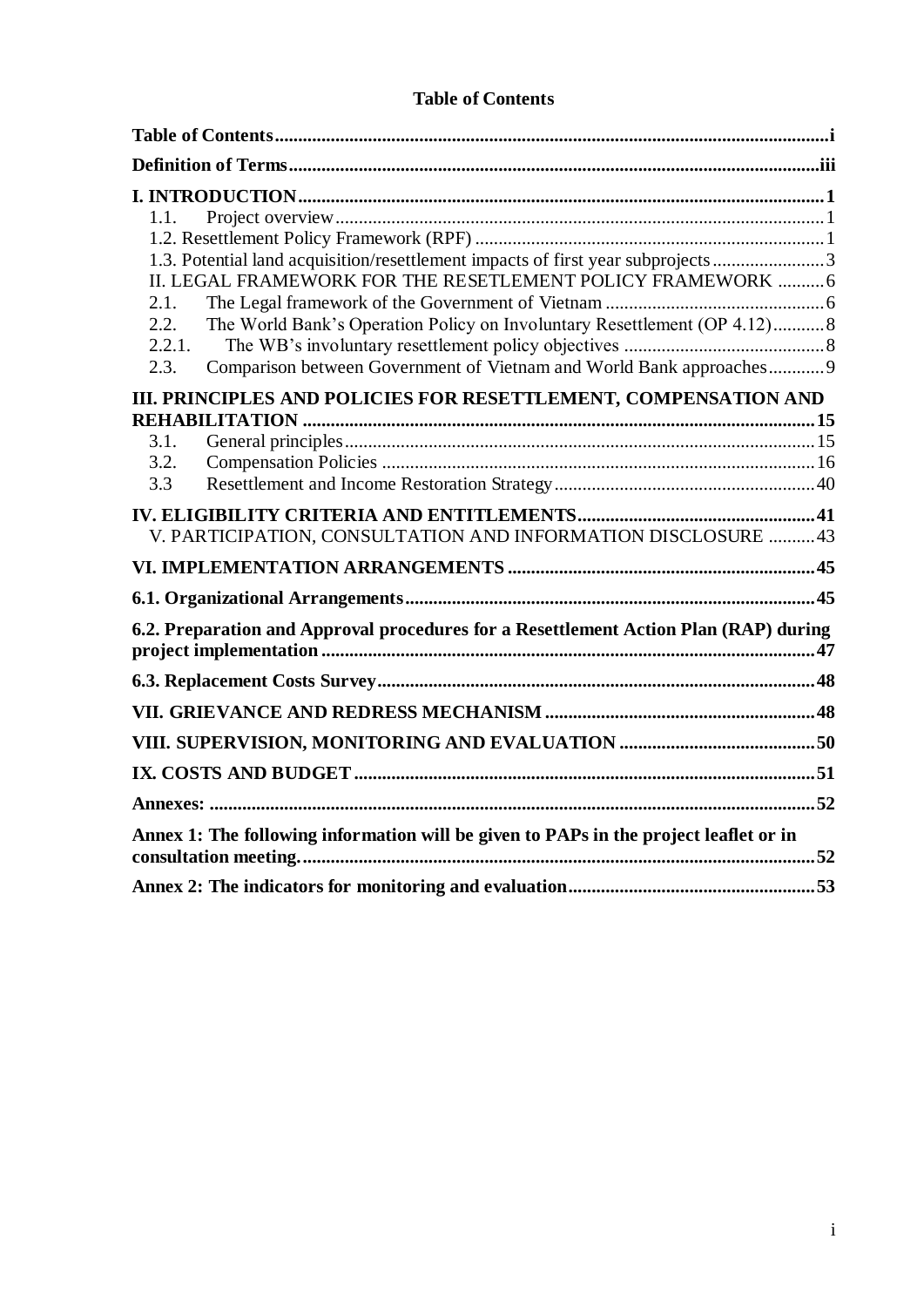## **Abbreviation**

| AP            | Affected person                                      |
|---------------|------------------------------------------------------|
| <b>CPO</b>    | <b>Central Project Office</b>                        |
| <b>DARD</b>   | Department of Agriculture and Rural Development      |
| <b>DCLFD</b>  | District Center for Land Fund and Development        |
| <b>DMS</b>    | <b>Detailed Measurement Survey</b>                   |
| <b>DPC</b>    | <b>District People's Committee</b>                   |
| <b>DRC</b>    | <b>District Resettlement Committee</b>               |
| <b>EMPF</b>   | <b>Ethnic Minorities Policy Framework</b>            |
| <b>EMDP</b>   | Ethnic Minorities Development Plan                   |
| <b>ESMF</b>   | <b>Environmental and Social Management Framework</b> |
| GoV           | Government of Vietnam                                |
| <b>HH</b>     | Household                                            |
| <b>IOL</b>    | <b>Inventory of Losses</b>                           |
| <b>IMC</b>    | <b>Independent Monitoring Consultant</b>             |
| <b>WB</b>     | World Bank                                           |
| LAR           | Land Acquisition and Resettlement                    |
| <b>LURC</b>   | Land Use Right Certificate                           |
| <b>MOF</b>    | Ministry of Finance                                  |
| <b>MOLISA</b> | Ministry of Labor, Invalids, and Social Affairs      |
| <b>NGO</b>    | Non-governmental Organization                        |
| ΟP            | <b>Operating Policy</b>                              |
| <b>PAD</b>    | <b>Project Appraisal Documents</b>                   |
| <b>PPC</b>    | Provincial People's Committee                        |
| <b>PPMU</b>   | Provincial Project Management Unit                   |
| <b>PRA</b>    | <b>Participatory Rapid Assessment</b>                |
| <b>REA</b>    | <b>Rapid Environment Assessment</b>                  |
| <b>RAP</b>    | <b>Resettlement Action Plan</b>                      |
| <b>RPF</b>    | <b>Resettlement Policy Framework</b>                 |
| <b>TOR</b>    | Terms of Reference                                   |
| <b>USD</b>    | <b>United States Dollar</b>                          |
| <b>VND</b>    | Vietnamese Dong                                      |
| WB            | World Bank                                           |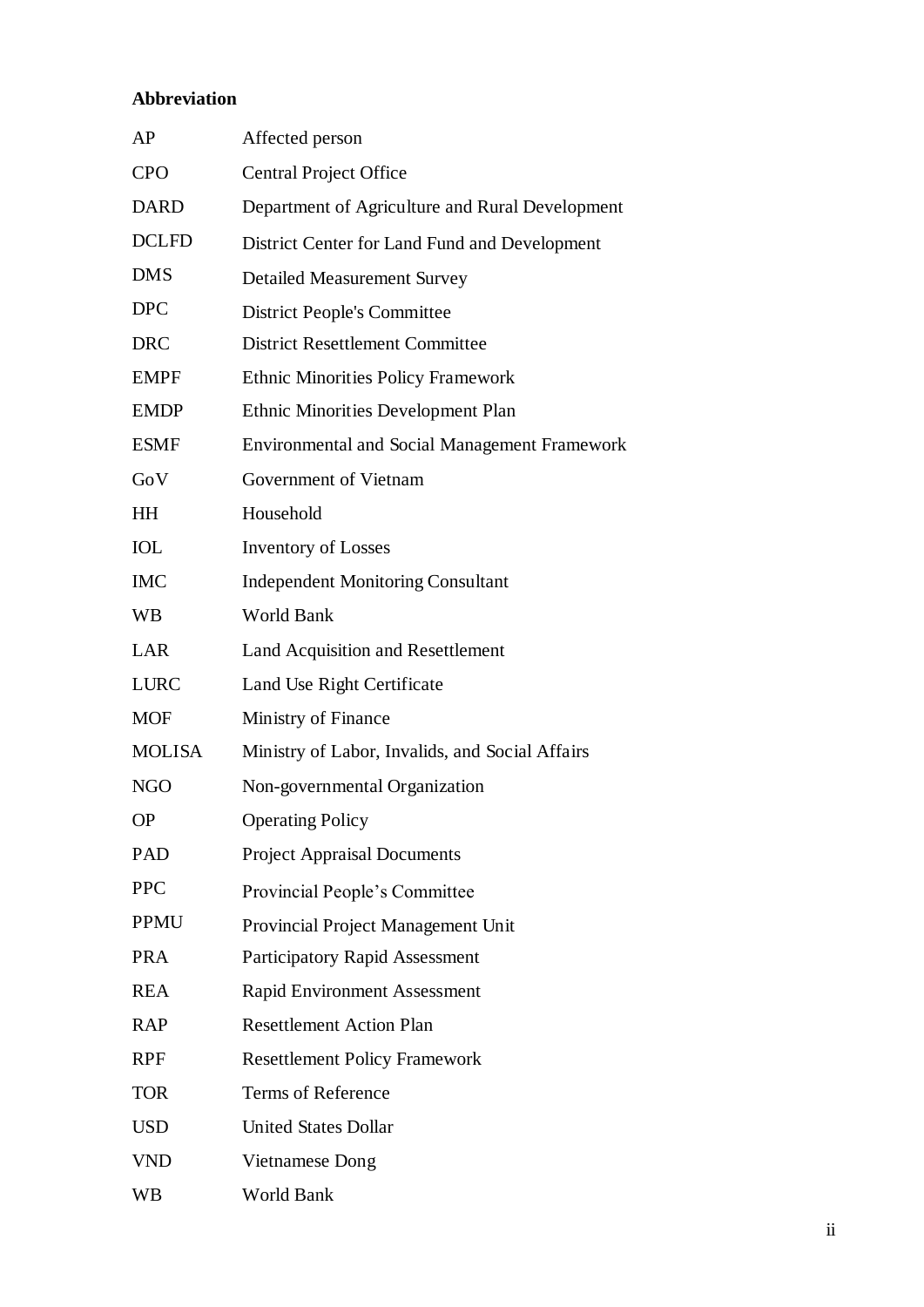#### <span id="page-3-0"></span>**Definition of Terms**

Project impacts Any impacts relating directly to land acquisition or limit using legal areas or protected areas Affected persons Any person who, as a result of the implementation of a project,

loses the right to own, use, or otherwise benefit from a built structure, land (residential, agricultural, or pasture), annual or perennial crops and trees, or any other fixed or moveable asset, either in full or in part, permanently or temporarily.

Cut-off-date Is the date when the PPC issues the Notification of Land acquisition for the relevant project (Article 67.1 of Land Law 2013) before implementation of detailed measurement survey. A census survey will be done before the cut-off date is announced to establish a list of potential affected households.

Eligibility Any person who used the land affected by the project and listed before the cut-off-date: (i) with formal legal right to land; (ii) without formal legal right to land but have a claim to such land or assets recognized under the laws of the country (iii) without recognizable legal right or claim to the land they are occupying.

Replacement cost For agricultural land, the replacement cost is the pre-project or pre-displacement, whichever is higher, market value of land of equal productive potential or use located in the vicinity of the affected land, plus the cost of preparing the land to levels similar to those of the affected land, plus the cost of any registration and transfer taxes.

> For land in urban areas, it is the pre-displacement market value of land of equal size and use, with similar or improved public infrastructure facilities and services and located in the vicinity of the affected land, plus the cost of any registration and transfer taxes.

For houses and other structures, it is the market cost of the materials to build a replacement structure with an area and quality similar to or better than those of the affected structure, plus the cost of transporting building materials into the construction site, plus the cost of any labor and contractors' fees, plus the cost of any registration and transfer taxes. In determining the replacement cost, depreciation of the asset and the value of salvage materials are not taken into account, nor is the value of benefits to be derived from the project deducted from the valuation of an affected asset.

Resettlement Covers all direct economic and social losses resulting from land taking and restriction of access, together with the consequent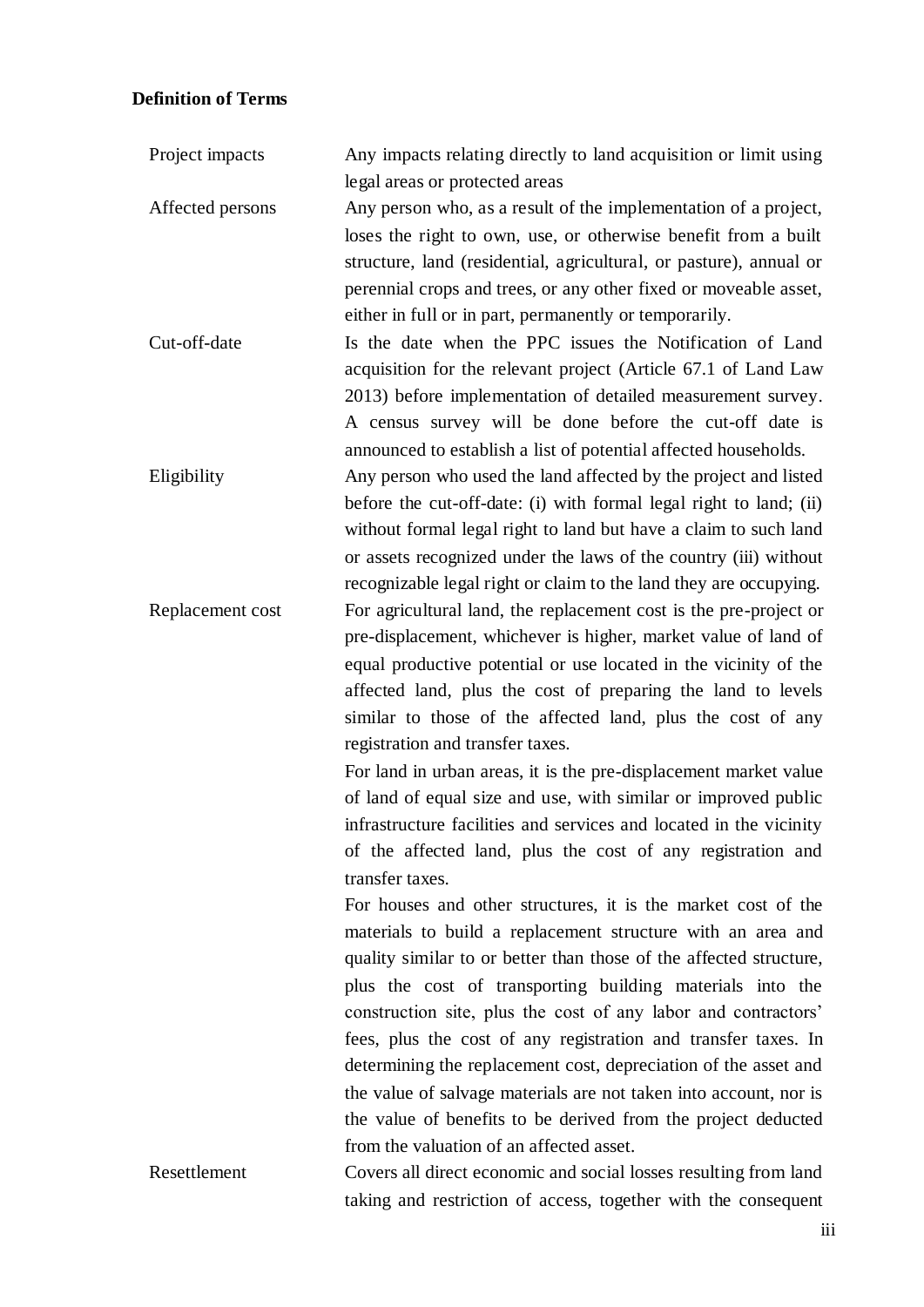|                                                     | compensatory and remedial measures. Resettlement is not<br>restricted to its usual meaning-physical relocation. Resettlement<br>can, depending on the case, include (i) acquisition of land and<br>physical structures on the land, including businesses; (ii)<br>physical relocation; and (iii) economic rehabilitation of affected<br>persons (APs), to improve (or at least restore) incomes and<br>living standards.                                                                                                                                                                                                 |
|-----------------------------------------------------|--------------------------------------------------------------------------------------------------------------------------------------------------------------------------------------------------------------------------------------------------------------------------------------------------------------------------------------------------------------------------------------------------------------------------------------------------------------------------------------------------------------------------------------------------------------------------------------------------------------------------|
| Entitlements                                        | Include compensation and assistance for APs based on the type<br>and extent of damage.                                                                                                                                                                                                                                                                                                                                                                                                                                                                                                                                   |
| <b>Inventory of Losses</b><br>(IOL)                 | Is process of accounting for physical assets and income<br>affected by project.                                                                                                                                                                                                                                                                                                                                                                                                                                                                                                                                          |
| Socio - Economic<br><b>Baseline Survey</b><br>(BLS) | A socio-economic baseline survey of households, businesses,<br>or other project-affected parties needed to: identify and<br>accurately compensate or mitigate losses, assess impacts on<br>household economy, and differentiate affected parties by level<br>of impact.                                                                                                                                                                                                                                                                                                                                                  |
| Vulnerable groups                                   | People who by virtue of gender, ethnicity, age, physical or<br>mental disability, economic disadvantage, or social status may<br>be more adversely affected by resettlement than others and who<br>may be limited in their ability to claim or take advantage of<br>resettlement assistance and related development benefits,<br>include: (i) women headed household (single, widow, disabled<br>husband) with dependents, (ii) disables (loss of working<br>ability), the elderly alone, (iii) poor and near poor household,<br>(iv) the landless, (v) ethnic minority groups and (vi) The social-<br>aided households. |
| Livelihood                                          | Economic activities and income streams, usually involving self-<br>employment and or wage employment by using one's<br>endowments (both human and material) to generate adequate<br>resources for meeting the requirements of the self and<br>household on a sustainable basis.                                                                                                                                                                                                                                                                                                                                          |
| Income restoration                                  | Re-establishment of sources of income and livelihoods of the<br>affected households.                                                                                                                                                                                                                                                                                                                                                                                                                                                                                                                                     |
| Stakeholders                                        | Any and all individuals, groups, organizations,<br>and<br>institutions interested in and potentially affected by a project<br>or having the ability to influence a project.                                                                                                                                                                                                                                                                                                                                                                                                                                              |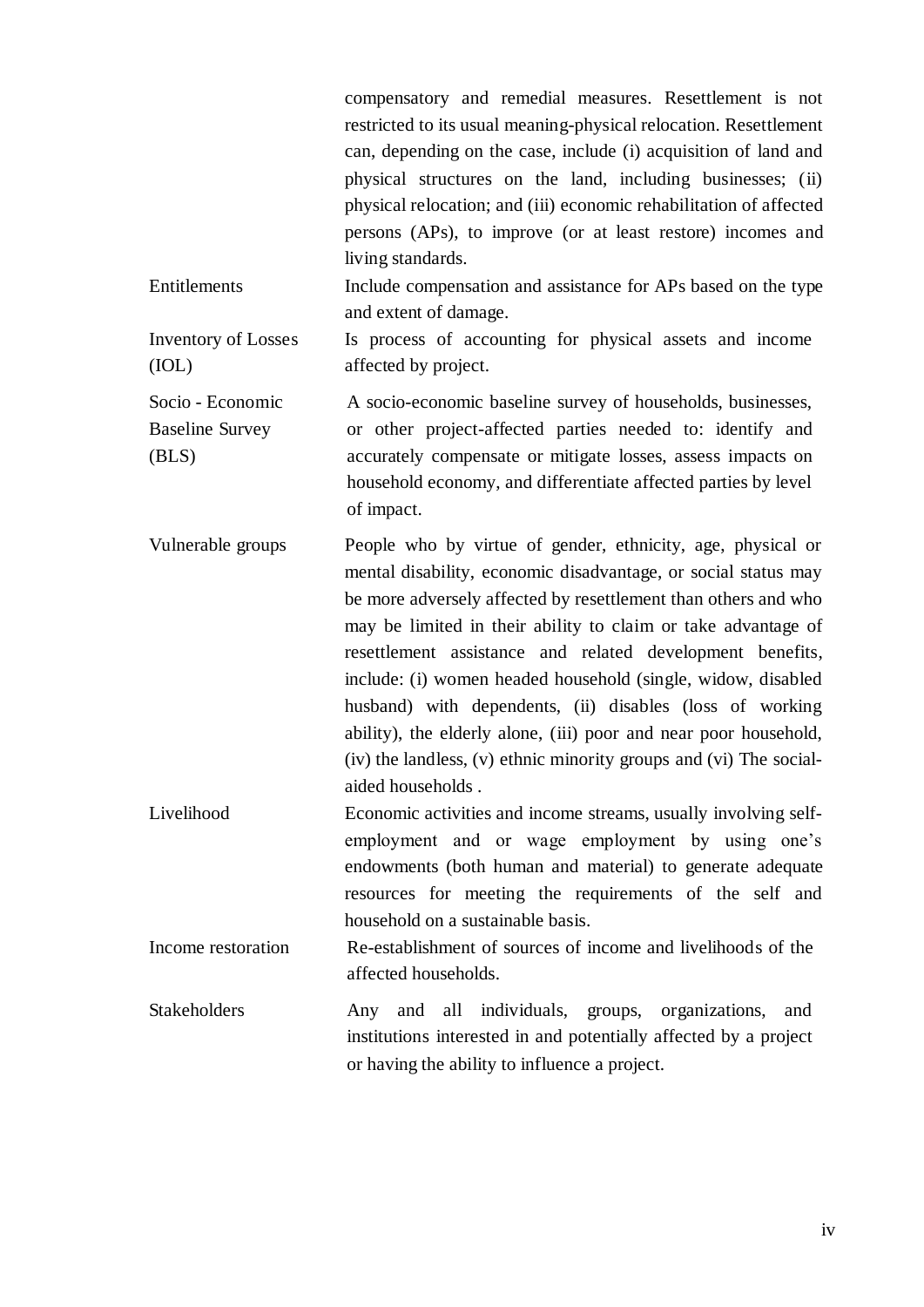#### <span id="page-5-0"></span>**I. INTRODUCTION**

#### <span id="page-5-1"></span>**1.1. Project overview**

1. The Government of Vietnam and the World Bank is preparing the "Mekong Delta Integrated Climate Resilience and Sustainable Livelihoods Project". The Project Development Objective is to enhance tools for climate-smart planning, and improve climate resilience of land and water management practices in selected provinces of the Mekong Delta in Vietnam. The project will directly or indirectly benefit over one million people living in the three sub-regions: (a) the upper delta (An Giang, Dong Thap and Kien Giang); (b) the peninsula (Ca Mau, Bac Lieu and Kien Giang); and (c) the coastal estuary (Ben Tre, Tra Vinh and Soc Trang). Additional rural and urban households and agribusiness in upstream and downstream regions also directly or indirectly benefit from the project intervention.

2. **The project is envisioned to be the first phase of a long-term World Bank engagement in the Mekong Delta to strengthen integrated climate resilient management and development, across different sectors and institutional levels.** More specifically, it will support information systems, the institutional arrangements, and the roadmap for building regional and provincial-level planning capacity for sustainable Delta-wide development. In parallel, the Project will also seek opportunities for 'low regret' investments and scope out longer term development options to be financed under future phases. The project would comprise of a combination of structural and non-structural investments, and will be informed by the World Bank financed *Building Resilience in the Mekong Delta TA* (P149017). The Project is proposed to span a period of 6 years, with the financing of US\$ 376 million (\$300 m from IDA; \$76 m from GoV).

3. **The project concept and approach builds up from the vision articulated in the Mekong Delta Plan developed by the Dutch,** whereby the delta was viewed as different hydro-ecological zones cutting across provinces and sectors. During the scoping of the proposed project, the task team has placed heavy emphasis on coordination with other Bank projects, and those of other development partners.

4. The five components proposed under the project are:

<span id="page-5-2"></span>**Component 1: Enhancing Monitoring, Analytics, and Information Systems** *(Estimated US\$52 million, of which US\$47.5 million will be financed by IDA).* Putting the Mekong Delta on a more sustainable and resilient trajectory in the face of climate change, upstream Mekong basin development, and environmentally damaging practices within the Delta itself, will require investments in both infrastructure and the enhanced capacity to monitor, plan, and manage the Delta's land and water resources. Component 1 provides the framework for ensuring the capacity to undertake "smart investments" and cope with anticipated wide-scale environmental changes.

**Component 2:** Managing Floods in the Upper Delta *(Est. US\$ 101 million, of which US\$ 79.1 million will be financed by IDA)*. The primary objective of this component is to protect and/or reclaim the benefits of controlled flooding (flood retention) measures while increasing rural incomes and protecting high value assets in An Giang and Dong Thap provinces. This will potentially consist of: i) modifying water and agricultural infrastructure to allow for more beneficial flooding (expanding flood retention capacity) in rural areas and offer new agricultural/aquaculture cropping alternatives; ii) providing livelihoods support measures to farmers so they have alternatives to the wet season rice crop, including aquaculture; iii)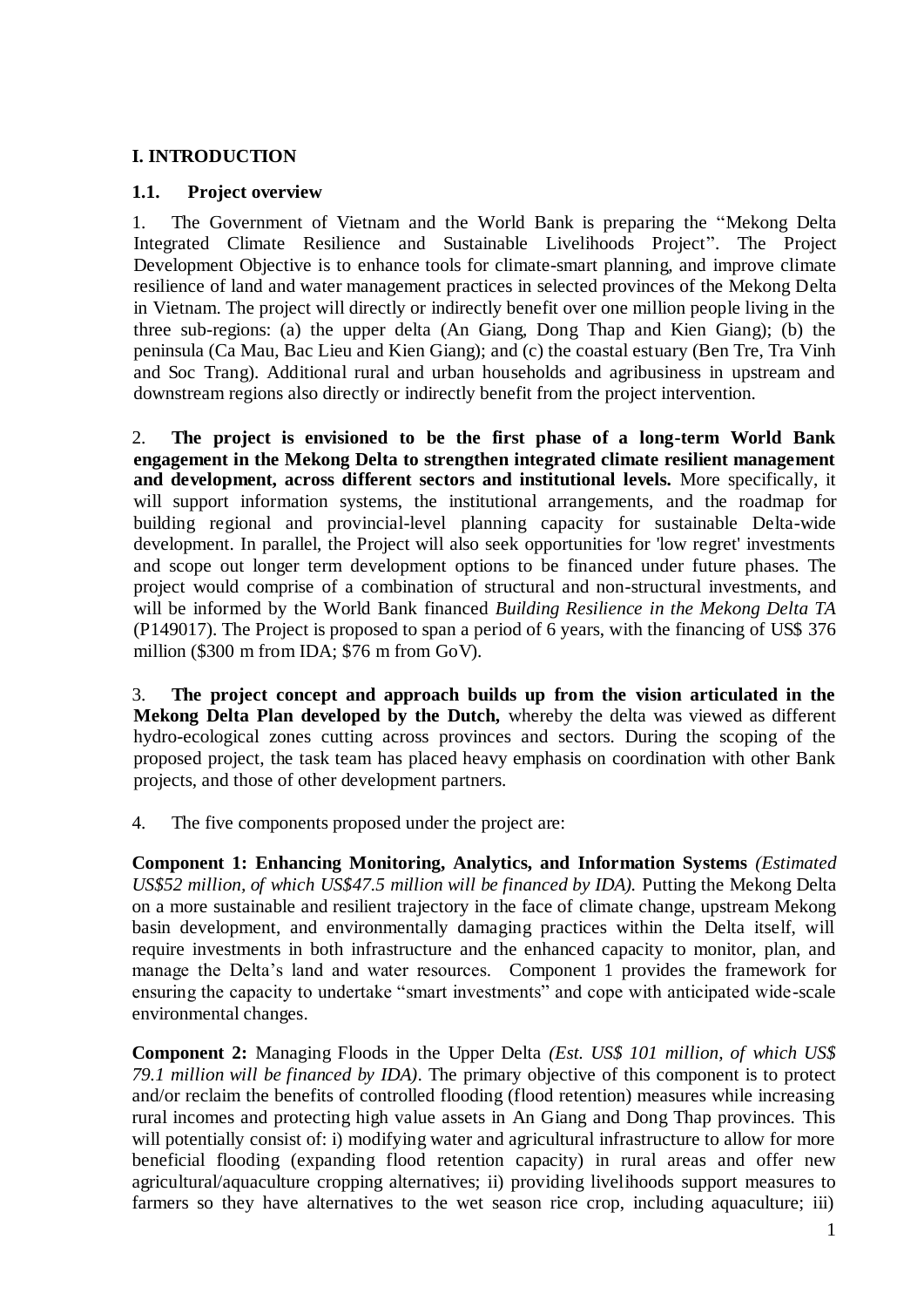constructing/upgrading infrastructures for protecting select high value assets; and iv) facilitating agricultural water use efficiency in the dry season.

**Component 3**: Adapting to Salinity Transitions in the Delta Estuary *(Est. US\$ 109.1million, of which US\$ 82 million will be financed by IDA).* This component aims to address the challenges related to salinity intrusion, coastal erosion, sustainable aquaculture and improved livelihoods for communities living in the coastal areas of Ben Tre, Tra Vinh, and Soc Trang provinces. This will potentially consist of: i) construction of coastal defenses consisting of combinations of compacted earth embankments and coastal mangrove belts; ii) modification of water and agricultural infrastructure along the coastal zone to allow flexibility for sustainable aquaculture activities and adapt to changing salinity levels; iii) support to farmers to transition (where suitable) to more sustainable brackish water activities such as mangroveshrimp, rice-shrimp, and other aquaculture activities; and iv) supporting climate smart agriculture by facilitating water use efficiency in the dry season.

**Component 4:** Protecting Coastal Areas in the Delta Peninsula *(Est. US\$ 101.4 million, of which US\$82.2 million will be financed by IDA).* This component aims to address the challenges related to coastal erosion, groundwater management, sustainable aquaculture, and improved livelihoods for communities living in the coastal and river mouth areas of Ca Mau and Kien Giang. This will potentially consist of: i) restoration of coastal mangrove belts and construction/ rehabilitation of coastal dikes in erosion areas; ii) modification of water control infrastructure along the coastal zone to allow flexibility for sustainable aquaculture activities; iv) control of groundwater abstraction for agricultural/aquaculture and development of freshwater supplies for domestic use; v) support to farmers to practice more sustainable brackish water activities such as mangrove-shrimp and other aquaculture activities; and vi) supporting climate smart agriculture by facilitating water use efficiency.

**Component 5:** *(Est. US\$ 12.1 million, of which US\$9.2 million will be financed by IDA).* Project Management and Implementation Support. This component will be split into project management support and capacity building for MONRE and MARD. This component is expected to provide incremental running costs and consultant and advisory services for overall project management, financial management, procurement, safeguards and monitoring and evaluation.

#### **1.2. Resettlement Policy Framework (RPF)**

5. This RPF is prepared based on the World Bank's OP 4.12 Involuntary Resettlement (December, 2001) and the Vietnam's relevant laws and regulations. The objective of this RPF is to establish resettlement principles, organizational arrangements, funding mechanisms, and design criteria to be applied to subprojects to be prepared during project implementation [\(OP](http://web.worldbank.org/WBSITE/EXTERNAL/PROJECTS/EXTPOLICIES/EXTOPMANUAL/0,,contentMDK:20064610~menuPK:64701637~pagePK:64709096~piPK:64709108~theSitePK:502184~isCURL:Y,00.html)  [4.12, paragraphs 26-28\)](http://web.worldbank.org/WBSITE/EXTERNAL/PROJECTS/EXTPOLICIES/EXTOPMANUAL/0,,contentMDK:20064610~menuPK:64701637~pagePK:64709096~piPK:64709108~theSitePK:502184~isCURL:Y,00.html). This RPF will be applied to all activities of this project that result in involuntary resettlement, regardless of the source of financing. Subproject RAPs consistent with the policy framework will be submitted for the World Bank for clearance after specific planning information becomes available [\(OP 4.12, paragraph 29\)](http://web.worldbank.org/WBSITE/EXTERNAL/PROJECTS/EXTPOLICIES/EXTOPMANUAL/0,,contentMDK:20064610~menuPK:64701637~pagePK:64709096~piPK:64709108~theSitePK:502184~isCURL:Y,00.html).

6. All non-Bank funded activities that in the judgment of the Bank are (i) directly and significantly related to the Bank-assisted project; (ii) necessary to achieve its objectives as set forth in the project documents; and (iii) carried out, or planned to be carried out, contemporaneously with the project, are subject to the applicability of this Resettlement Policy Framework. To this end, screening will be done during preparation of Resettlement Action Plan (RAP) of each subproject and where relevant, mitigation measures will be subsequently developed and integrated in the said RAP.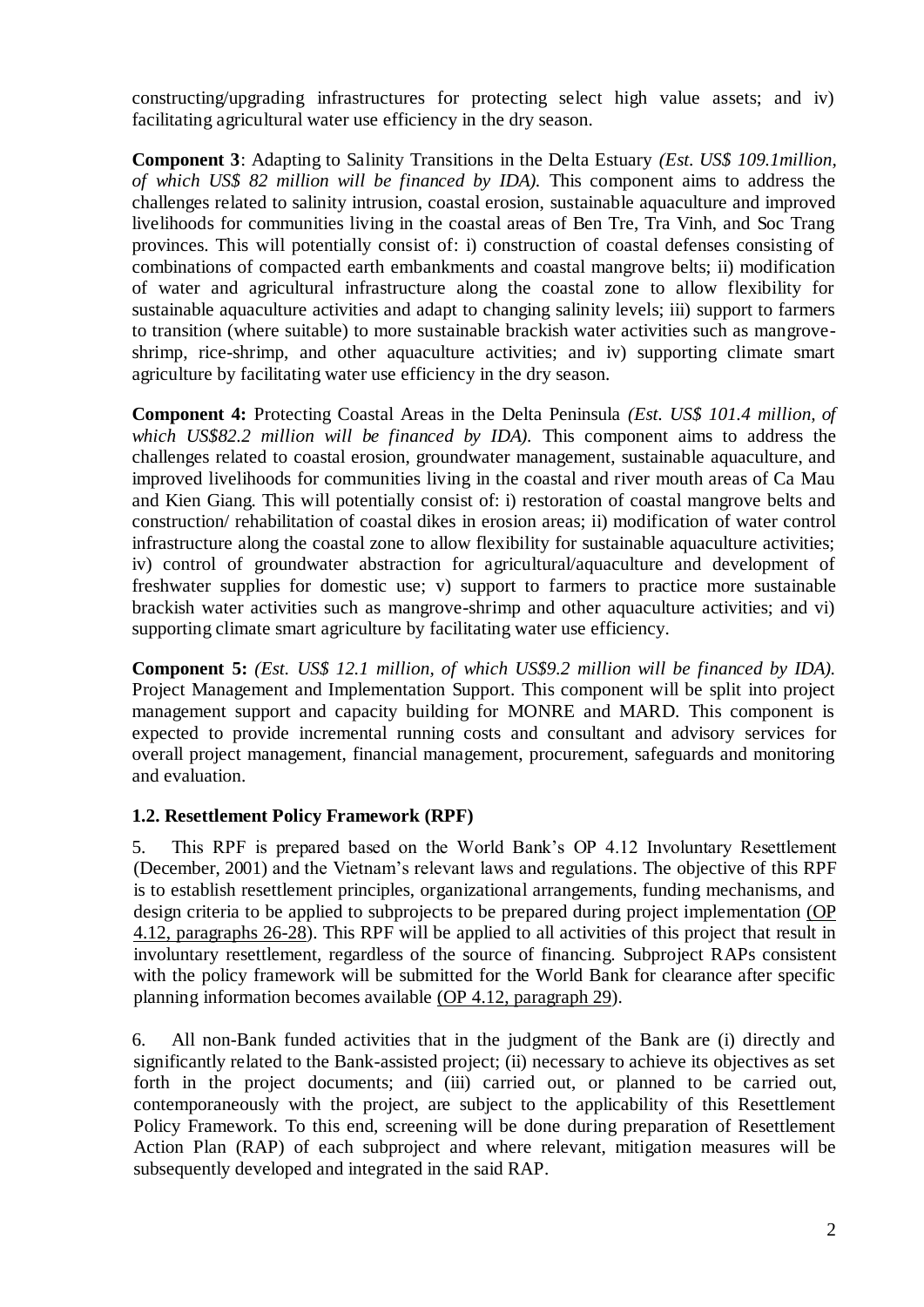#### <span id="page-7-0"></span>**1.3. Potential land acquisition/resettlement impacts of first year subprojects**

7. The first year investments include subprojects in Kien Giang, An Giang, Ben Tre and Tra Vinh/Vinh Long provinces. Those investments, including the construction of sluice gates, upgrading/reinforcement of dikes and embankments to control floods and salt water intrusion, or construction of various other infrastructures, may cause land acquisition and resettlement impacts. According to the social screening and the socio-economic baseline survey (BLS) conducted for the first year sub-projects, except in An Giang Province, land acquisition/resettlement impacts are generally manageable. Income restoration programs for HH losing productive land will however be necessary for some sub-projects. The impacts summaries of first year subprojects is provided in tables 1 and table 2.

8. Three Resettlement Action Plans (RAP) for Kien Giang, An Giang, Tra Vinh/Vinh Long for the first year subprojects were prepared in accordance to the provisions set forth in this RPF. RAP for Ben Tre subproject is not required as the land acquisition for the 5 proposed sluice gates have been completed in another Bank funded project closed in 2013 (Vietnam Natural Disaster Risk Management Project – P073361)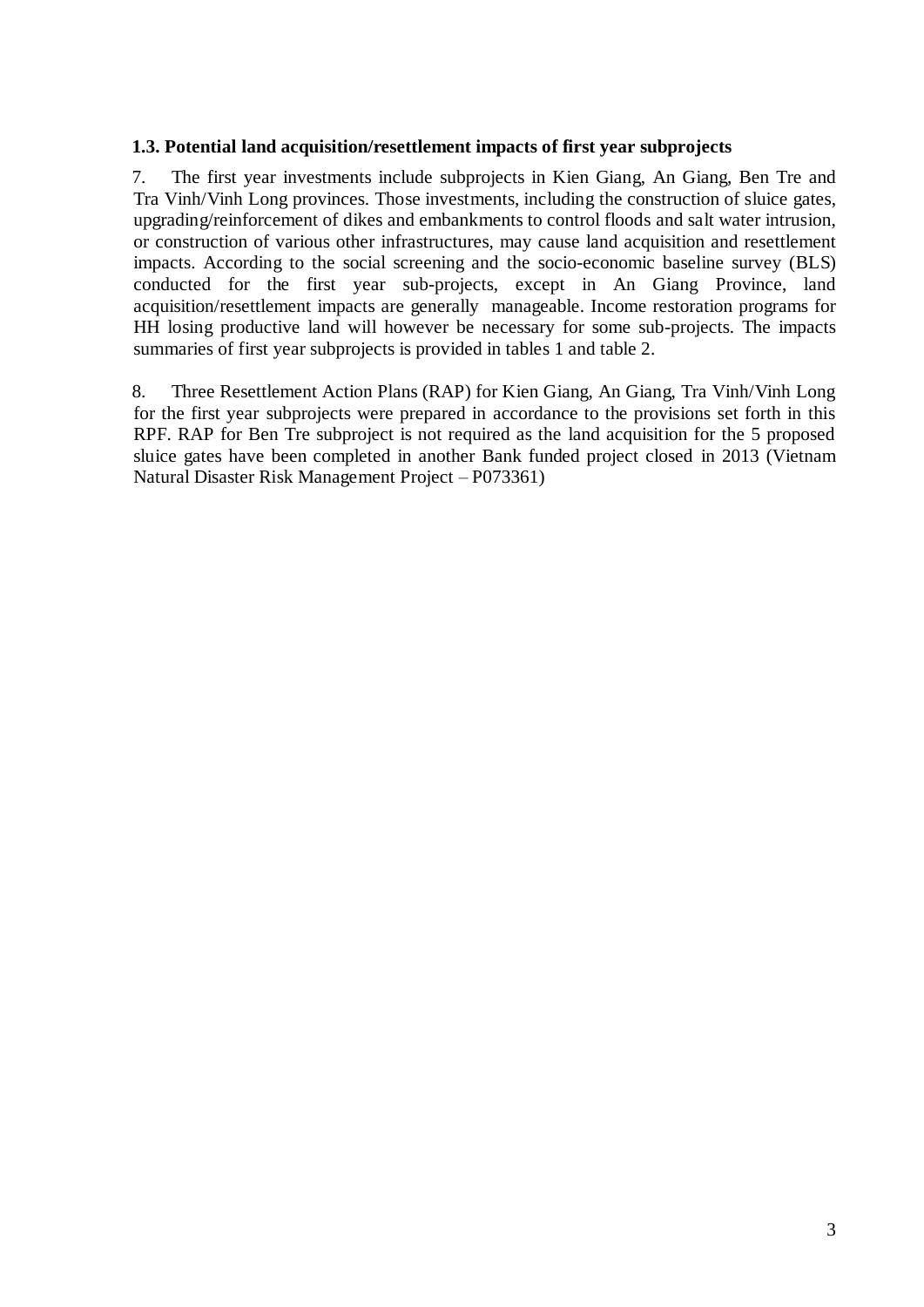| Sub-projects                                                                                                                                                                                                                    | <b>Province</b>                                       | <b>Objectives</b>                                                                                                                                                                                                                                                                                                                                  | Key investments related to land acquisition                                                                                                                                                                        |
|---------------------------------------------------------------------------------------------------------------------------------------------------------------------------------------------------------------------------------|-------------------------------------------------------|----------------------------------------------------------------------------------------------------------------------------------------------------------------------------------------------------------------------------------------------------------------------------------------------------------------------------------------------------|--------------------------------------------------------------------------------------------------------------------------------------------------------------------------------------------------------------------|
| <b>Infrastructure for Climate</b><br>Change and Sea Level Rise<br>Resilience" in An Minh and<br>An Bien, Kien Giang<br>province                                                                                                 | Kien Giang                                            | Construction/rehabilitation of coastal defenses<br>$\bullet$<br>consisting of combinations of compacted earth<br>embankments and coastal mangrove belts;<br>Modification of water control infrastructure<br>$\bullet$<br>along the coastal zone to allow flexibility for<br>sustainable aquaculture activities;                                    | Construction of the remaining 13 of the total<br>28 sluice gates                                                                                                                                                   |
| Enhancing the ability of<br>adaptation and water<br>management for the upper<br>part of Bassac River" in An<br>Phu District, An Giang<br>province                                                                               | An Giang                                              | Building and modifying the infrastructure to<br>$\bullet$<br>allow for more beneficial flooding (flood<br>retention and flood exit system), exploiting the<br>advantage of high-level water season for<br>agricultural production;<br>Offering new agricultural/aquaculture cropping<br>$\bullet$<br>alternatives;                                 | Reinforcement of existing low embankments<br>$\bullet$<br>37,82km (August dykes);<br>Construction of 23,13km high embankments<br>$\bullet$<br>with several 200-300m spillways;<br>Construction of 15 sluice gates; |
| Infrastructure to develop<br>stable livelihoods for people<br>in the coastal area in Ba Tri<br>Ben Tre to adapt to climate<br>change                                                                                            | <b>Ben</b> Tre                                        | Construction of coastal defenses consisting of<br>$\bullet$<br>combinations of compacted earth<br>embankments and coastal mangrove belts;<br>Modification of water and agricultural<br>$\bullet$<br>infrastructure along the coastal zone to allow<br>flexibility for sustainable aquaculture activities<br>and adapt to changing salinity levels; | Construction of remaining 5 sluicegates.<br>$\bullet$                                                                                                                                                              |
| Infrastructure to control<br>spring tide and salinity to<br>support agricultural activities<br>and adapting to climate<br>change in districts of Cau Ke<br>(Tra Vinh province), Tra On<br>and Vung Liem (Vinh Long<br>province) | $\overline{\text{Tr}}a \text{ Vinh } \&$<br>Vinh Long | Construction of coastal defenses consisting of<br>$\bullet$<br>coastal mangrove belts;<br>Modification of water and agricultural<br>$\bullet$<br>infrastructure along the coastal zone to allow<br>flexibility for sustainable aquaculture activities<br>and adapt to changing salinity levels;                                                    | Construction of 3 sluice gates: Vung Liem,<br>$\bullet$<br>Bong Bot, Tan Dinh;                                                                                                                                     |

## **Table 1 – Summary description of the first year subprojects**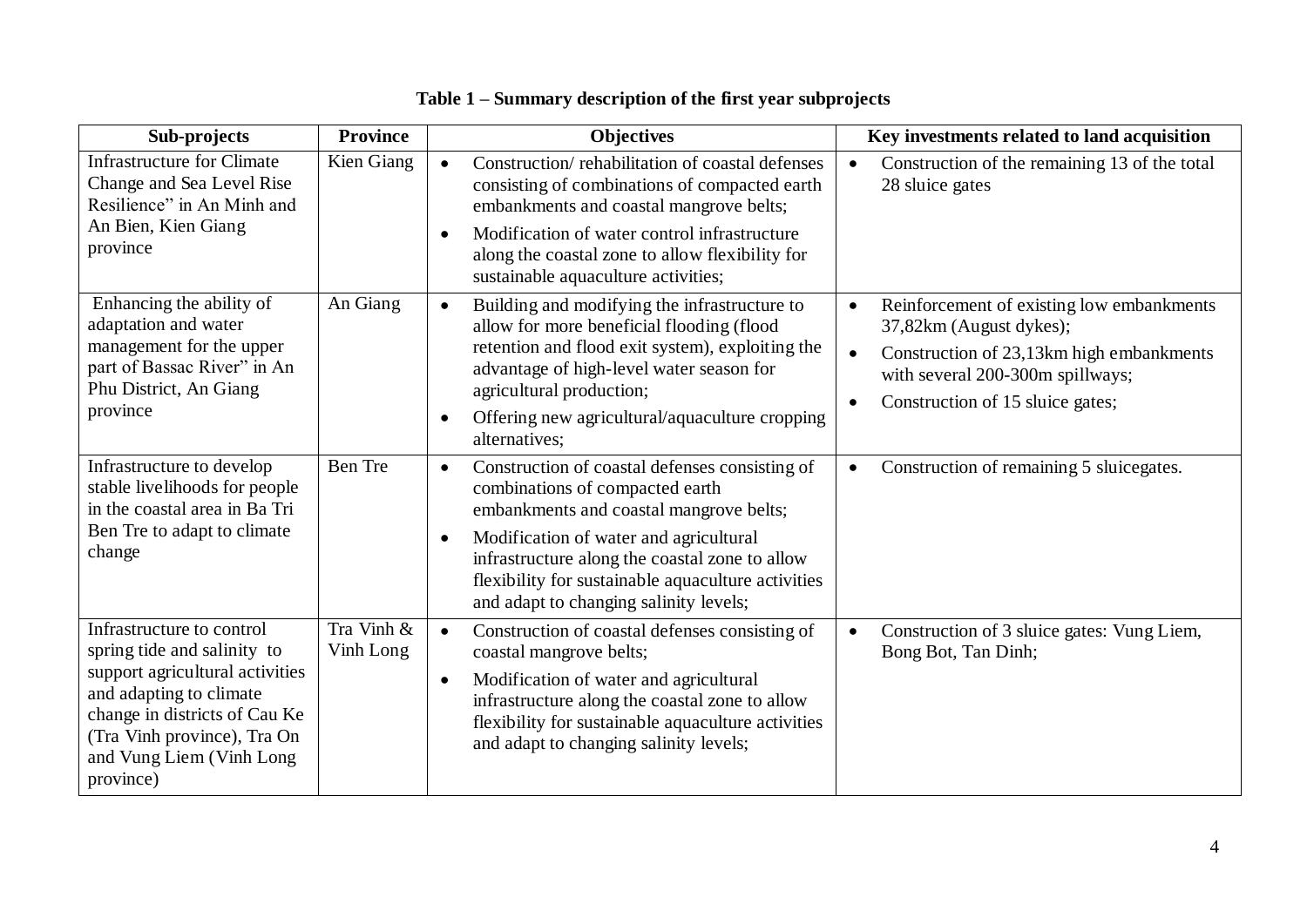|                |              | <b>Subprojects</b>            | <b>General</b>     | <b>Ethnic</b><br>minorities |              |                     | <b>Permanent impacts</b> |                       |                |                       | <b>Temporary impacts</b> |                   |
|----------------|--------------|-------------------------------|--------------------|-----------------------------|--------------|---------------------|--------------------------|-----------------------|----------------|-----------------------|--------------------------|-------------------|
| No             | Province     |                               |                    | Number of                   |              |                     | Residential              |                       | Number of      |                       |                          |                   |
|                |              | Name of subproject            | Total<br>number of | affected                    | Number<br>of | Agriculture<br>land | land                     | Number of<br>affected | relocated      | Number of<br>affected | Number of<br>HH affected | Temporary<br>land |
|                |              |                               |                    |                             |              |                     |                          |                       |                |                       |                          |                   |
|                |              |                               | affected           | household                   | affected     | acquisition         | acquisition              | graves                | household      | household             | by land                  | acquisition       |
|                |              |                               | household          |                             | household    | (m2)                | (m2)                     |                       |                |                       | acquisition              | (m2)              |
|                |              | Kien Giang Infrastructure for | 58                 | $\overline{0}$              | 58           | 132.240             | 6.882                    | $\mathbf{0}$          | 58             | $\overline{0}$        | $\overline{0}$           | 108.000           |
|                |              | Climate Change and Sea        |                    |                             |              |                     |                          |                       |                |                       |                          | (public           |
|                |              | Level Rise Resilience         |                    |                             |              |                     |                          |                       |                |                       |                          | land)             |
| $\overline{2}$ | An Giang     | Enhancing the ability of      | 752                | $\boldsymbol{0}$            | 752          | 1.100.000           | $\overline{0}$           | 23                    | $\overline{0}$ | 153                   | 153                      | 150.000           |
|                |              | adaptation and water          |                    |                             |              |                     |                          |                       |                |                       |                          |                   |
|                |              | management for the            |                    |                             |              |                     |                          |                       |                |                       |                          |                   |
|                |              | upper part of Bassac          |                    |                             |              |                     |                          |                       |                |                       |                          |                   |
|                |              | River                         |                    |                             |              |                     |                          |                       |                |                       |                          |                   |
| $\overline{3}$ | Tra Vinh-    | Infrastructure to control     | 13                 | $\boldsymbol{0}$            | 13           | 17.734              | 3.190                    | 5                     | 12             | $\overline{0}$        | $\overline{0}$           | $\overline{0}$    |
|                | Vinh Long    | spring tide and               |                    |                             |              |                     |                          |                       |                |                       |                          |                   |
|                |              | salinity to support           |                    |                             |              |                     |                          |                       |                |                       |                          |                   |
|                |              | agricultural activities       |                    |                             |              |                     |                          |                       |                |                       |                          |                   |
|                |              | and adapting to climate       |                    |                             |              |                     |                          |                       |                |                       |                          |                   |
|                |              | changein districts of         |                    |                             |              |                     |                          |                       |                |                       |                          |                   |
|                |              | Cau Ke (Tra Vinh              |                    |                             |              |                     |                          |                       |                |                       |                          |                   |
|                |              | province), Tra On and         |                    |                             |              |                     |                          |                       |                |                       |                          |                   |
|                |              | Vung Liem (Vinh Long          |                    |                             |              |                     |                          |                       |                |                       |                          |                   |
|                |              | province)                     |                    |                             |              |                     |                          |                       |                |                       |                          |                   |
|                | <b>Total</b> |                               | 823                | $\overline{0}$              | 823          | 1,249,974           | 10,072                   | 28                    | 70             | 153                   | 153                      | 258,000           |

## **Table 2 – Summary of estimated land acquisition impacts of first year sub-projects**

*Source*: IOL October and November 2015, FSs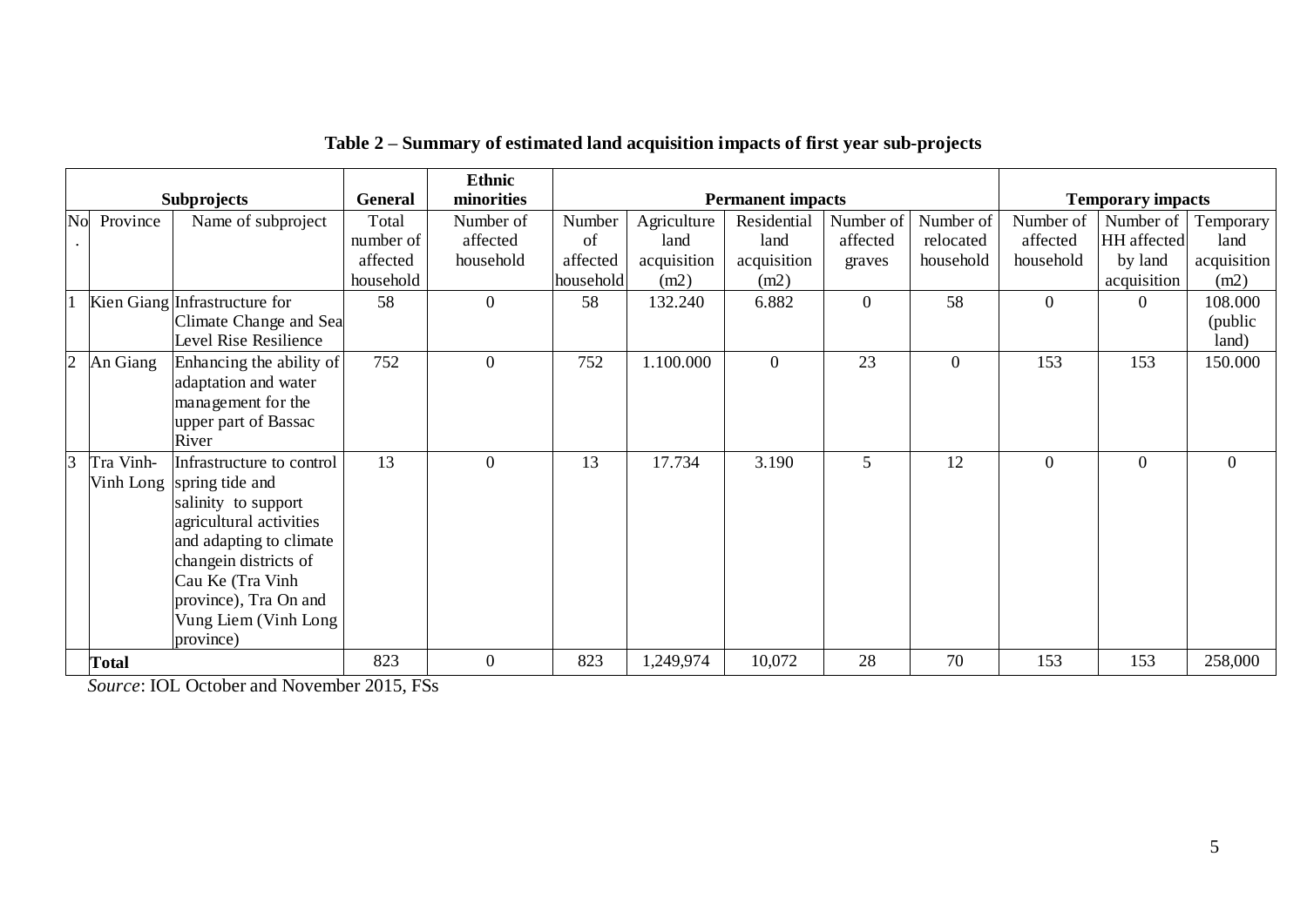#### <span id="page-10-0"></span>**II. LEGAL FRAMEWORK FOR THE RESETLEMENT POLICY FRAMEWORK**

9. This Resettlement Policy Framework was prepared in compliance with the applicable and relevant law of the Government of Vietnam related to land acquisition, compensation, support, and resettlement, and in compliance with the World Bank's Operational Policy 4.12 on Involuntary Resettlement.

#### <span id="page-10-1"></span>**2.1. The Legal framework of the Government of Vietnam**

10. The principal legal documents applied for this RPF include the followings:

11. **The Constitution of the Socialist Republic of Viet Nam (2013, effective from 01 January, 2014)** confirms the right of citizens to own and protects the ownership of house and production materials of citizens, compensation by market rate is made for impacts by the projects implementing for the purposes of national defense, security or public benefits (Article 32). Similarly, organizations and individuals have land use rights certificates and the rights are protected by laws and the in-case of land recovery for the purposes of national defense, security and socioeconomic development, compensation shall follow provisions of laws (Article 54).

12. In addition to the constitution, the Government has enacted a number of laws, decrees and regulations that constitute the legal framework for land acquisition, compensation and resettlement. The principal resettlement documents include the **Land Law No. 45/2013/QH13;** the **Decree No. 43/2014/NĐ-CP** on Detailed Regulations on Implementation of the Land Law No. 45/2013/QH13; the **Decree No. 47/2014/ NĐ-CP** on Compensation, Assistance, and Resettlement when the State Recovers Lands; the **Decree No. 44/2014/NĐ-CP** on Land Prices; the **Circular No. 37/2014/BTNMT** on Detailed Guidance on Compensation and Assistance when the State Recovers Land; and **Circular No. 36/2014/TT-BTNMT** on specifying detailed methods of valuation of land prices, construction, adjustment of land prices; specific land prices valuation and land prices valuation consulting service. These are the key legal documents that applied to land recovery and resettlement.

13. The **Land Law 2013** provides a comprehensive framework for land acquisition and resettlement. The main points of the Law are summarized below:

- The organization in charge of compensation and site clearance has to prepare a plan for compensation, support and resettlement The approved plan for resettlement must be posted at commune/ward People's Committee office and at common public places where land is recovered (Article. 69).
- Under Art, 69, agencies in charge of resettlement implementation have also to conduct consultations on compensation plan through meetings with affected HH; compensation plans have to be posted at ward/commune PC office; the consultation results must be recorded in minutes which are certified by local authorities and affected HH;. Opinions from AH have to be compiled; consultation has to be conducted with HH who have objections on the plan for compensation, support and resettlement and for improving the plan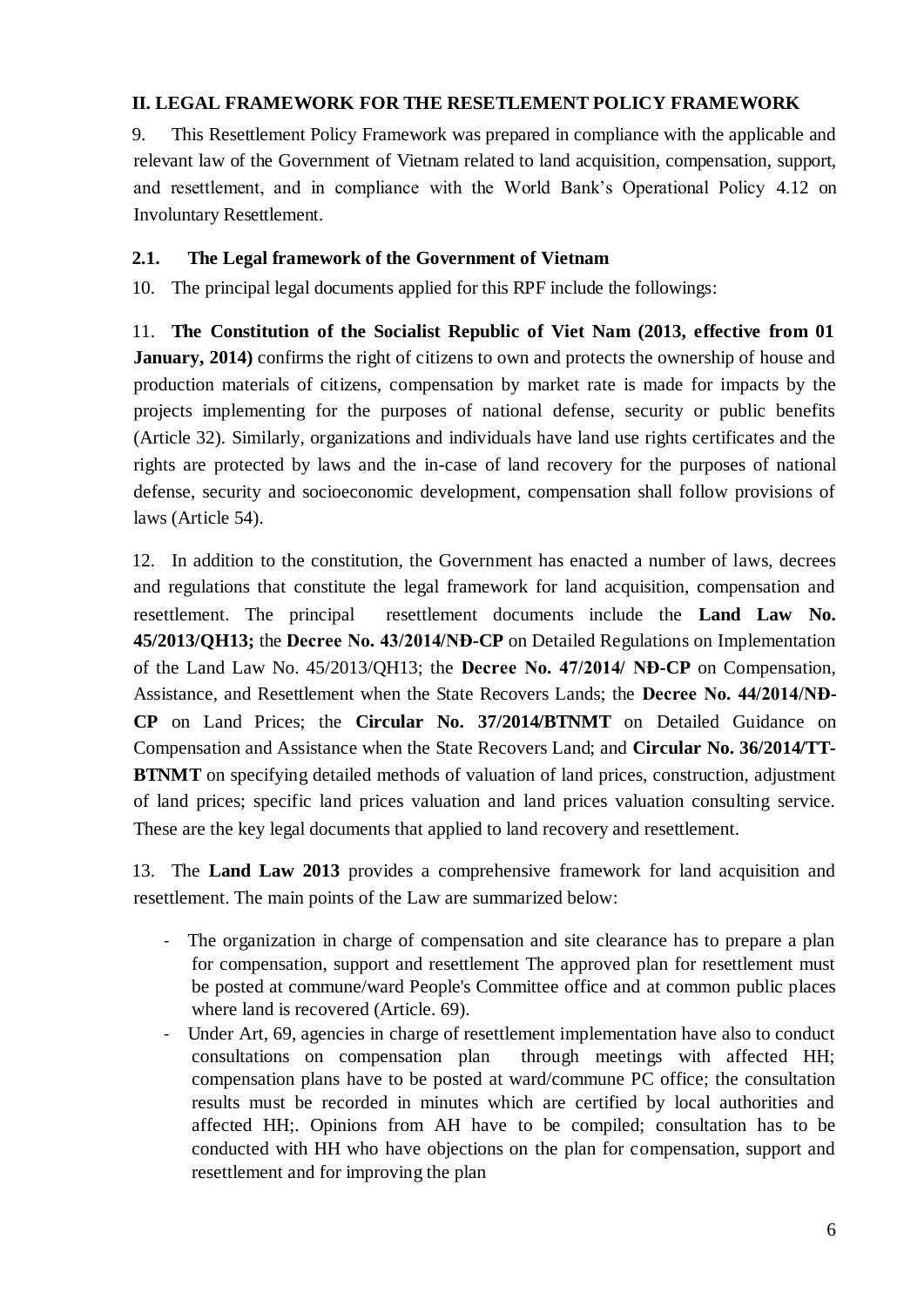- The Law identifies principles and methods of land valuation with principle of market rate (Art. 114 3).
- Resettlement sites must be developed and fully completed before relocation of APs. Land recovery can only be conducted after the construction of houses and infrastructure in the resettlement area is completed. (Article 85).
- Support for training, career change and facilitating job searching have to be provided for HH losing agriculture land (Article 84).
- Structures and other non-land assets are not compensated for the following cases: i) illegally established; ii) located on land not used in accordance with the land purpose are not compensated; and iii) built after the cut-off date (Article 92).
- For agricultural land which was used before 01st July, 2004 , HH without LURC or not eligible to LURC, compensation is done for land currently used for cultivation and without exceeding the land allocation standards (Art, 77.2).
- Monitoring and evaluation is required in a more general basis and is not specific to resettlement; it includes all aspects of the implementation of the Land Law (Art. 200);

14. **Decree No. 47/2014/ND-CP** on compensation, support and resettlement upon land recovery by the State is the main implementing Decree. Main content is summarized below:

- For HH directly engaged in agricultural production ineligible for compensation under the Land Law PPC shall consider support for them (Art. 24);
- Support for stabilization of livelihood is based on severity of impacts on agriculture land (Art. 19);
- Support for resettlement in case of recovery of residential land. HH receiving an amount of compensation for land lower than the value of the minimum resettlement lot are entitled to support for the difference between the minimum resettlement lot value and the amount of compensation for land. In addition to compensation for land, relocated HH are entitled to a resettlement support amount (Article 22.);
- Resettlement areas shall be established for one or more than one project. Houses and residential land in resettlement areas shall be arranged in different grades and areas suitable to different levels of compensation and payment capacity of resettled persons (Article 26 3);
- Consultation plans on compensation, support and resettlement shall be posted up to get opinions of for at least 20 days from the starting date of posting (Article 28);
- For projects requiring relocation of the whole community, affecting the livelihood, socioeconomic situation and cultural tradition of the community, investors have to elaborate a policy framework on compensation, support and resettlement. (Art. 17.1).

15. **Decree No. 44/2014/NĐ-CP** identifies mechanism for compensation at market rates. Compensation rates for land must be based on investigation, information on land plots, market rates and suitable valuation method; Decree 44 identified several methods for land valuation. **Circular No. 36/2014/TT-BTNMT** specifies detailed methods of valuation of land prices, construction, adjustment of land prices; specific land prices valuation and land prices valuation consulting service.

16. **Circular No. 37/2014/BTNMT** identifies the contents of plans on compensation, support and resettlement elaborated, must have the following principal contents: i) area of each category of land to be recovered; ii) estimated number of AH; iii) estimated amounts of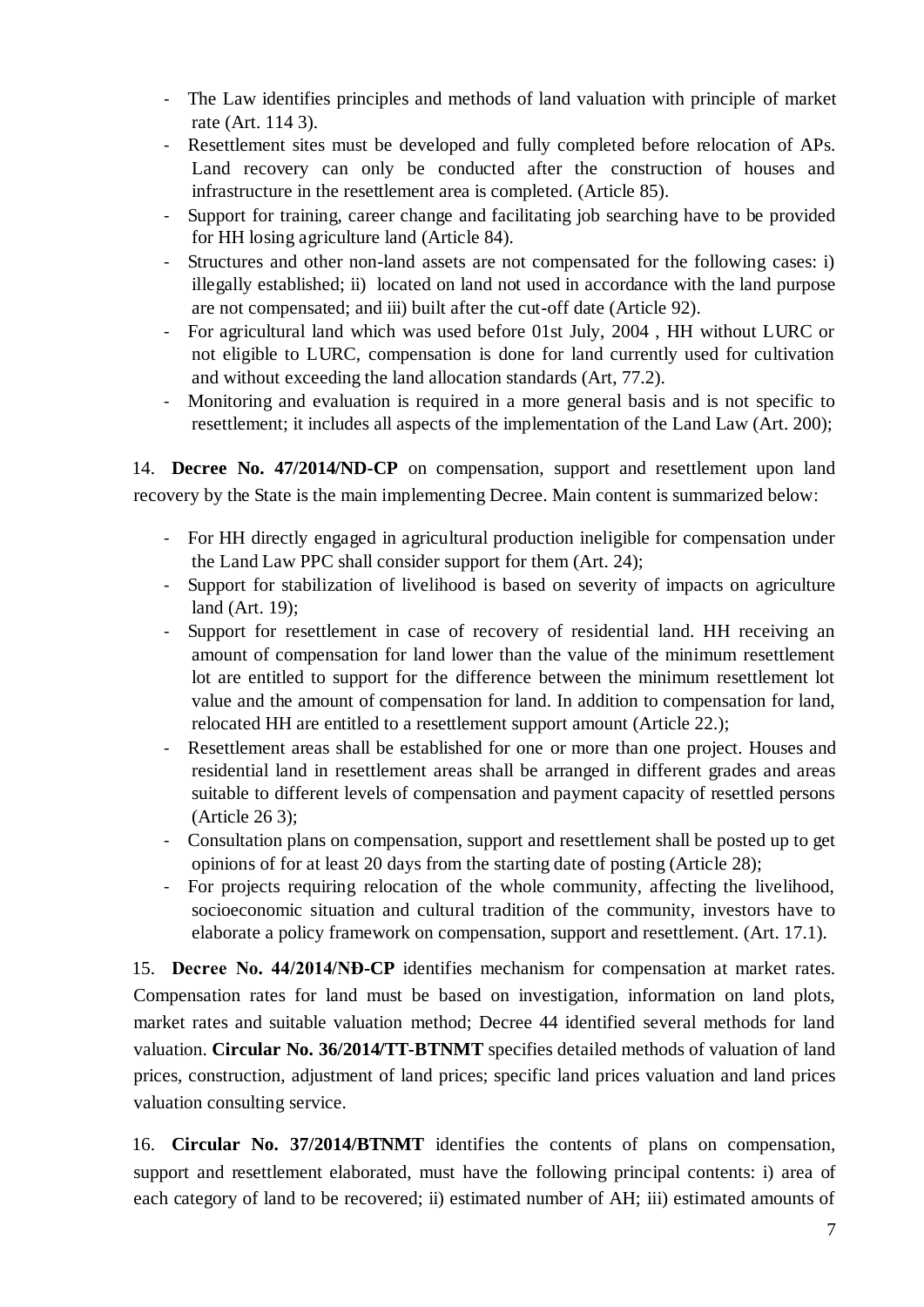compensation and settlement support; iv) expected resettlement areas; v) budget and funding sources; vi) Schedule of plan implementation; time-bound implementation schedule (Art. 10).

17. Each province Peoples' Committee issued decisions on compensation, assistance and resettlement when the State acquires land, based on the Land Law and implementing decrees. The policies which will apply for resettlement for the proposed subprojects are the ones prepared by each province.

### <span id="page-12-0"></span>**2.2. The World Bank's Operation Policy on Involuntary Resettlement (OP 4.12)**

#### <span id="page-12-1"></span>**2.2.1. The WB's involuntary resettlement policy objectives**

- Involuntary resettlement should be avoided where feasible, or minimized by exploring all viable alternative project designs;
- Where it is not feasible to avoid resettlement, resettlement activities should be conceived and executed as sustainable development programs, providing sufficient investment resources to enable the PAPs to share in the project benefits. The PAPs should be meaningfully consulted and should have opportunities to participate in planning and implementing the resettlement programs;
- PAPs should be assisted in their efforts to improve their livelihoods and standards of living or at least to restore them, in real terms, to pre-displacement levels or to levels prevailing prior to the beginning of project implementation, whichever is higher.

#### **2.2.2. Required measures for the best resettlement results**

- Consulting PAPs/DPs about feasible measures for compensation and resettlement plans;
- Providing PAPs/DPs with options for resettlement and recovery;
- Offering PAPs/DPs opportunities to participate in and choose planning options;
- Compensating fully at replacement costs for losses attributable to the project;
- Resettlement sites must be provided with fundamental infrastructure and services same as the DPs' previous residential areas at least;
- Providing DPs with allowances, supports, vocational training and income assistance to facilitate their relocation;
- Identifying special supports for vulnerable groups and;
- Setting up an institutional structure to ensure the successful compensation and resettlement.

#### **2.2.3 Compensation Criteria and Eligibility**

- 18. The eligibility for obtaining entitlements to compensation follow the principles below:
- i. Those who have formal legal rights to land (including customary and traditional rights recognized under the laws of the country) – in the instance, it is also useful to document how long they have been using the land or the assets associated with it;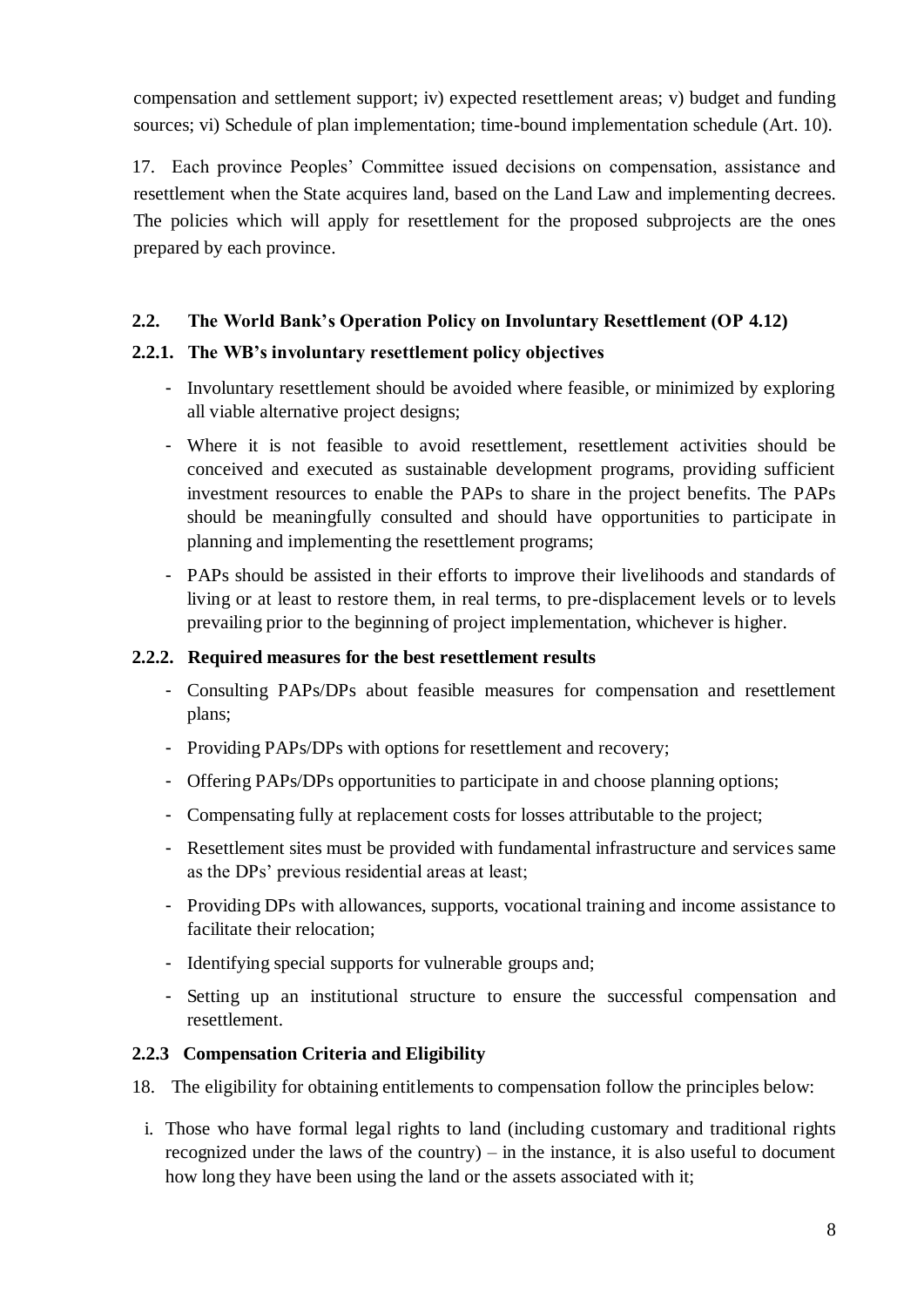- ii. Those who do not have formal legal rights to land at the time the census begins but have a claim to such land or assets, provided that such claims are recognized under the laws of the country or become recognized through a process identified in the resettlement plan;
- iii. Those who have no recognizable legal right or claim to the land they are occupying.
- iv. Persons encroaching land after the cut-off date determined in the project RP are not entitled to any compensation or assistance from the project.

#### **2.2.4 Valuation and compensation for losses**

19. Methods used for the valuation of losses in WB funding projects are based on full replacement costs. For this project, the losses consist of damages to land, structures and other assets and these replacement costs will be evaluated as follows:

- The full replacement cost of land includes the land value as defined in accordance with the prevalent market price plus administration fees (i.e. costs for transaction, LURC etc.).
- For affected houses and other structures, the valuation is based on the market prices of construction materials and labor costs to build a replacement house of equal or better quality and area to the affected one.

20. For works partly or wholly affected by the project, the compensation includes the market price of building materials plus costs for transportation, labor and contractor fees, registration fees and transfer taxes. Asset depreciation and value of salvaged materials are not deducted.

#### <span id="page-13-0"></span>**2.3. Comparison between Government of Vietnam and World Bank approaches**

21. The GOV's policies and practices both in resettlement and compensation are mostly compatible with the WB's guidelines. There are several differences between the GOV's regulations and WB's policies in terms of compensation, assistance resettlement and livelihood rehabilitation for PAPs. The summary of differences of the two policies and a harmonizing policy with the proposed measures to close the gaps between two policies to be applied for this project, are presented in Table 3.

22. As a WB member country, the GOV has committed that, should the international agreements signed or acceded to by GOV with the WB contain provisions different from those in the present resettlement legal framework in Vietnam, the provisions of the international agreements with the WB shall prevail. According to Clause 2 of Article 87 of the Land Law 2013, "for the projects using loans from foreign and international organizations for which the State of Vietnam has committed to a policy framework for compensation, support, resettlement, the framework is applied".

23. This RPF confirms that in committing to this instrument, the GOV and the PPC grant the waivers to the relevant articles in various Vietnamese laws that contradict or are not consistent with the objectives set forth in this RPF. The measures taken to address the differences and comply with the WB policy are addressed under this RPF.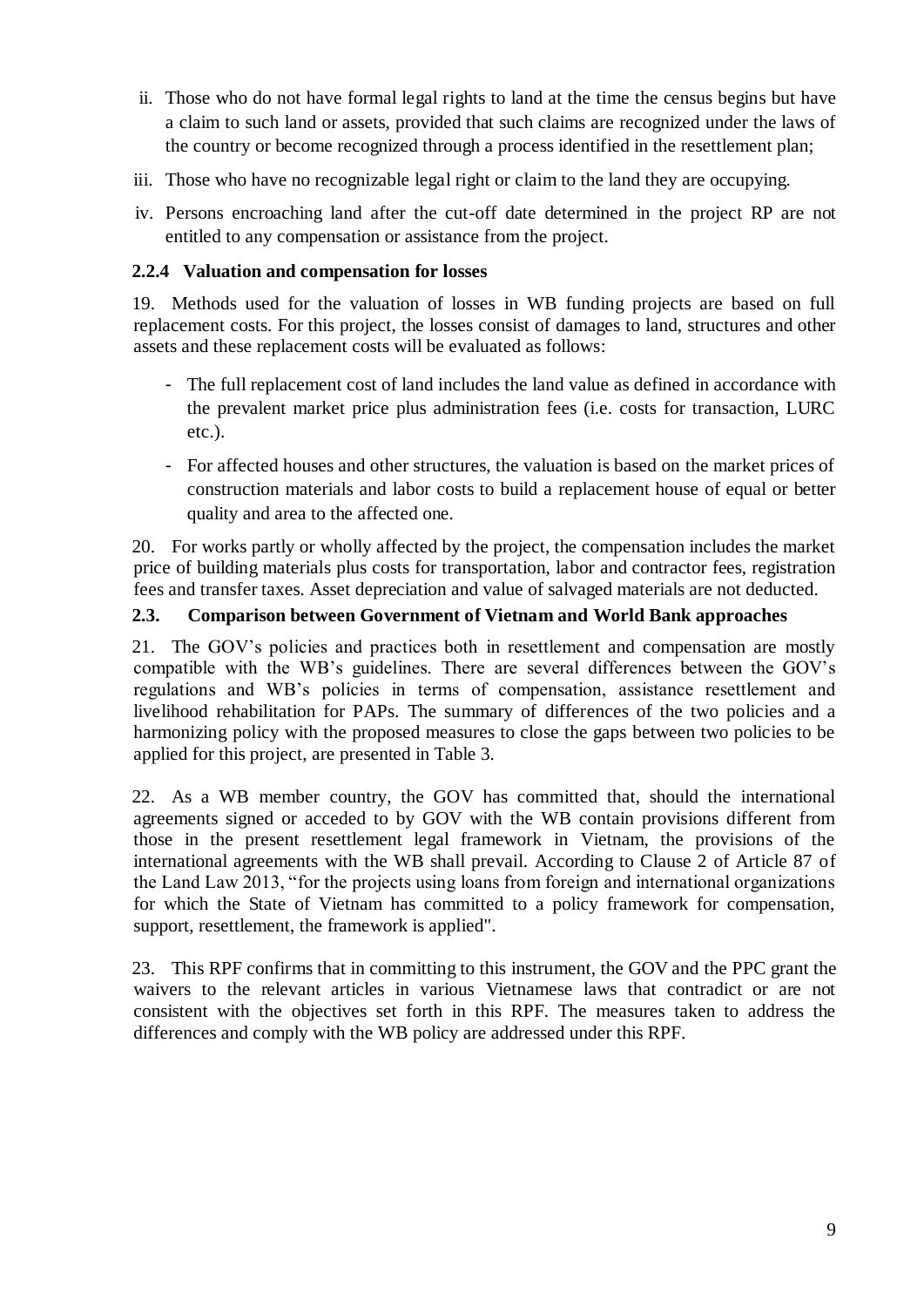| <b>Subjects</b>                                                                                                                                 | <b>Bank's OP 4.12</b>                                                                                                                                                                                                                                                                                                                | <b>Government of Vietnam</b>                                                                                                                                                                                                                                                                                                                                                                                                                                                                                  | <b>Project Measures</b>                                                                                                                                                                                                                                                                  |
|-------------------------------------------------------------------------------------------------------------------------------------------------|--------------------------------------------------------------------------------------------------------------------------------------------------------------------------------------------------------------------------------------------------------------------------------------------------------------------------------------|---------------------------------------------------------------------------------------------------------------------------------------------------------------------------------------------------------------------------------------------------------------------------------------------------------------------------------------------------------------------------------------------------------------------------------------------------------------------------------------------------------------|------------------------------------------------------------------------------------------------------------------------------------------------------------------------------------------------------------------------------------------------------------------------------------------|
|                                                                                                                                                 | 1. Land Property                                                                                                                                                                                                                                                                                                                     |                                                                                                                                                                                                                                                                                                                                                                                                                                                                                                               |                                                                                                                                                                                                                                                                                          |
| 1.1.Policy<br>objectives                                                                                                                        | PAPs (Project Affected Persons)<br>should be assisted in their efforts<br>to improve their livelihoods and<br>standards of living or at least to<br>restore them, in real terms, to pre-<br>displacement levels or to levels<br>prevailing prior to the beginning<br>project<br>implementation,<br>$\sigma f$<br>whichever is higher | Not mentioned.<br>However, there is a provision of support to<br>be considered by PPC to ensure they have a<br>place to live, to stabilize their living and<br>production. (Article 25 of Decree 47).<br>In case the amount of compensation/support<br>is not enough for resettled people to buy a<br>minimum resettlement plot/apartment, they<br>will be financially supported to be able to<br>buy a minimum resettlement plot/apartment<br>(Article 86.4 of Land Law 2013 and Article<br>27 of Decree 47) | Livelihoods and income sources will be<br>restored in real terms, at least, to the pre-<br>displacement levels or to levels prevailing<br>prior to the beginning of project<br>implementation, whichever is higher.                                                                      |
| 1.2.Support<br>for<br>affected<br>households<br>who<br>have<br>$n_{O}$<br>recognizable<br>legal right<br>or<br>claim to the land<br>they<br>are | Financial<br>assistance to<br>all<br>project affected persons to achieve<br>the policy objective (to improve<br>their livelihoods and standards of<br>living or at least to restore them,<br>in real terms, to pre-displacement<br>levels or to levels prevailing prior<br>to the beginning of project                               | Only agricultural land used before July 1,<br>2004 is eligible for compensation. Other<br>cases may be considered for assistance by<br>PPC if needed.                                                                                                                                                                                                                                                                                                                                                         | Agricultural land used prior to 1/7/2004 is<br>supported with an amount of equal to<br>100% of the land at full replacement cost;<br>Agricultural land used after 1/7/2004 will<br>be supported with an amount of 80% of the<br>land value<br>Residential land and non-agricultural land |

## **Table 3 - Comparison of Vietnam's and World Bank's Policies related to Involuntary Resettlement**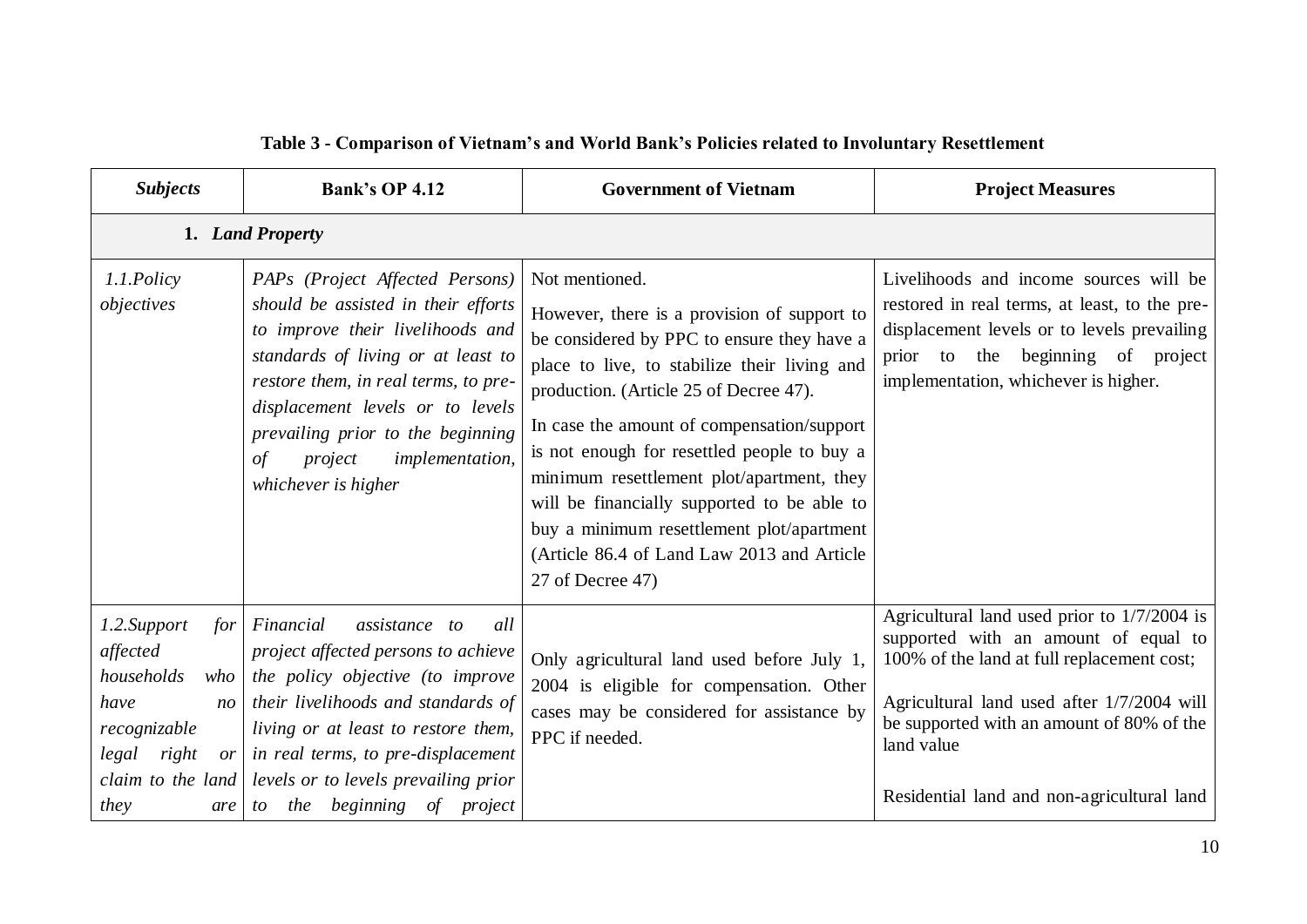| <b>Subjects</b>                                            | <b>Bank's OP 4.12</b>                                                                                                               | <b>Government of Vietnam</b>                                                                                                                                                                                                                                                                                                                                                     | <b>Project Measures</b>                                                                                                                                                                                                                          |
|------------------------------------------------------------|-------------------------------------------------------------------------------------------------------------------------------------|----------------------------------------------------------------------------------------------------------------------------------------------------------------------------------------------------------------------------------------------------------------------------------------------------------------------------------------------------------------------------------|--------------------------------------------------------------------------------------------------------------------------------------------------------------------------------------------------------------------------------------------------|
| occupying                                                  | implementation,<br>whichever<br>is<br>higher)                                                                                       |                                                                                                                                                                                                                                                                                                                                                                                  | will be supported with an amount of at<br>least 60% of the land at the replacement<br>cost                                                                                                                                                       |
|                                                            |                                                                                                                                     |                                                                                                                                                                                                                                                                                                                                                                                  | For residential land, in case, the relocated<br>PAP belongs to poor or vulnerable groups<br>or HHs, the project will provide assistance<br>to ensure that the PAP is able to relocate<br>and re-establish themselves to a new site.              |
| 1.3. Compensation<br>illegal<br>for<br>structures          | Compensation at full cost for all   No compensation<br>structures regardless of legal<br>status of the PAP's land and<br>structure. |                                                                                                                                                                                                                                                                                                                                                                                  | Compensation at full replacement cost will<br>be given for all structures affected,<br>regardless of legal status of the land and<br>structure.                                                                                                  |
| 2.                                                         | <b>Compensation</b>                                                                                                                 |                                                                                                                                                                                                                                                                                                                                                                                  |                                                                                                                                                                                                                                                  |
| 2.1.Methods<br>for<br>determining<br>compensation<br>rates | Compensation for lost land and<br>other assets should be paid at full<br>replacement costs,                                         | Compensation for lost assets is calculated at<br>price close to transferring the assets in local<br>markets or the cost of newly-built structures.<br>Provincial People's Committees are granted<br>to identify compensation prices for different<br>categories of assets. Independent land<br>valuator can be used to determine land<br>prices, which will be appraised by land | Independent<br>appraiser<br>identifies<br>replacement costs for all types of assets<br>affected, which are appraised by land<br>appraisal board<br>and<br>approved<br>by.<br>Provincial People's Committees to ensure<br>full replacement costs. |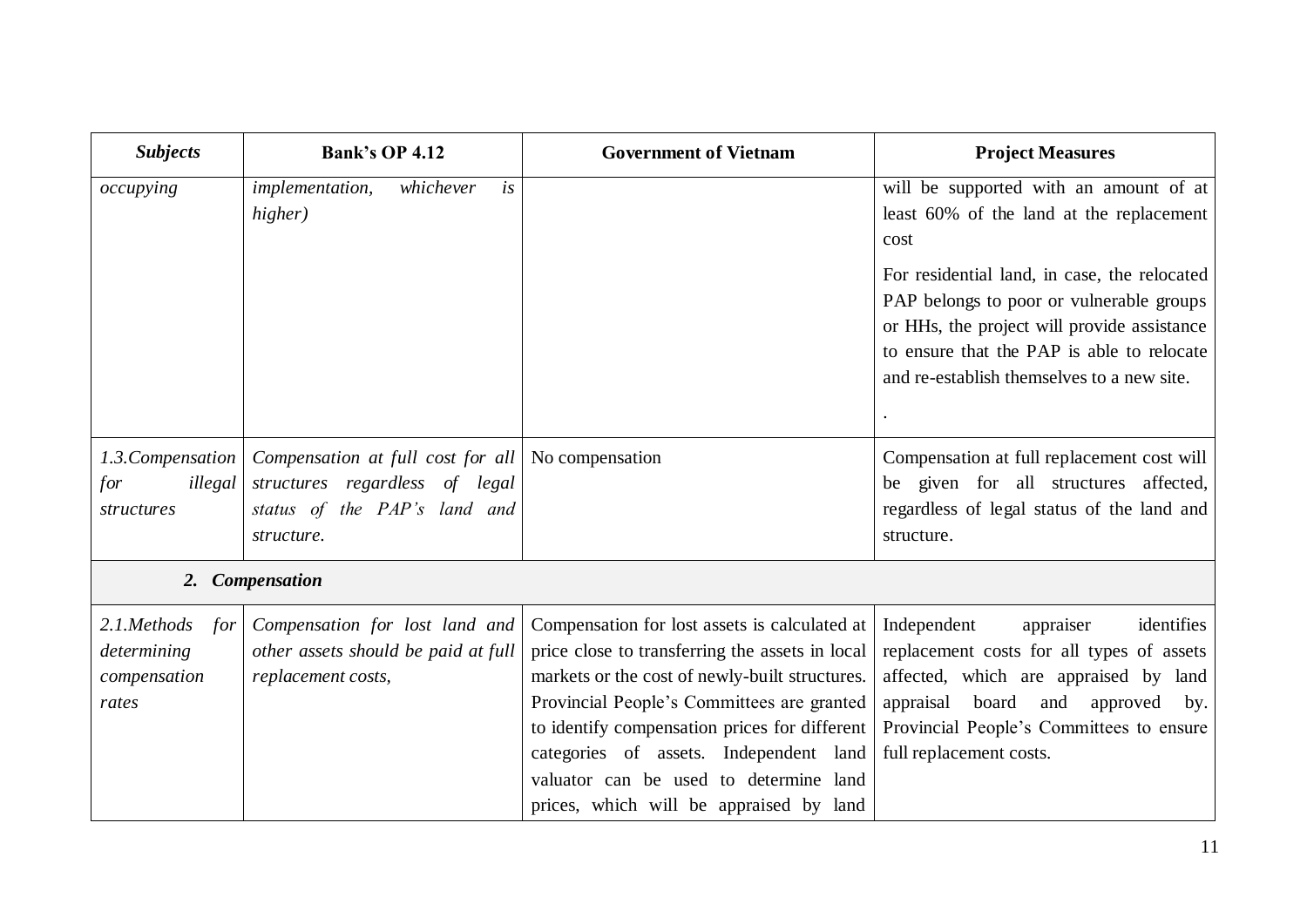| <b>Subjects</b>                                                                          | <b>Bank's OP 4.12</b>                                                                                                                                                                                                                           | <b>Government of Vietnam</b>                                                                                                                                            | <b>Project Measures</b>                                                                                                                                                                             |
|------------------------------------------------------------------------------------------|-------------------------------------------------------------------------------------------------------------------------------------------------------------------------------------------------------------------------------------------------|-------------------------------------------------------------------------------------------------------------------------------------------------------------------------|-----------------------------------------------------------------------------------------------------------------------------------------------------------------------------------------------------|
|                                                                                          |                                                                                                                                                                                                                                                 | appraisal board before Provincial People's<br>Committee approval.                                                                                                       |                                                                                                                                                                                                     |
| 2.2. Compensation<br>for loss of income<br>sources or means<br>of livelihood             | Loss of income sources should be<br>compensated (whether or not the<br>affected persons must move to<br><i>another location</i> )                                                                                                               | Assistance in respect of income loss is given<br>only for registered businesses. Assistance<br>measures to restore income sources are<br>provided.                      | All income losses are to be compensated<br>and, where necessary to achieve the<br>objectives of the policy, development<br>assistance in addition to compensation will<br>be provided.              |
| 2.3. Compensation<br>indirect<br>for<br>impact caused by<br>land or structures<br>taking | It is good practice for the Not addressed.<br>borrower to undertake a social<br>implement<br>and<br>assessment<br>measures to minimize and mitigate<br>adverse economic and social<br>impacts, particularly upon poor<br>and vulnerable groups. |                                                                                                                                                                         | Social assessment has been undertaken<br>identified<br>measures<br>and<br>being<br>and<br>implemented to minimize and mitigate<br>adverse impacts, particularly upon poor<br>and vulnerable groups. |
| Livelihood<br>2.4.<br>restoration<br>and<br>assistance                                   | Provision of livelihood restoration<br>and assistance to achieve the<br>policy objectives.                                                                                                                                                      | Livelihood<br>restoration<br>and<br>assistance<br>measures are provided. No follow-up for full<br>livelihood restoration after resettlement<br>completion.              | Provision of livelihood restoration and<br>assistance measures to achieve the policy<br>objectives. These will be monitored as<br>detailed in the RAP                                               |
| 2.5.Consultation<br>and disclosure                                                       | Participation in planning and<br>implementation,<br>specially<br>confirming the eligibility criteria<br>for compensation and assistance,                                                                                                        | Focus mostly on consultation<br>during<br>planning (consultation on draft plan of<br>compensation, support and resettlement and<br>plan for training, career change and | Consultation<br>participation<br>and<br>incorporated into RAP design, along with<br>information sharing with PAPs<br>and<br>stakeholders.                                                           |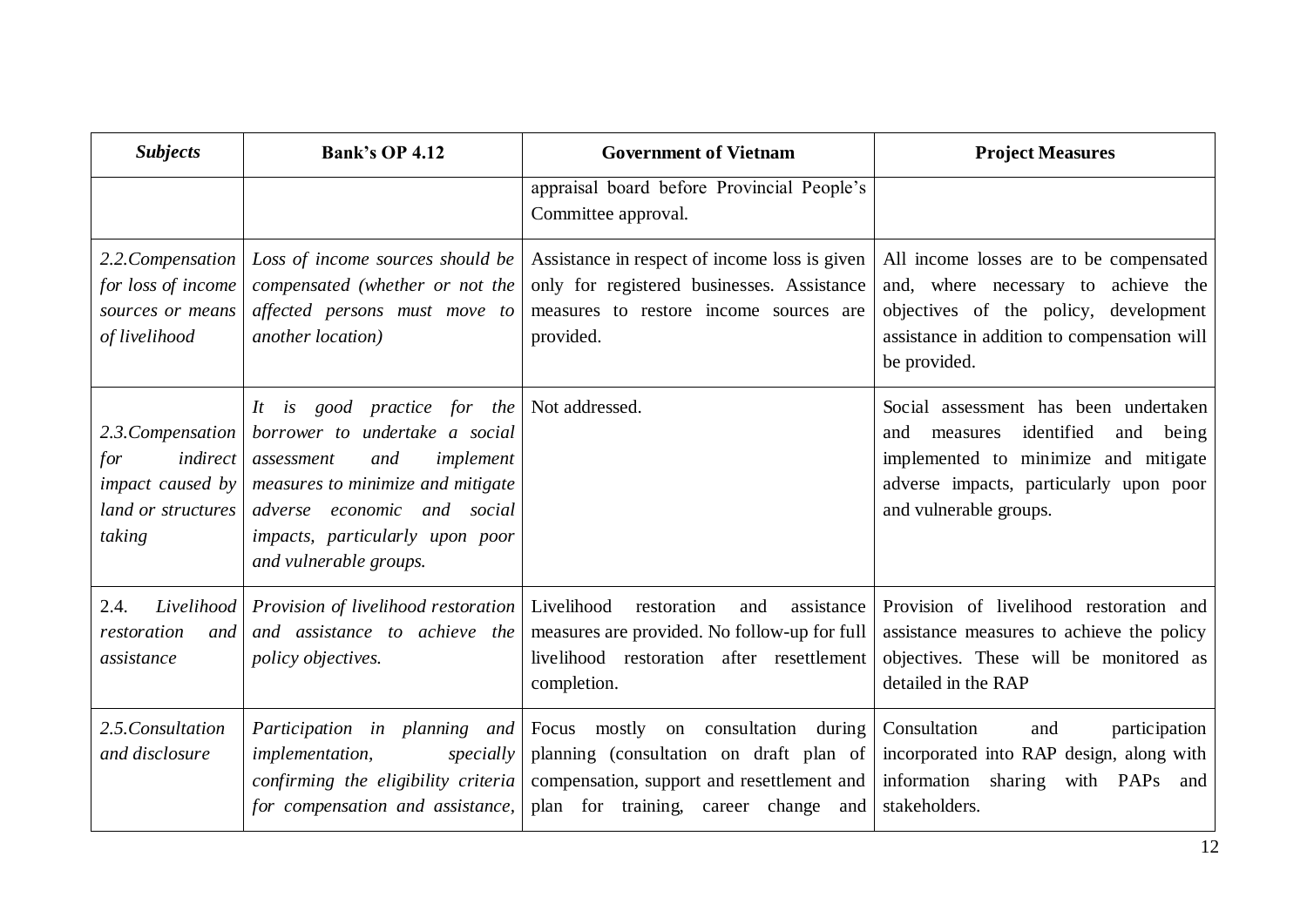| <b>Subjects</b> | <b>Bank's OP 4.12</b>                                            | <b>Government of Vietnam</b>                                                                                                                                                                                                                                                                                                                                                                                                | <b>Project Measures</b>                                                                                                                                                                                                                                                                  |
|-----------------|------------------------------------------------------------------|-----------------------------------------------------------------------------------------------------------------------------------------------------------------------------------------------------------------------------------------------------------------------------------------------------------------------------------------------------------------------------------------------------------------------------|------------------------------------------------------------------------------------------------------------------------------------------------------------------------------------------------------------------------------------------------------------------------------------------|
|                 | and access to Grievances Redress<br><b>Mechanisms</b>            | facilitating job searching);<br>information<br>sharing and disclosure.                                                                                                                                                                                                                                                                                                                                                      |                                                                                                                                                                                                                                                                                          |
| 3.              | Grievance redress mechanism                                      |                                                                                                                                                                                                                                                                                                                                                                                                                             |                                                                                                                                                                                                                                                                                          |
|                 | mechanism<br>Grievance redress<br>should be independent          | PAPs<br>entitled<br>send<br>are<br>to<br>complaints/grievances of any issues related<br>and<br>the<br>compensation,<br>assistance<br>to<br>resettlement to the competent agencies to be<br>handled the grievances at the first and<br>second steps.<br>At the same time, complainants can go to<br>court at any steps as PAP wishes (Articles<br>28, 32, 33 of Law on Grievance No.<br>02/2011/QH13 dated 11 November, 2011 | More effective Grievance and Redress<br>mechanisms are to be established, built on<br>the existing governmental system, with<br>monitoring by an independent monitor                                                                                                                     |
|                 | 4. Monitoring & Evaluation                                       |                                                                                                                                                                                                                                                                                                                                                                                                                             |                                                                                                                                                                                                                                                                                          |
|                 | <i>independent</i><br>Internal<br>and<br>monitoring are required | Citizens are allowed to supervise and report<br>on breaches in land use and management on<br>their own (or through representative<br>organizations), including land recovery,<br>compensation, support and resettlement<br>(Article 199, Land Law 2013).<br>There is no explicit requirements on<br>monitoring of the resettlement works,<br>including both internal and independent                                        | Both internal and external (independent)<br>monitoring is to be regularly maintained<br>(on a monthly basis for internal and bi-<br>annual basis for independent monitoring).<br>An end-of-project report will be done to<br>confirm whether the objectives of OP 4.12<br>were achieved. |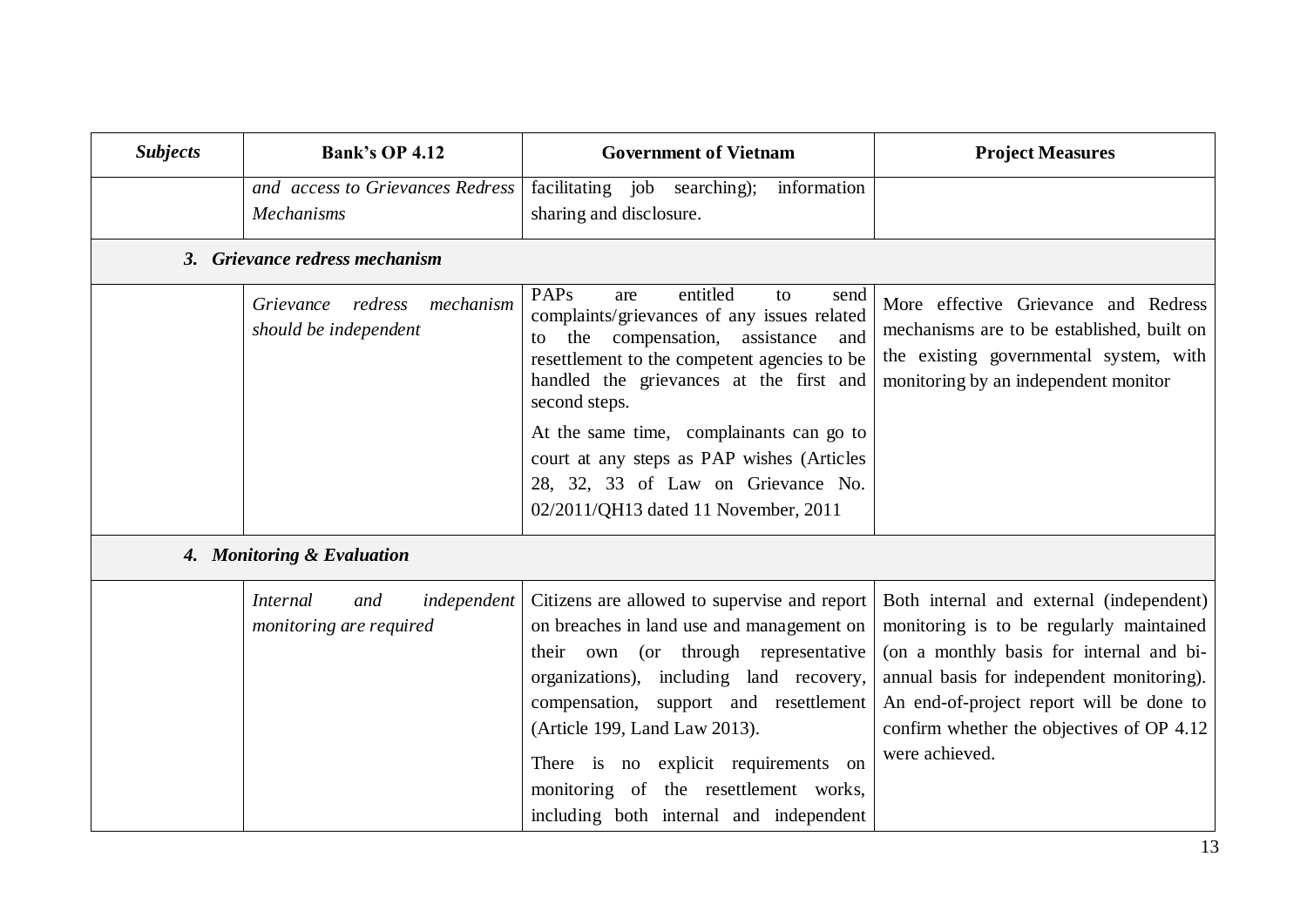| <b>Subjects</b> | <b>Bank's OP 4.12</b> | <b>Government of Vietnam</b> | <b>Project Measures</b> |
|-----------------|-----------------------|------------------------------|-------------------------|
|                 |                       | (external) monitoring        |                         |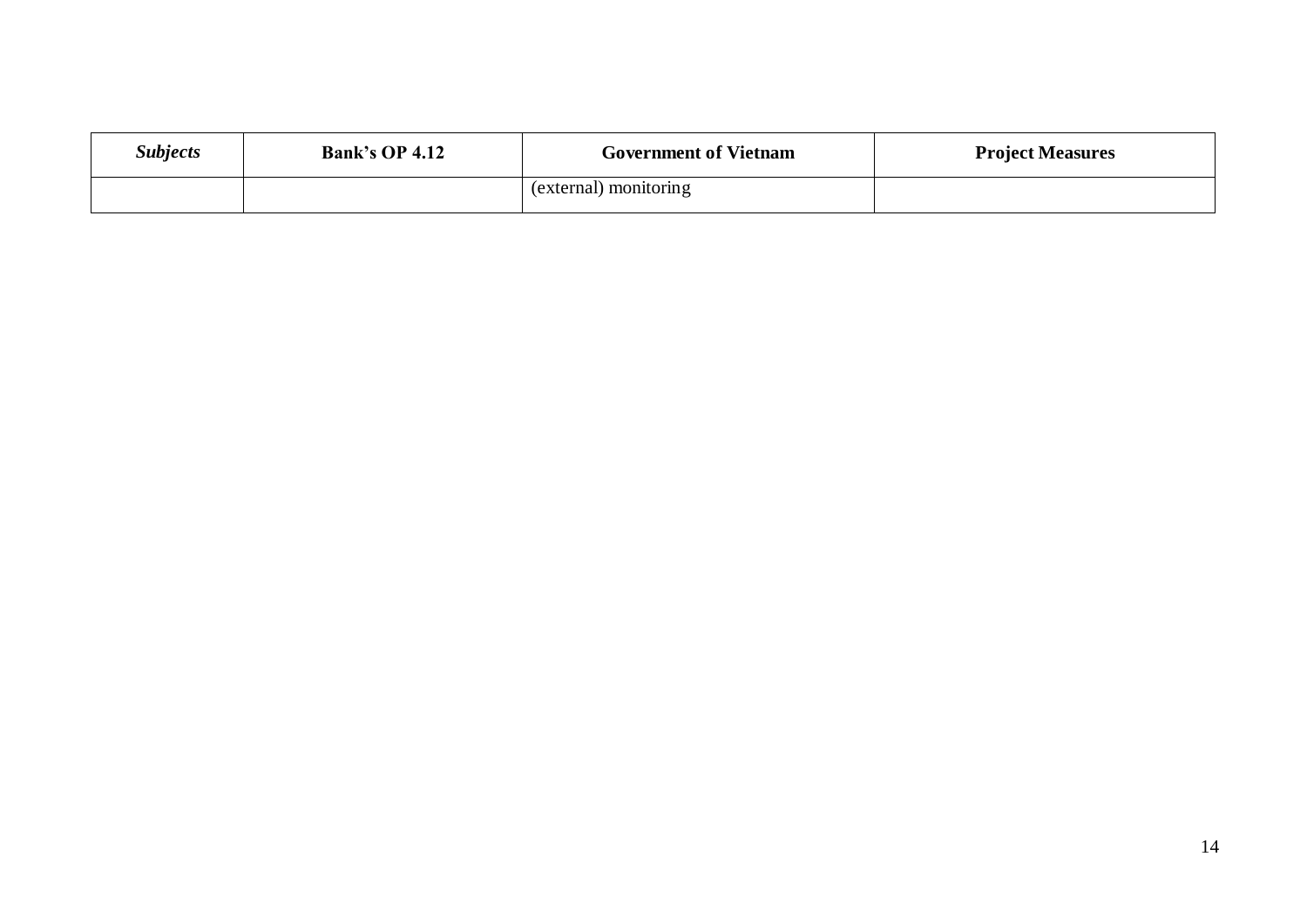## <span id="page-19-0"></span>**III. PRINCIPLES AND POLICIES FOR RESETTLEMENT, COMPENSATION AND REHABILITATION**

#### <span id="page-19-1"></span>**3.1. General principles**

*24.* All projects affected people (PAP) who have assets within or reside within the area of project land-take before the cut-off date are entitled to compensation for their losses. Those who have lost their income and/or subsistence will be eligible for livelihood rehabilitation assistance based on the criteria of eligibility defined by the project in consultation with the PAPs. If, by the end of the project, livelihoods have been shown not to be restored to preproject levels, additional measures will be provided.

- The compensation rates will be determined based on the results of independent appraisal of the land/crops/assets (associated with the land) in a timely and consultative manner. All fees and taxes on land and/or house transfers will be waived or otherwise included in a compensation package for land and structures/or houses or businesses. The local authorities will ensure that PAP choosing relocation on their own, obtain, without additional costs, the necessary property titles and official certificates commensurate with similar packages provided to those who choose to move to the project resettlement sites.
- Land will be compensated "land for land", or in cash, according to PAP's choice whenever possible. The choice of land for land must be offered to those loosing 20% or more of their productive land. If land is not available, Project Management Unit (PMU) must assure itself, that this is indeed the case. Those loosing 20% or more of their land will have to be assisted to restore their livelihood. The same principles apply for the poor and vulnerable people losing 10% or more of their productive landholding.
- PAPs who prefer "land for land" will be provided with land plots with the equivalent productive capacity for lost lands or a combination of land (a standard land plot) in a new residential area nearby for residential land, and cash adjustment for difference between their lost land and the land plots provided. The resettlement area will be planned properly and implemented in consultation with the PAPs. All basic infrastructures, such as paved roads, sidewalks, drainage, water supply, and electricity and telephone lines, will be provided.
- PAPs who prefer "cash for land" will be compensated in cash at the full replacement cost. These PAPs will be assisted in rehabilitating their livelihoods and making their own arrangements for relocation.
- Compensation for all residential, commercial, or other structures will be offered at the replacement cost, without any depreciation of the structure and without deduction for salvageable materials. Structures shall be evaluated individually. Any rates set by category of structure must use the highest value structure in that group (not the lowest).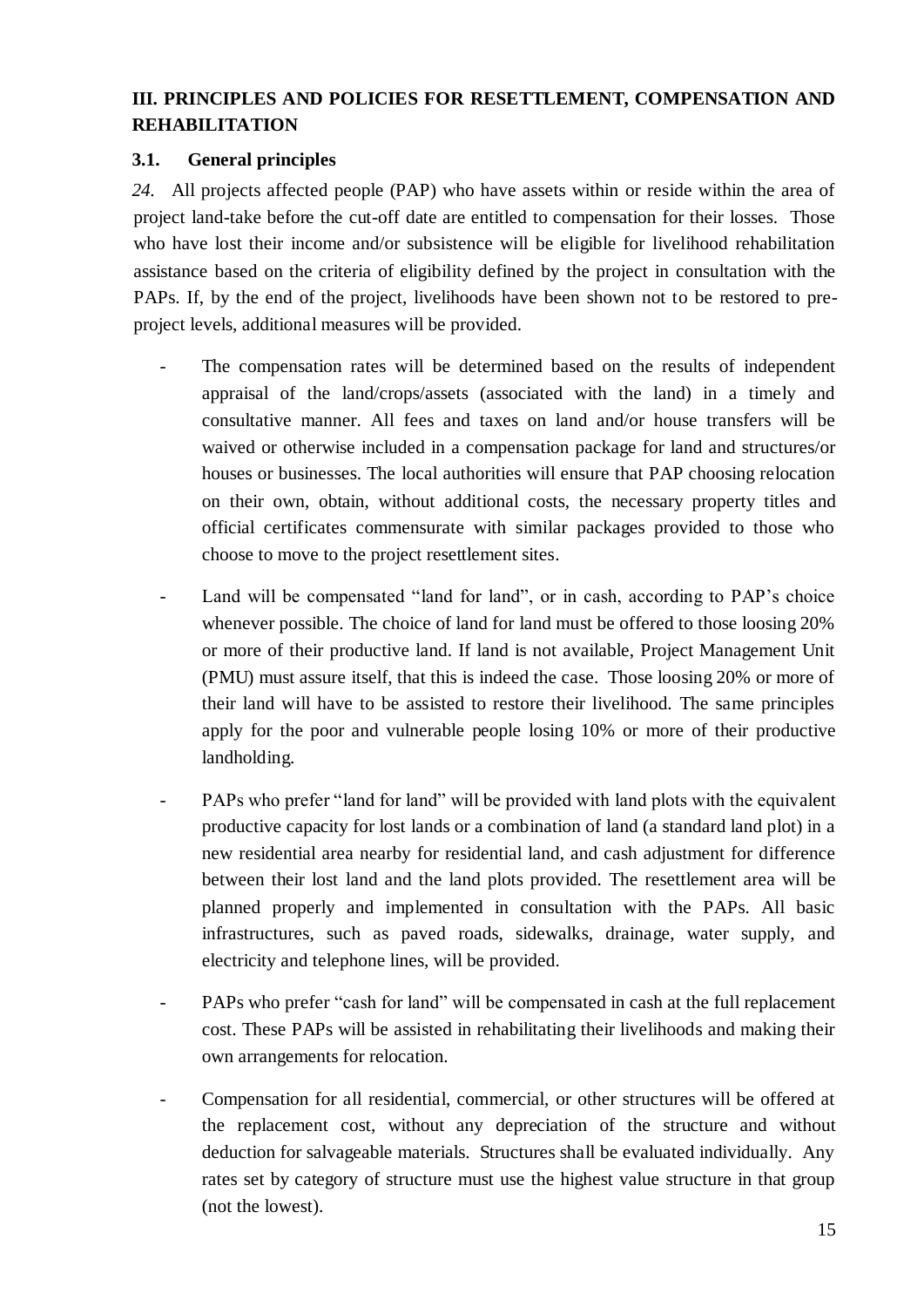- Households whose income generation activities, or livelihoods are affected as a result of construction (temporary impact) will be compensated for at replacement costs principle.
- As for the displaced households affected with shelter (displaced from existing residential land because the remaining land area is not feasible for building house or entire land acquisition), the local resettlement board needs to conduct consultations and makes agreed solutions to assist for new shelter for affected households.
- The displaced households affected with shelter that capable of building house on the remaining land (not subject to displacement) will be applied general policies of the project in accordance with the agreed entitlement matrix.
- The PAPs will be provided with full assistance (including a transportation allowance) for transportation of personal belongings and assets, in addition to the compensation at replacement cost of their houses, lands and other properties.
- Compensation and rehabilitation assistance must be provided to each PAP at least 30 days prior to the taking of the assets for those who are not to be relocated and 60 days for those who will have to be relocated. Exceptions should be made in the case of vulnerable groups who may need more time.
- If, by the end of the project, livelihoods have been shown not to be restored to preproject levels, additional measures will be provided.
- Additional efforts, such as economic rehabilitation assistance, training and other forms of assistance, should be provided to PAPs losing income sources, especially to vulnerable groups, in order to enhance their future prospects toward livelihood restoration and improvement.

## <span id="page-20-0"></span>**3.2. Compensation Policies**

25. All APs who are identified in the project-impacted areas on the cut-off date will be entitled to compensation for their affected assets, and rehabilitation measures sufficient to enhance, or at least restore their livelihoods in real terms relative to pre-project levels; and to improve the standards of living of the affected poor and other vulnerable groups. The cut-off date will be the date when the PPC issues the Notification of Land acquisition for the relevant project (Article 67.1 of Land Law 2013) before implementation of DMS. A census survey will be done before the cut-off date is announced to establish a list of potential affected households. Those who encroach into the investment area or building their new assets (rehabilitation, construction of houses/structures, new tree planting) after the cut-off date will not be entitled to compensation or any other assistance.

#### *3.2.1. Compensation Policy for Permanent Impact*

**For Loss of Agricultural land**

*26. Legal land users:*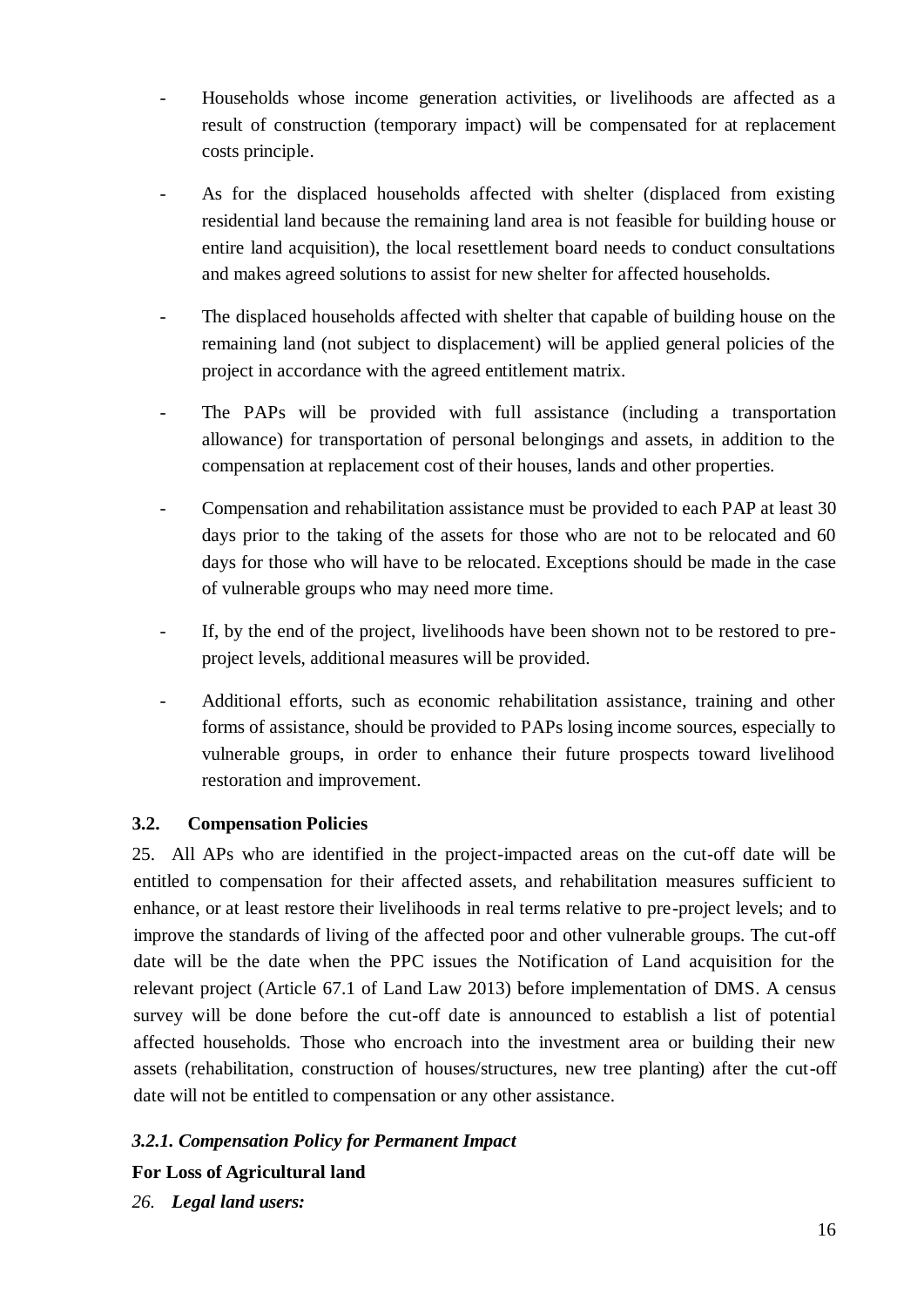If the lost area represents less than 20% of a Household's (HH's) land holding (or less than 10% for poor and vulnerable groups), and the remaining area is economically viable, compensation in cash will be at 100% replacement cost for the lost area.

If the lost area represents 20% or more of the HHs' land holding, (or 10% or more for the poor and vulnerable groups) or the remaining area is economically not viable, then "land for land" compensation should be considered as the preferred option. If no land is available, then PMU must demonstrate this to the World Bank's satisfaction before proceeding. If land is not available, or if the PAP prefers cash compensation, then cash compensation will be provided for the lost area at 100% of land replacement cost, and the PAP will be provided with rehabilitation measures to restore the lost income sources, such as agricultural extension, job training, provision of non-agricultural land at a location appropriate for running off-farm business or services. If the PAPs wish, and there is land of similar value elsewhere, the project should also assist these PAPs to visit these areas and help with legal transactions should they wish to acquire them. For agricultural land lying intermixed with residential areas, and garden and pond land lying adjacent to residential areas, apart from compensation at the price of agricultural land having the same use purpose, monetary support shall also be provided; with the prices for such support being equal to between 50% and 70% of the prices of adjacent residential land; and with the specific support levels being decided by the Provincial People's Committees (PPC) to suit local conditions.

## 27. *Users with temporary or leased rights to use communal/public land (PAPs who rent communal or public land*):

Cash compensation at the amount corresponding to the remained investment put on the land or corresponding to the remained value of the land rental contract, if it exists.

For PAPs currently using land assigned by State-owned agricultural or forestry farms on a contractual basis for agricultural, forestry, or aquaculture purposes (excluding land under special use forests and protected forests), compensation shall be provided for investments made on the land, but not for the land itself, and these PAPs will also receive additional support for income rehabilitation if they are directly involved in agricultural activities as per Government's regulations. Where PAPs receive land on a contractual basis but are other than the individuals specified as above, they shall only receive compensation for investments made on the land.

#### *28. Land Users who do not have formal or customary rights to the affected land.*

Instead of compensation, these PAPs will receive rehabilitation assistance at 80% of the land value in cash. Agricultural land used before July 1, 2004 will be compensated at 100% as per Article 77.2 of the land law. These PAPs will be entitled to the rehabilitation measures mentioned above, to ensure that their living standards are restored.

In cases where the land is rented through civil contracts between individuals, households or organizations, then the compensation for crops, trees or aquaculture products will be paid to the affected land users and PMU shall assist the renter to find similar land to rent.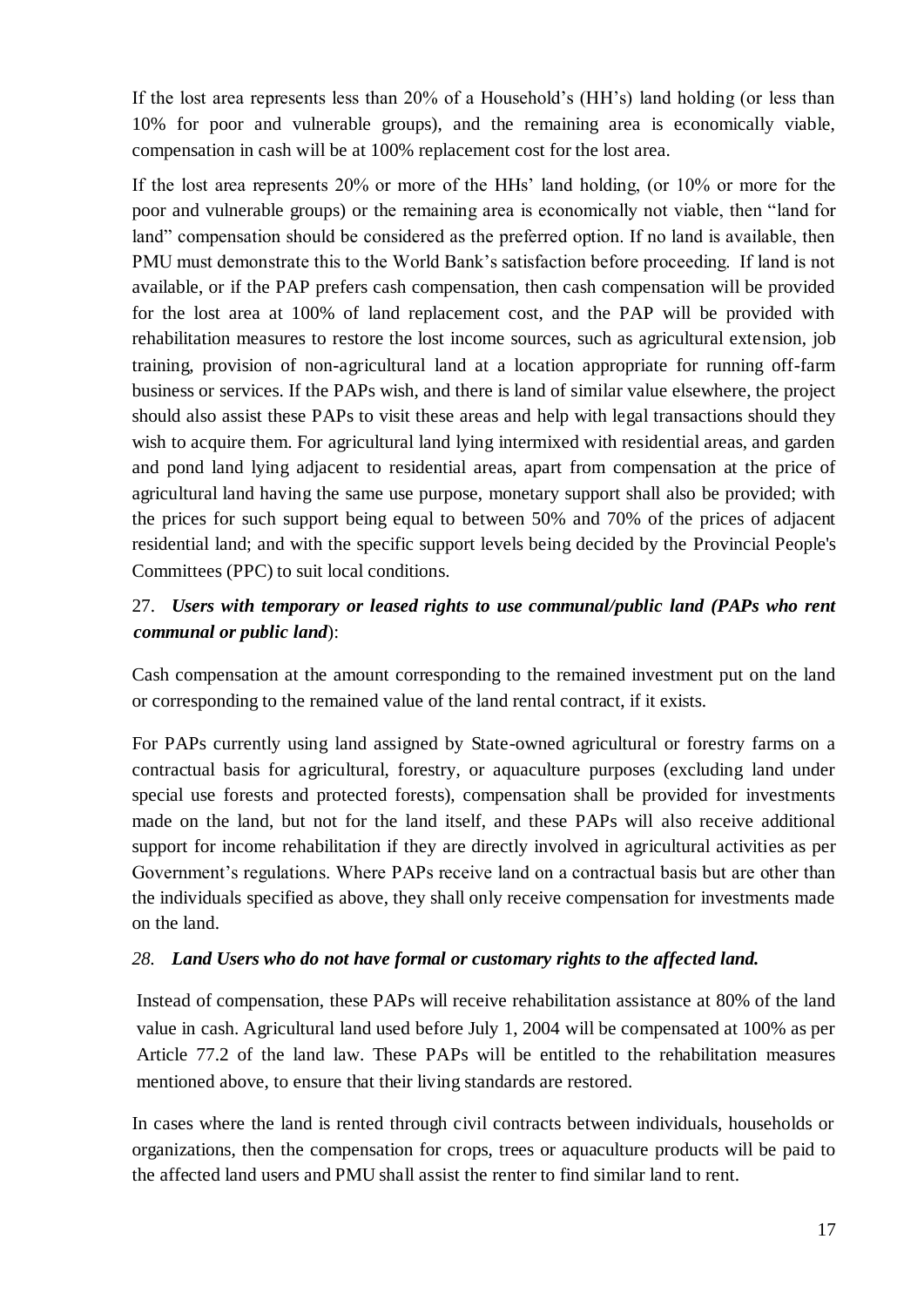In cases when PAPs utilize public land (or protected areas), with an obligation to return the land to the Government when requested, the PAPs will not be compensated for the loss of use of the land. However, these PAPs will be compensated for crops, trees, structures and other assets they own or use, at full replacement cost.

The social and baseline assessment should consider if a physical impediment caused by the MD-ICRSL Project (such as a new public safety restriction) will impose additional costs on PAPs, and whether additional compensation is required to offset these costs.

#### **For Loss of Residential Land**

*29. Loss of residential land without structures on it:* for legal and/or legalizable land users, all compensation for loss of land will be made in cash at full replacement cost. For land users who have no recognizable land use right, financial assistance will be provided. The amount will be determined by the respective PPC.

## 30. *Loss of residential land with structures built thereon, where the remaining (nonacquired) land is adequate to rebuild the structure (reorganizing PAP)*:

Compensation for loss of land will be made in cash at (i) full replacement cost for legal and legalizable land users; (ii) Financial assistance of an agreed amount will be provided to land users **who do** not have recognizable land use rights.

## *31. Loss of residential land with structures built thereon, and the remaining land is not adequate to rebuild the structure (relocating PAP):*

*(i) For PAPs who have legal or legalizable rights to the affected land:*

 A land plot of equivalent size and quality, in a well-developed resettlement site. Where land is not available, an apartment will be provided to the PAP. This will be done in consultation with the PAP. Full ownership title to the land or apartment will be given at no cost to the PAP.

OR,

 On request of and with full consultation with the PAP, cash compensation at full replacement cost, plus the amount equivalent to the value of the infrastructure investments calculated as an average for each household in a resettlement site. In this case, the household will be expected to relocate themselves.

In the event that the compensation amount to be paid is less than the cost of a minimum land plot /apartment in the project's resettlement site, PAPs will be given the support needed to allow them to acquire the new land plot/apartment at no additional cost to them. If a land plot/apartment in the resettlement site is not PAP's chosen option, a financial assistance, equivalent to the difference in the value of the chosen and actually received land plot/apartment will be provided to them.

*(ii) PAPs who do not have formal or customary rights to the affected land:*

 The households whose land is affected will be assisted in cash with an amount of 60% of the land at the replacement cost.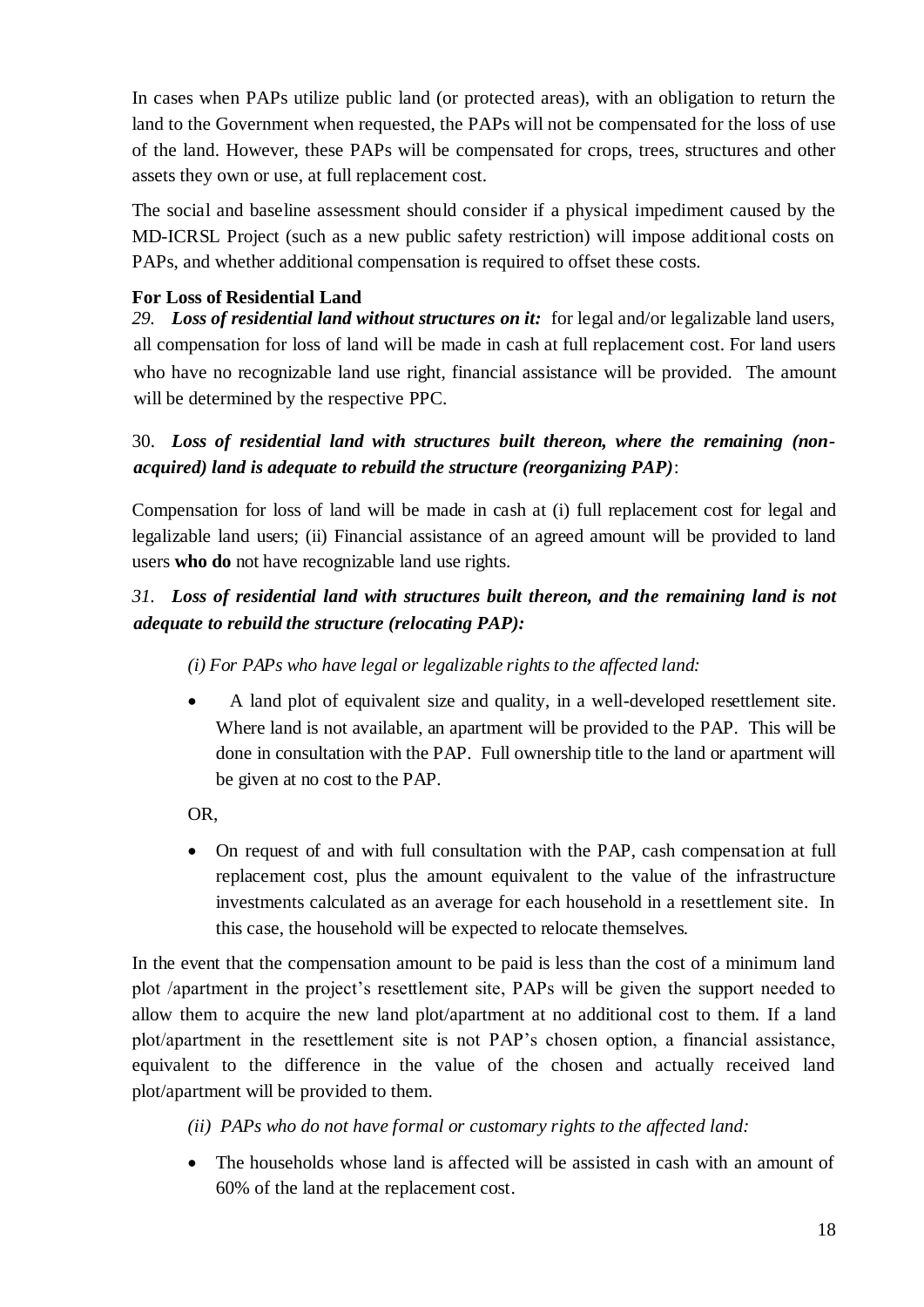If the PAP has no place to move, a land plot or an apartment satisfactory to them will be provided in the resettlement site and they can either pay in installment or rent it for living.

In case the relocated PAPs belong to poor or vulnerable groups or households, additional assistance (in cash and kind) will be provided to ensure that they are able to fully relocate to a new site.

#### **For Loss of House/Structures**

32. Compensation or assistance in cash will be made for all affected private-owned houses/structures, at 100% of the replacement costs for materials and labor, regardless of whether or not they have title to the affected land or a construction permit for the affected structure. The compensation/assistance amount will be sufficient to rebuild the affected house/structure of the same quality. As per OP 4.12 cash compensation will be at full replacement cost in local markets. No deductions will be made for depreciation or salvageable materials.

If the house/structure is partially affected, a financial assistance will be provided to enable PAPs to repair the affected house/structures to restore it to the former condition, or better, at no additional cost to them.

#### 33. Tenants

- Tenants of state-owned or organization-owned houses will be: (i) entitled to rent or buy a new apartment of an area at least equal to their affected ones or (ii) provided a financial assistance equivalent to 60% of replacement cost of the affected land and houses. The affected structures built at the PAP's own costs will be compensated for at full replacement costs.
- Tenants who are leasing a private house for living purposes will be provided with transportation allowance for moving assets, and will be assisted in identifying alternative accommodation.

#### **For Loss of Standing Crops and Trees or aquaculture products**

34. For annual and perennial standing crops, trees or aquaculture products, regardless of the legal status of the land, cash compensation at full replacement cost will be paid to the affected persons who cultivate the land. The compensation will be sufficient to replace the lost standing crops, trees or aquaculture products at local market rates. Perennial crops or trees will be compensated at a rate calculated on their life time productivity. Where affected trees can be removed and transported, compensation will be paid for the loss of the tree plus the transportation cost.

#### **For Loss of Income and/or Business/Productive Assets**

35. For PAPs losing income and/or business/productive assets as a result of land acquisition, the mechanism for compensating will be:

 Allowance for stable production, business: All affected businesses and production households whose income is affected will be compensated and/or supported for losses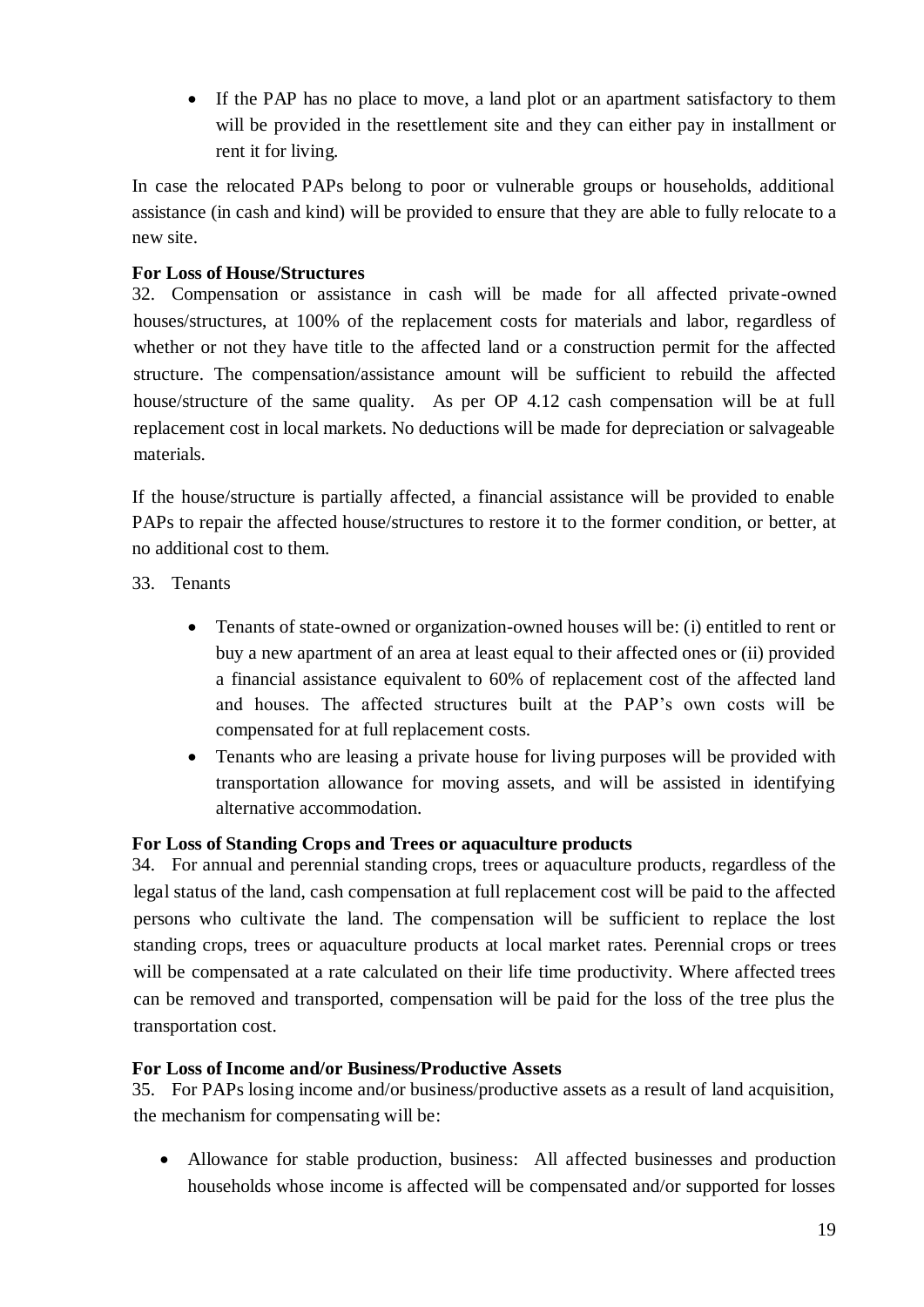in business equivalent to 30% of their actual annual income: (i) For licensed businesses the compensation will be based on their average yearly income as declared with the taxation agency over the previous three years, and (ii) For unregistered affected businesses but have made their tax obligations the compensation will be supported by 50% of the specified support.

- Employees who are affected by acquisition of residential/commercial land acquisition, public land or land of enterprises: Allowance equivalent to the minimum salary as per the regulations to affected employees during the transition period which can be for a maximum of 6 months. Assistance in finding alternative employment will also be given.
- If the business has to be relocated, the project will assist in finding an alternative site with location advantage and physical attributes similar to the land lost, and with easy access to a customer base, satisfactory to the PAP. Alternatively, the PAP will receive compensation in cash for the affected land and attached structures at replacement cost, plus transportation allowance for movable assets.

#### **Compensation for Graves**

36. Compensation for the removal of graves/ tombs will include the cost for buying of land for re-burial, excavation, relocation, reburial and other related costs which are necessary to satisfy customary requirements. Compensation in cash will be paid to each affected family or to the affected group as a whole as is determined through a process of consultation with the affected community. The level of compensation will be decided in consultation with the affected families/communities. Household and individual graves are considered physical cultural resources (PCR) and even though the costs associated with their relocation will be covered in the resettlement plan, the WB OP 4.11 on Physical Cultural Resources should be triggered and relevant cross references should be made to the Environmental Management Plan or Project Implementation Manual.

#### **Compensation for other assets**

37. In the case of the affected households is equipped with telephone system, water meter, electric meter, cable TV, internet access (subscription), shall be compensated according to unit price of installing new units offer service announcement or relocation costs due to service providers regulations.

#### **Compensation for Loss of Public Structures**

38. In cases where community infrastructure such as schools, factories, water sources, roads, sewage systems, medical centers, distribution/transmission, communication and fiber cable are damaged and the community wishes to reuse them, the project will ensure that these are restored or repaired as the case may be, at no cost to the community. Public infrastructure directly related to people's livelihoods and developmental needs, such as irrigation canals, school, clinic, etc. will be restored/rebuilt to pre-project or higher quality levels or compensated at replacement cost, as determined through consultation with the affected community.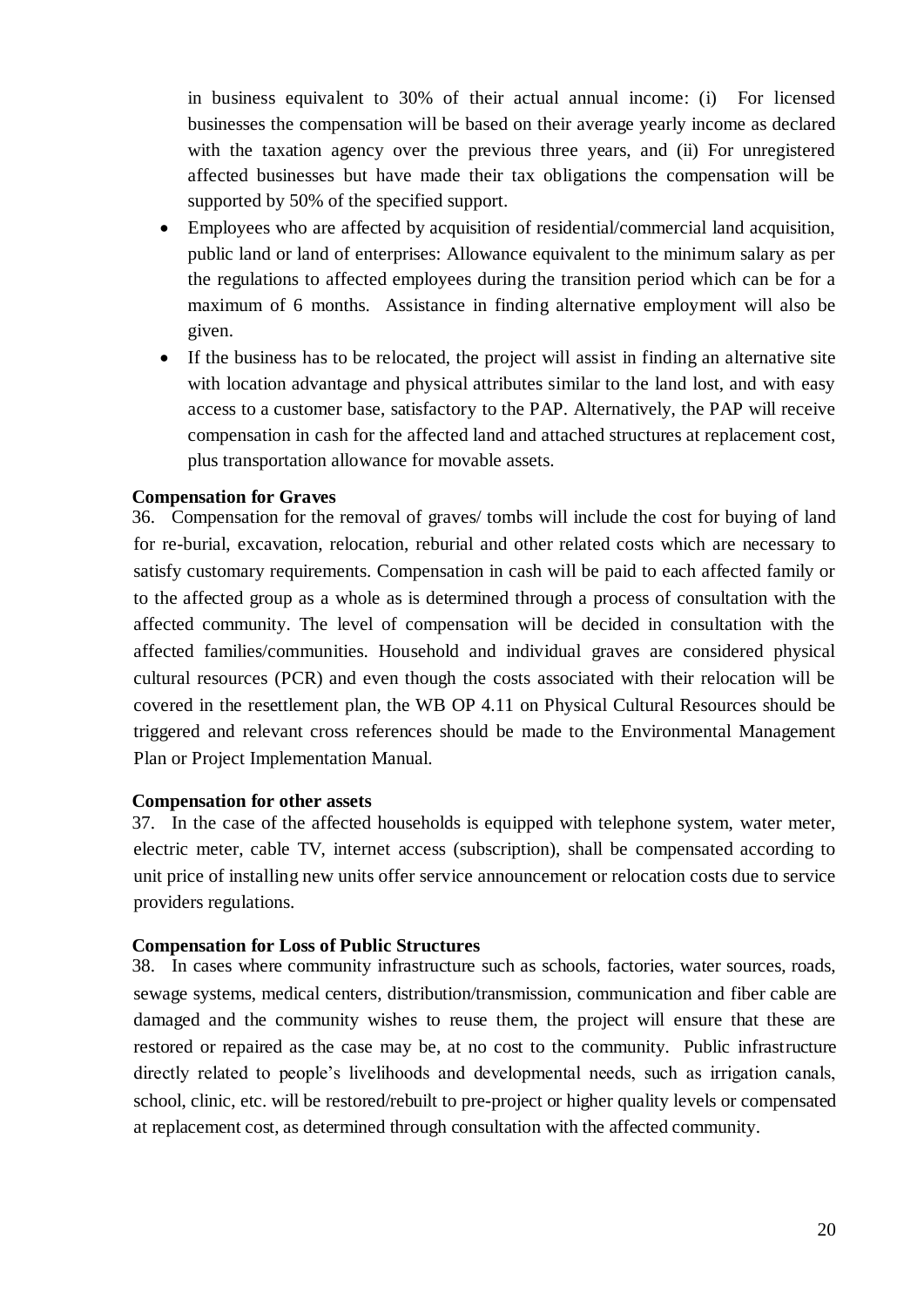39. Land acquisition for the safety corridor of construction, AHs have houses and constructions on the land in safety corridor of construction, to be considered, assessed on impacts level and compensated and assisted in accordance with the policy of the project.

#### *3.2.2. Compensation Policy for Temporary Impact during Construction*

40. When PAPs are adversely impacted by project works on a temporary basis, they are entitled to the following:

- Compensation for all affected assets/investments made on the land, including trees, crops etc., at full replacement cost;
- Cash compensation for rental loss, which is at least equivalent to the net income that would have been derived from the affected property during the period of disruption;

#### **Damages caused by contractors to private or public structures:**

41. **D**amaged property will be restored to its former condition by contractors, immediately upon completion of civil works. Under their contract specifications, the contractors will be required to take extreme care to avoid damaging property during their construction activities. Where damages do occur, the contractor will be required to repair the damage and may also be required to pay compensation to the affected families, groups, communities, or government agencies at the same compensation rates that are applied to all other assets affected by the Project.

#### **Secondary PAPs:**

42. This refers to PAPs affected by development of individual resettlement or group resettlement sites. Because all secondary PAPs are likely to be affected in similar ways as primary ones, they will be entitled to compensation and rehabilitation assistance in accordance with the impacts on them and according to the same compensation rates and procedures that apply to all PAPs affected in this project.

#### **Compensation for Loss of Community Assets:**

43. In cases where community infrastructure such as schools, bridges, factories, water sources, roads, sewage systems are damaged, the project will ensure that these will be restored or repaired at no cost for the community, and be done to a standard that meets the community's satisfaction.

#### **Any other impacts that may be identified during implementation**

44. Any other impacts identified during project implementation will be compensated in accordance with the principles of this RPF and World Bank OP 4.12. Any disruption of business will be compensated in accordance with the principles of this RPF.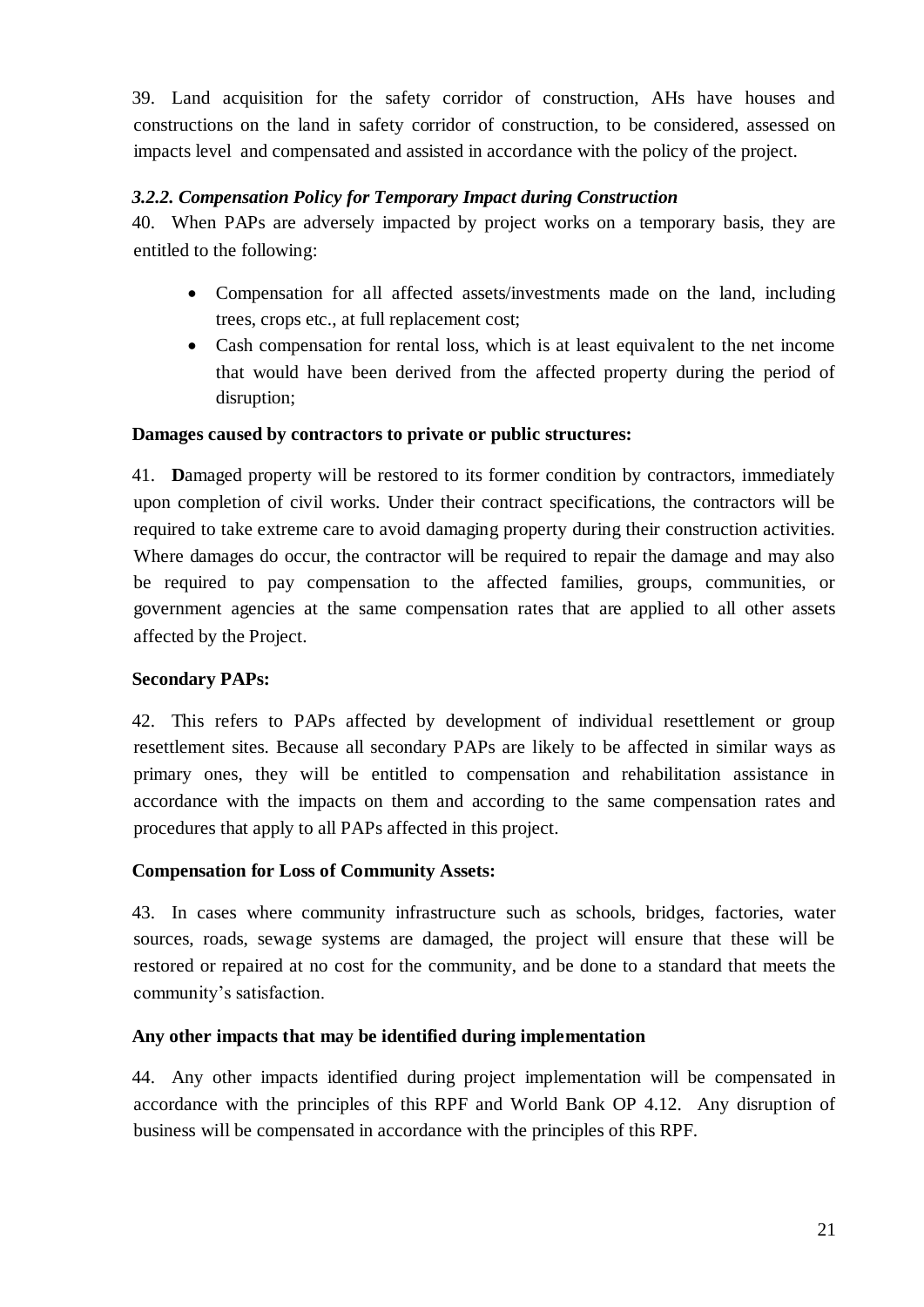45. Households whose income generation activities, or livelihoods are affected as a result of construction (temporary impact) will be compensated for at replacement costs principle. In process of assistance plan development, it needs to determine and consult fully with AHs.

#### *3.2.3. Allowances and Rehabilitation Assistance*

46. Besides the compensation for affected assets, PAPs will be provided with financial assistance to cover their expenses during the transition period. The assistance levels will be adjusted, taking into account inflation factor and price increase to be appropriate to the payment time. They include, but are not limited to:

#### **For Impacts on Residential Land**

a. *Transportation Allowance* to relocating PAP:

The support level moving to new location: moving in the city will be decided by PPC.

- b. *Removal Support:* Organizations and PAPs that are allocated or leased land by the state or are lawfully using land and have to relocate their productive and/or business establishments are entitled to financial support for dismantling, relocating and reinstallation of the establishment. Support levels will be determined by actual costs at the time of removal, based on self-declaration of the organizations and verification by the agency in charge of compensation. This will then be submitted to the relevant authorities for approval.
- c. *House Renting Allowance* or temporary accommodation will be provided to PAPs who may be forced to relocate from their original homes and are still awaiting the replacement land plots or apartments. In the case of replacement land plots, the rental allowance will extend to the period during which the new house is being built.

#### **For Impacts on Agricultural Land:**

 *Allowance for Loss of Livelihood (during transition period):* (i) PAPs losing 20 - 70% of their agricultural landholding (or 10 - 70% for the poor and vulnerable groups) will be provided with compensation by 30 kg of rice /person/month for 6 months if they do not have to relocate, and for 12 months in case of relocation. In some special cases, in extremely difficult areas, the compensation may be provided for a maximum of 24 months; (ii) PAPs losing more than 70% of their agricultural landholding will be assisted at the above rate for a period of 12 months if they do not have to relocate, and 24 months in case of relocation. In some special cases, in extremely difficult areas, the compensation may be provided up to a maximum of 36 months; (iii) Households *affected by loss of less than 20% of land, where the remain*ing land is rendered unviable for continued use, will be assisted with the above support plus any additional support as determined, for a period of 12 months.

In case of land-for-land compensation, PAPs will be assisted with seedlings, agricultural-forestry extension programs, husbandry etc.

 *Vocational conversion assistance:* The project will offer a range of training options in consultation with the affected PAPs and relevant to the market demand and needs of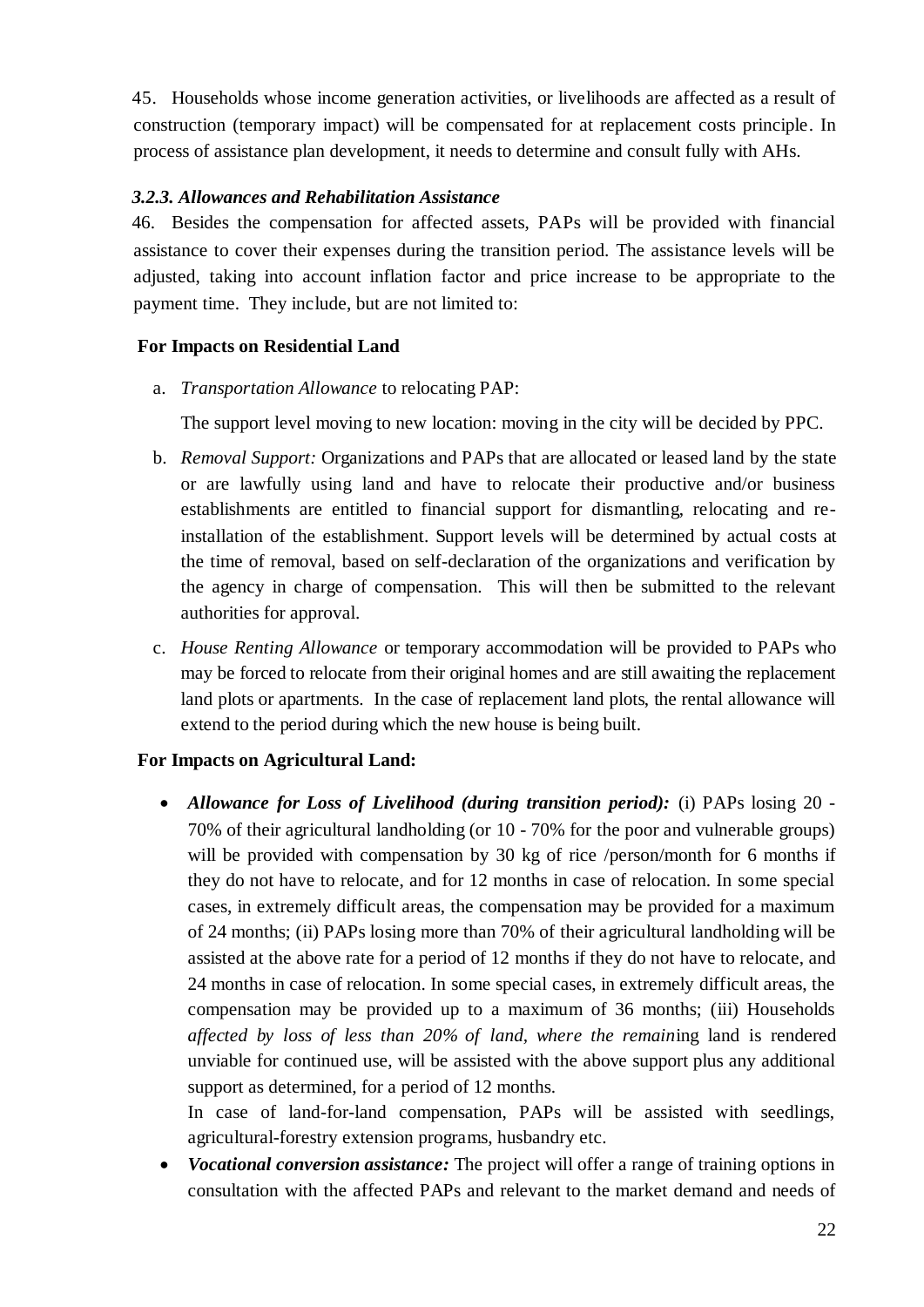the area. The financial compensation will from 1.5 to 5 times the agricultural land prices established by PPC of the acquired agricultural land, but subject to the local land allocation limit as per Government's regulations.

- *Support for training, apprenticeships on vocational training establishments:* At least one member of each affected household will be entitled to vocational training and assistance in getting employment in the PPC. The PAPs participating in such training programs will be exempted from payment of tuition fees. After finishing training courses, they will be given priorities to be recruited in local manufacturing industries. The cost to support each student shall comply Decision No. 46/2015/QD-TTg, dated on September 28, 2015, on the Policy provisions training support primary level, training under 03 months;
- *Assistance for agricultural, garden and pond land adjacent to, but not included in the category of residential land*: Additional assistance (equivalent 40% of the cost of compensation for the adjacent residential plot) for garden land and pond land; and (at 50% of the cost of compensation for the adjacent residential plot) for agricultural land.

#### **Other allowances/ assistance:**

- Incentive Bonus: All PAPs who vacate the affected land immediately after receiving compensation and allowances will be given an incentive allowance consistent with each province.
- Repair Allowance: If house/structure is partially affected and the remaining structure is viable for continued use, the project will provide a repair allowance equivalent to 20% of the compensation for the affected part of the structure, to enable PAPs to restore it to former or better conditions.
- Relocated households which eligible for resettlement, but self accommodation: an amount supported for investment in infrastructure cost/m2 announced by the Ministry of Construction, the land area to support is the actual recovery land but not exceeding the limit of land allocation in accordance with regulations.
- Households relocating with school-going children will be supported with 1 year tuition as regulated by the Ministry of Education

#### **Allowances/ Assistance Targeted to Vulnerable Households:**

- *For landless households:* Assistance through provision of an apartment with either payment by installment to buy it or rent it for living (at PAP's choice). Additional assistance will be considered if needed to ensure the PAP have a place to live.
- *Social Policy*: (i) Relocated Households which included heroic mothers, heroic armed force, heroic labor, war veterans, wounded or dead soldiers; (ii) Poor Relocated Household or Poor Household whose 10% or more of their productive land affected or where <10% land affected but the remaining land will be provided with support as regulated by the PPCs (to be certified by local authority).
- *Other vulnerable groups:* Female headed households with dependents, household with disabled persons, elderly without any source of support, poor and ethnic minority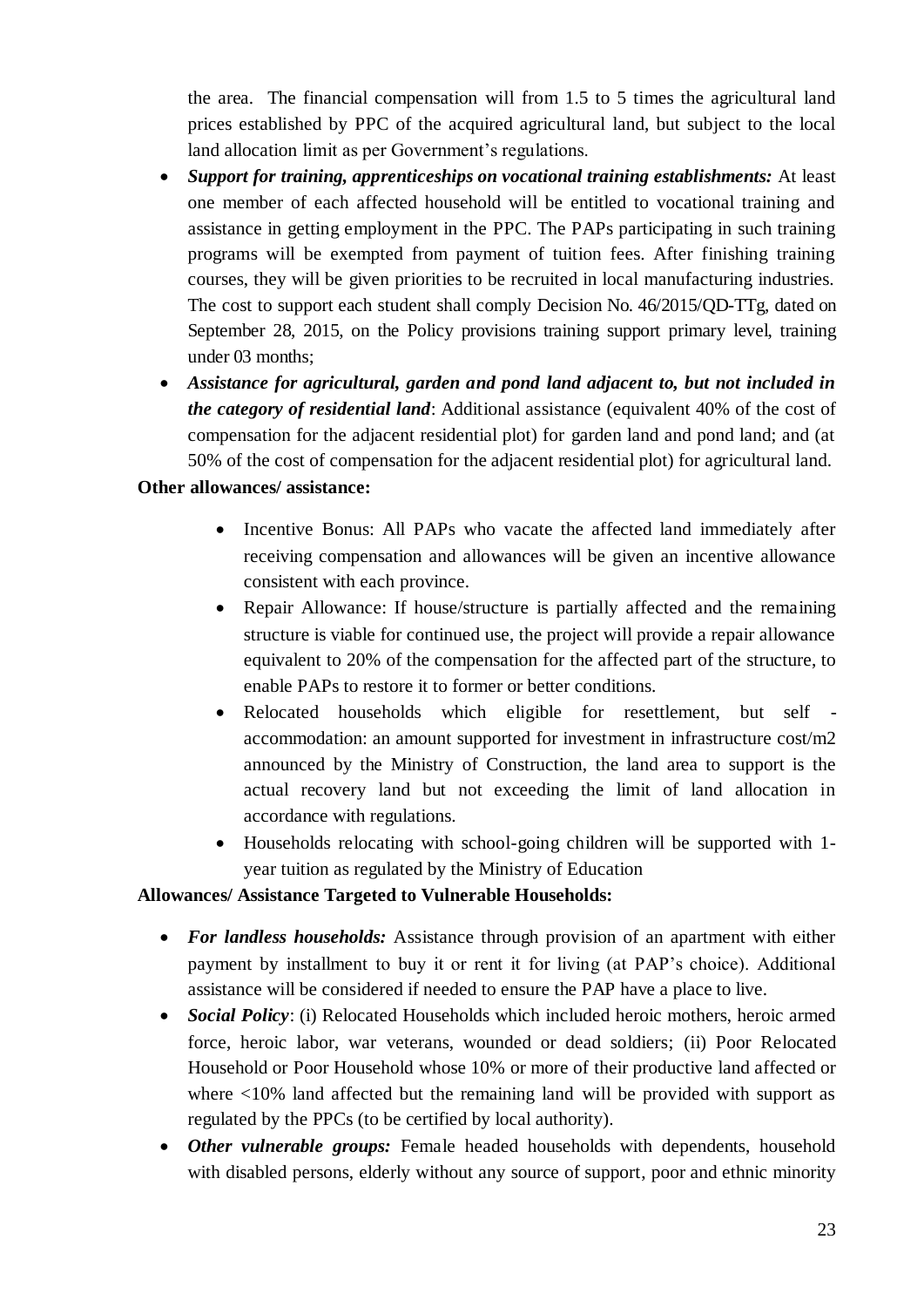households will get the same additional support given to poor households in accordance with the provincial policy.

 PAPs who will lose income sources will be entitled to take part in Income Restoration Programs. Rehabilitation measures like agricultural extension services, job training and creation, credit access and/or other measures as appropriate will be given to PAPs losing income sources to ensure their livelihood could be restored to the pre-project level.

Apart from the assistances mentioned above, based on the actual situation, the Project may consider other assistances to secure life stabilization, culture, production and livelihoods of APs.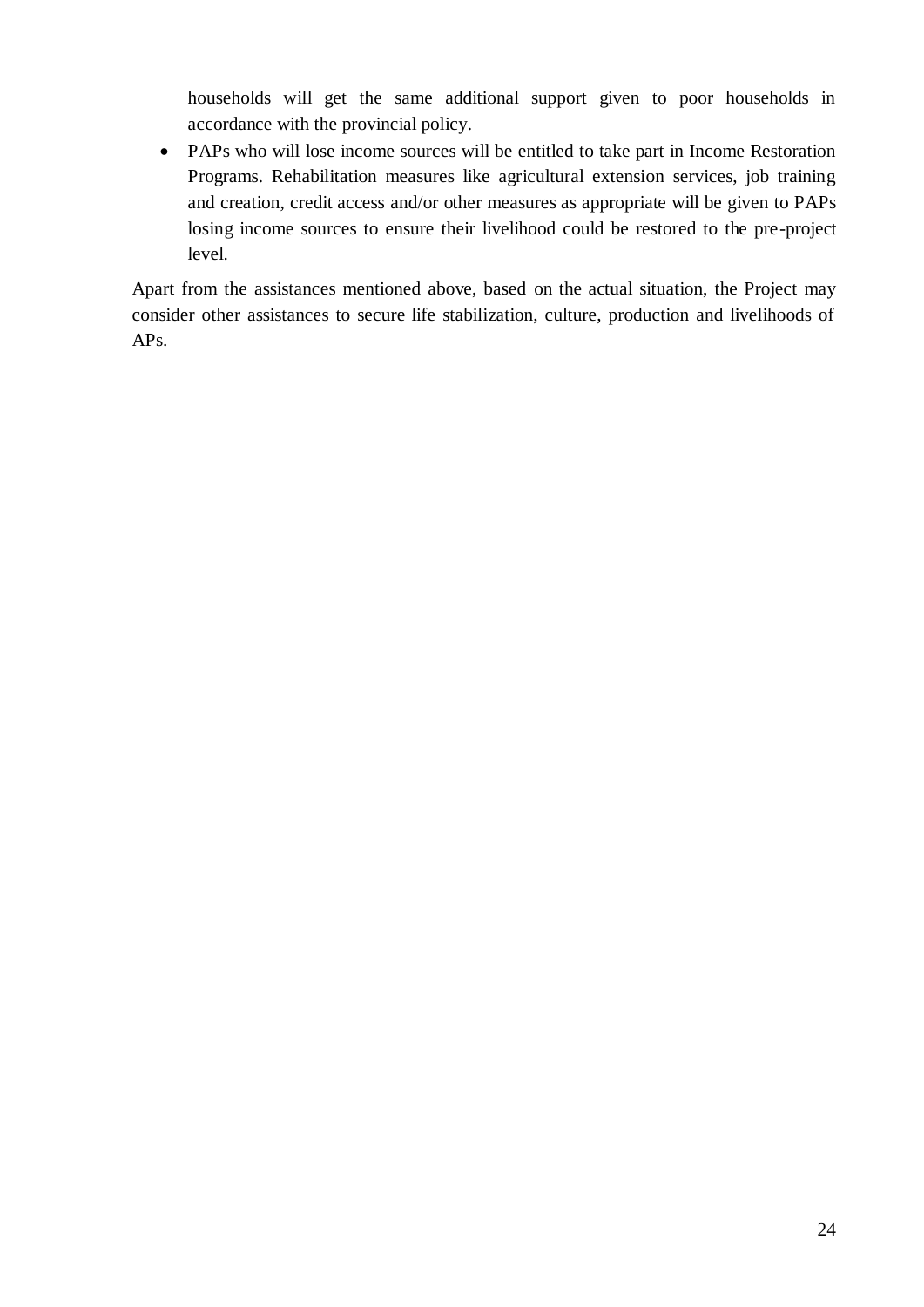#### **Table 4- Matrix of Entitlements**

| <b>Type of Loss/Impacts</b>                                                                                                 | <b>Application</b>                                                                                                                                                                                                                             | <b>Entitlements</b>                                                                                                                                                                                                                                                                                                              | <b>Implementation Arrangements</b>                                                                                                                                                                                                                                                                                         |
|-----------------------------------------------------------------------------------------------------------------------------|------------------------------------------------------------------------------------------------------------------------------------------------------------------------------------------------------------------------------------------------|----------------------------------------------------------------------------------------------------------------------------------------------------------------------------------------------------------------------------------------------------------------------------------------------------------------------------------|----------------------------------------------------------------------------------------------------------------------------------------------------------------------------------------------------------------------------------------------------------------------------------------------------------------------------|
| Productive<br>1.<br>(Agricultural,<br>1<br>land<br>garden, pond land, etc.)<br>either in or out of the<br>residential area. | <b>Legal land users</b><br>1.1. Marginal loss $(20\% of$<br>land holding or $< 10\%$ for<br>vulnerable<br>group)<br>The<br>remaining area of affected<br>plot is still economically<br>viable for use or meets the<br>expected personal yield. | Cash compensation at replacement cost (free<br>from taxes and transaction costs) for the<br>affected area of the land.                                                                                                                                                                                                           | - Affected households to be notified at<br>least ninety days before land recovery<br>by the Project.<br>- The owner of land will hand over the<br>land within 20 days from the date<br>District Compensation Board fully<br>pays compensation for land.                                                                    |
|                                                                                                                             | 1.2. Loss of no less than<br>$20\%$ or no less than $10\%$<br>for vulnerable groups                                                                                                                                                            | Land for land compensation should be as the<br>preferred option. If land is not available, or at<br>the PAP's choice, cash compensation can be<br>provided for the lost area at 100% of land<br>replacement cost. The PAP will be provided<br>with the additional rehabilitation measures to<br>restore the lost income sources. | - Other assistance options which city<br>could decide based on the locality<br>conditions.<br>- Affected households to be notified at<br>least ninety days before land recovery<br>by the Project.<br>- The owner of land will hand over the<br>land within 20 days from the date<br>District Compensation Board/ has paid |

<sup>&</sup>lt;sup>1</sup>The sub-categories of productive land such as agricultural, forestry, garden, aquaculture and pond will be compensated at different rates. These will be specified and detailed in the Resettlement Action Plans to ensure the compensation is reflective of current rates and takes into account geographic variation. Land on which businesses are located will be compensated as detailed in the section on relocation of business.

 $\overline{a}$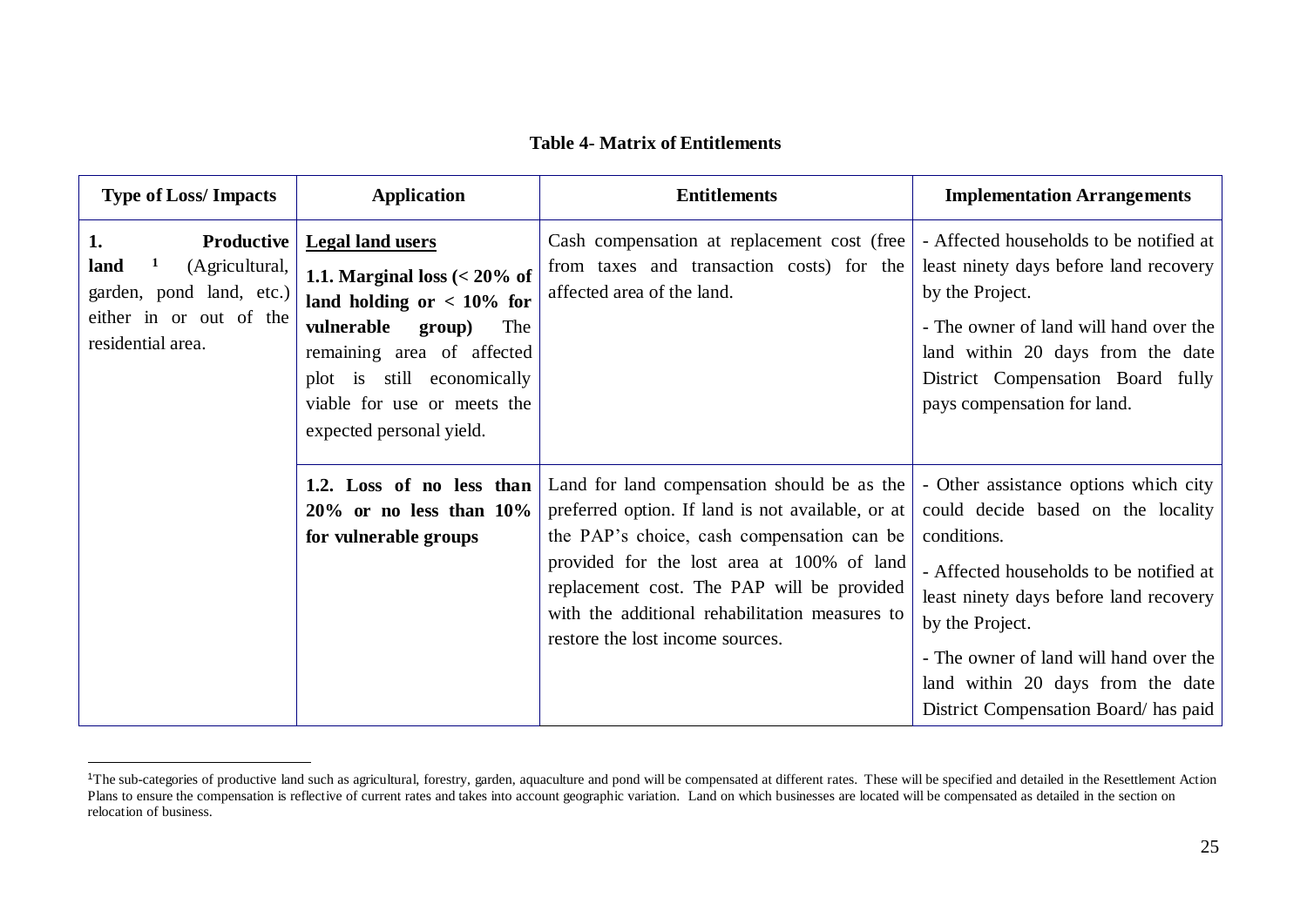| <b>Type of Loss/Impacts</b> | <b>Application</b>                                                               | <b>Entitlements</b>                                                                                                                                                                                                                                                                                       | <b>Implementation Arrangements</b>                                                                                                                                                                                                                                                |
|-----------------------------|----------------------------------------------------------------------------------|-----------------------------------------------------------------------------------------------------------------------------------------------------------------------------------------------------------------------------------------------------------------------------------------------------------|-----------------------------------------------------------------------------------------------------------------------------------------------------------------------------------------------------------------------------------------------------------------------------------|
|                             |                                                                                  |                                                                                                                                                                                                                                                                                                           | compensation and other allowances in<br>full.<br>- For poor, vulnerable and severely                                                                                                                                                                                              |
|                             |                                                                                  |                                                                                                                                                                                                                                                                                                           | affected farmers, including landless,<br>allocation of arable land equal to per<br>capita arable land in commune, or if<br>there no land available for allocation<br>or, on the PAPs request through<br>informed<br>choice,<br>training/<br>rehabilitation<br>will be<br>programs |
|                             |                                                                                  |                                                                                                                                                                                                                                                                                                           | provided to at least restore, if not<br>improve, their income and living<br>standards.                                                                                                                                                                                            |
|                             | <b>Land Users with temporary</b><br>or leased rights to use land.                | compensation<br>the<br>Cash<br>at<br>amount<br>corresponding to the remaining investment on<br>the land.                                                                                                                                                                                                  |                                                                                                                                                                                                                                                                                   |
|                             | Land Users who do not<br>have formal or customary<br>rights to the affected land | PAPs will receive assistance corresponding to<br>80% of land replacement cost. Agricultural<br>land used before July 1, 2004 will be<br>compensated at 100% as per Article 77.2 of the<br>addition<br>law.<br>In<br>above,<br>land<br>to<br>will<br>rehabilitation/training assistance<br>be<br>provided. |                                                                                                                                                                                                                                                                                   |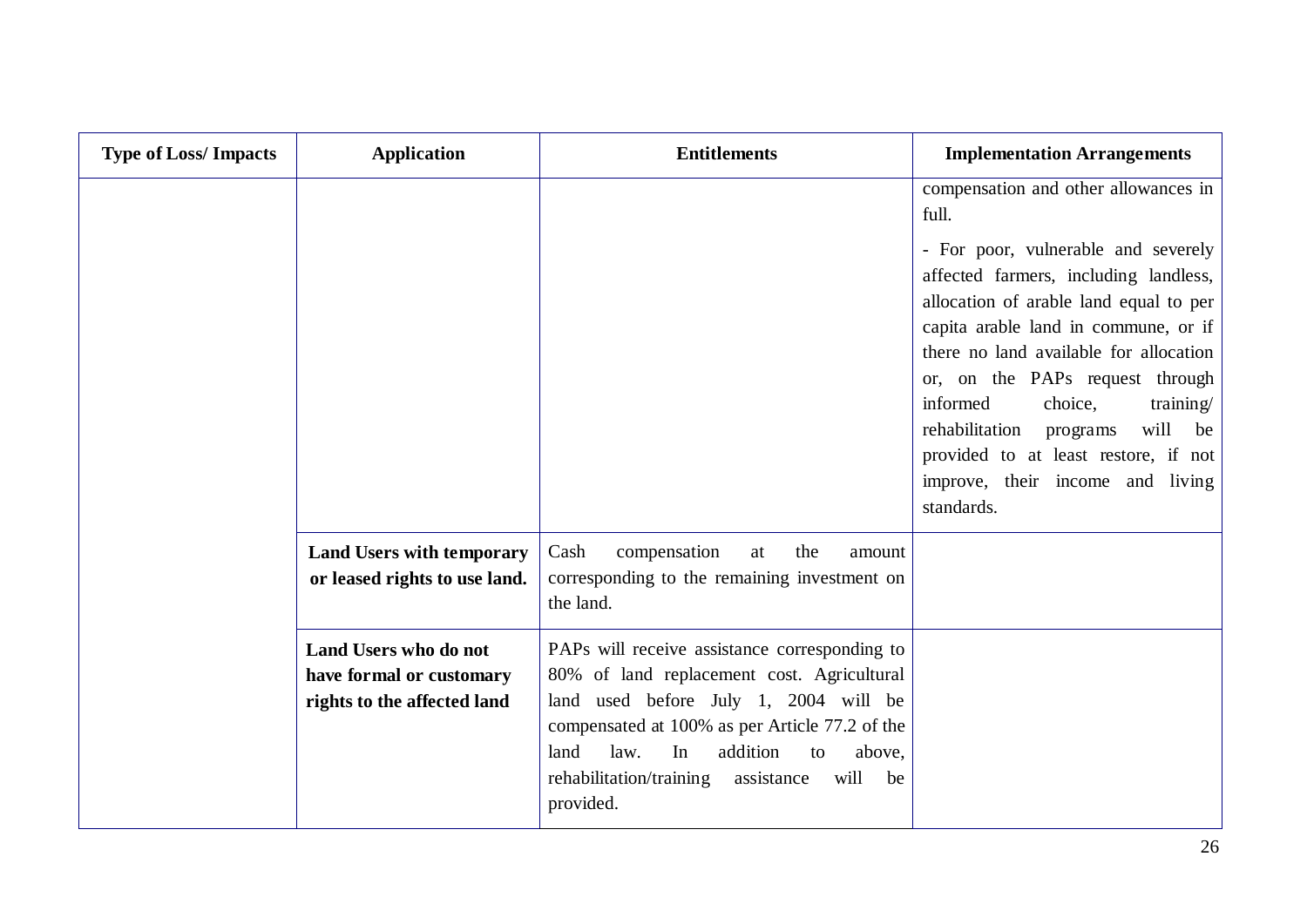| <b>Type of Loss/Impacts</b> | <b>Application</b>                                                                          | <b>Entitlements</b>                                                                                                                                                                                                                                                                                                                                                                                                                              | <b>Implementation Arrangements</b>                                                                                                                                                                                                                |
|-----------------------------|---------------------------------------------------------------------------------------------|--------------------------------------------------------------------------------------------------------------------------------------------------------------------------------------------------------------------------------------------------------------------------------------------------------------------------------------------------------------------------------------------------------------------------------------------------|---------------------------------------------------------------------------------------------------------------------------------------------------------------------------------------------------------------------------------------------------|
|                             |                                                                                             | In case the PAP uses public land where there<br>was previous agreement to return the land to<br>the Government when so requested, they will<br>not be compensated for the acquired public<br>land but will be compensated for structures,<br>crops, trees and other assets on the land at<br>100% of the replacement cost.                                                                                                                       |                                                                                                                                                                                                                                                   |
| 2. Residential land         | 2.1. Marginal loss (i.e., land<br>is still viable for use and not<br>requiring relocation). | Compensation for loss of land in cash at (i)<br>replacement cost to the legal and legalizable<br>land users; (ii) If affected lands are not entitled<br>to the compensation, PAPs will be assisted in<br>cash with an amount of 60% of the land at the<br>replacement cost.<br>If PAPs have to rebuild their houses, they will<br>receive a house rental allowance for 3 months in<br>recognition of the time needed to rebuild their<br>houses. | - Affected household to be notified at<br>least 180 days before land recovery by<br>the Project.<br>- The owner of land will hand over the<br>land within 20 days from the date<br>District Compensation Board/ has paid<br>compensation in full. |
|                             | <b>2.2. Relocated PAPs</b>                                                                  | Legal or legalizable land users:<br>(i)<br>A land plot in a resettlement site or apartment<br>will be provided to the PAP, in consultation<br>with them. They will have full land title or<br>apartment ownership title without any cost to                                                                                                                                                                                                      | - Affected household to be notified at<br>least 180 days before land recovery by<br>the Project.<br>- The process of compensation for a<br>plot/apartment<br>for<br>legal<br>and<br>legalizable PAPs at the resettlement                          |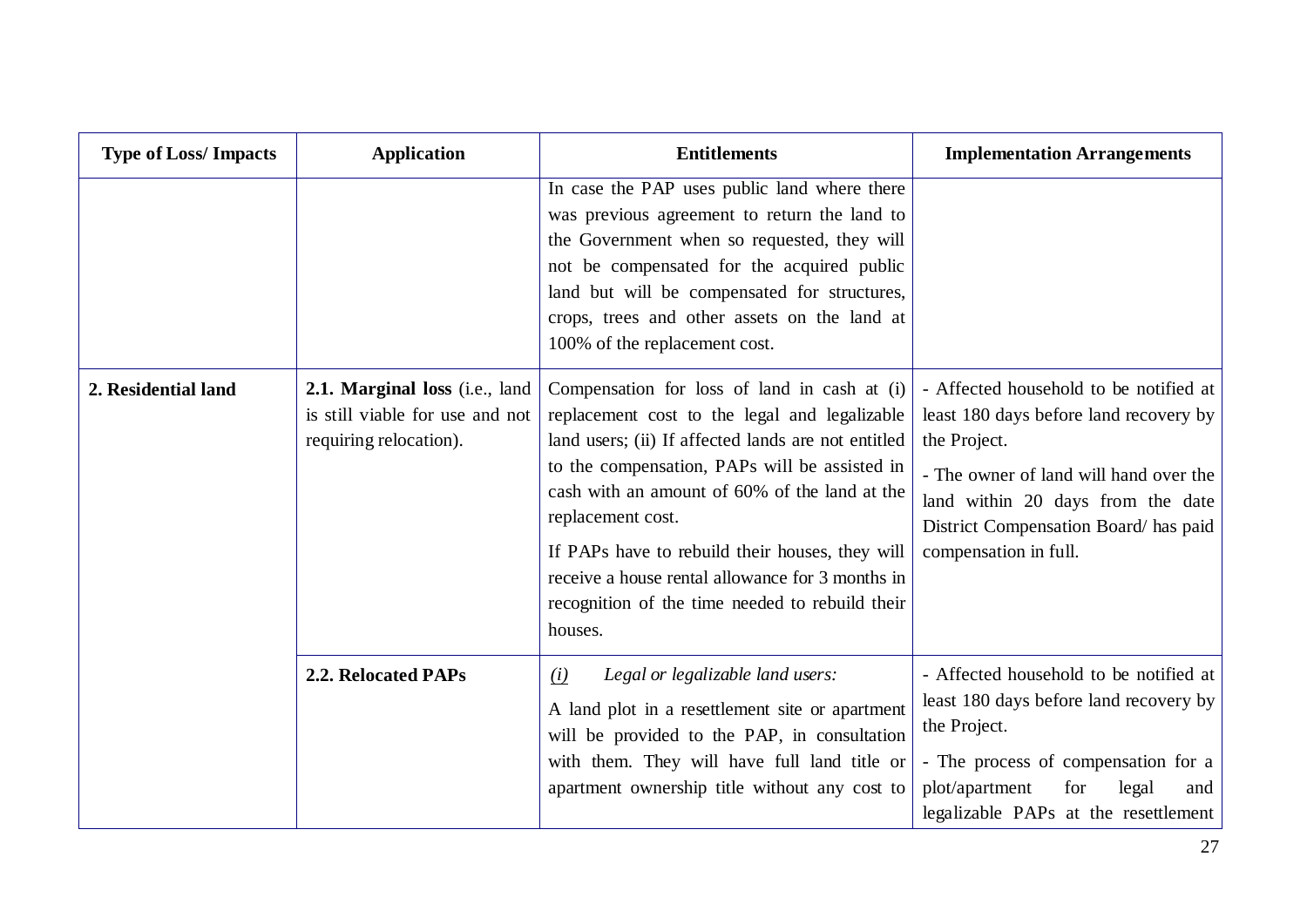| <b>Type of Loss/ Impacts</b> | <b>Application</b> | <b>Entitlements</b>                                                                                                                                                                                                                                                                                                                                                                                                             | <b>Implementation Arrangements</b>                                                                                                                                                                                                                                                                                                                                 |
|------------------------------|--------------------|---------------------------------------------------------------------------------------------------------------------------------------------------------------------------------------------------------------------------------------------------------------------------------------------------------------------------------------------------------------------------------------------------------------------------------|--------------------------------------------------------------------------------------------------------------------------------------------------------------------------------------------------------------------------------------------------------------------------------------------------------------------------------------------------------------------|
|                              |                    | them.                                                                                                                                                                                                                                                                                                                                                                                                                           | site will be as follows:                                                                                                                                                                                                                                                                                                                                           |
|                              |                    | Or, on request of the PAPs through informed<br>choice, cash compensation at full replacement<br>cost plus the amount equivalent to the value of<br>infrastructure<br>investments<br>calculated<br>the<br>averagely for each household in a resettlement<br>site. In this case, they will be expected to<br>relocate themselves.<br>If the compensation amounts is less than the<br>cost of a minimum land plot/apartment in the | - If the selling cost of minimum<br>$plot(s)/apartment$ at the new site is<br>more than the value of the affected<br>residential land, PAPs receive new<br>plot/apartment at no additional cost.<br>- If the $plot(s)/apartment$ at the new<br>site is equal the value of affected<br>residential land, PAPs receive new<br>plot/apartment at the new site without |
|                              |                    | project's resettlement site, PAPs will be<br>provided additional supported to enable them to<br>acquire the land plot/apartment (or cash<br>assistance will be provided equivalent to this<br>difference for self-relocated PAPs).<br>(ii) PAPs who do not have formal,<br><i>or</i><br>customary rights to the affected land:                                                                                                  | any balance.<br>- If the $plot(s)/apartment$ at the new<br>site is less than the value of affected<br>residential land, PAPs will receive<br>plot/apartment and the difference in<br>cash.                                                                                                                                                                         |
|                              |                    | If affected lands are not entitled to the<br>compensation, PAPs will be assisted in cash<br>with an amount of at least 60% of the land at<br>the replacement cost<br>In case the relocated PAP belongs to poor or<br>vulnerable groups or HHs, the project will                                                                                                                                                                 | The planning and detailed design for<br>the relocation sites will be done by<br>consultant of DCB in consultation<br>with stakeholders and then approved<br>by the PPC.<br>Detailed regulation on plot/apartment<br>allocation will be developed by DCB                                                                                                            |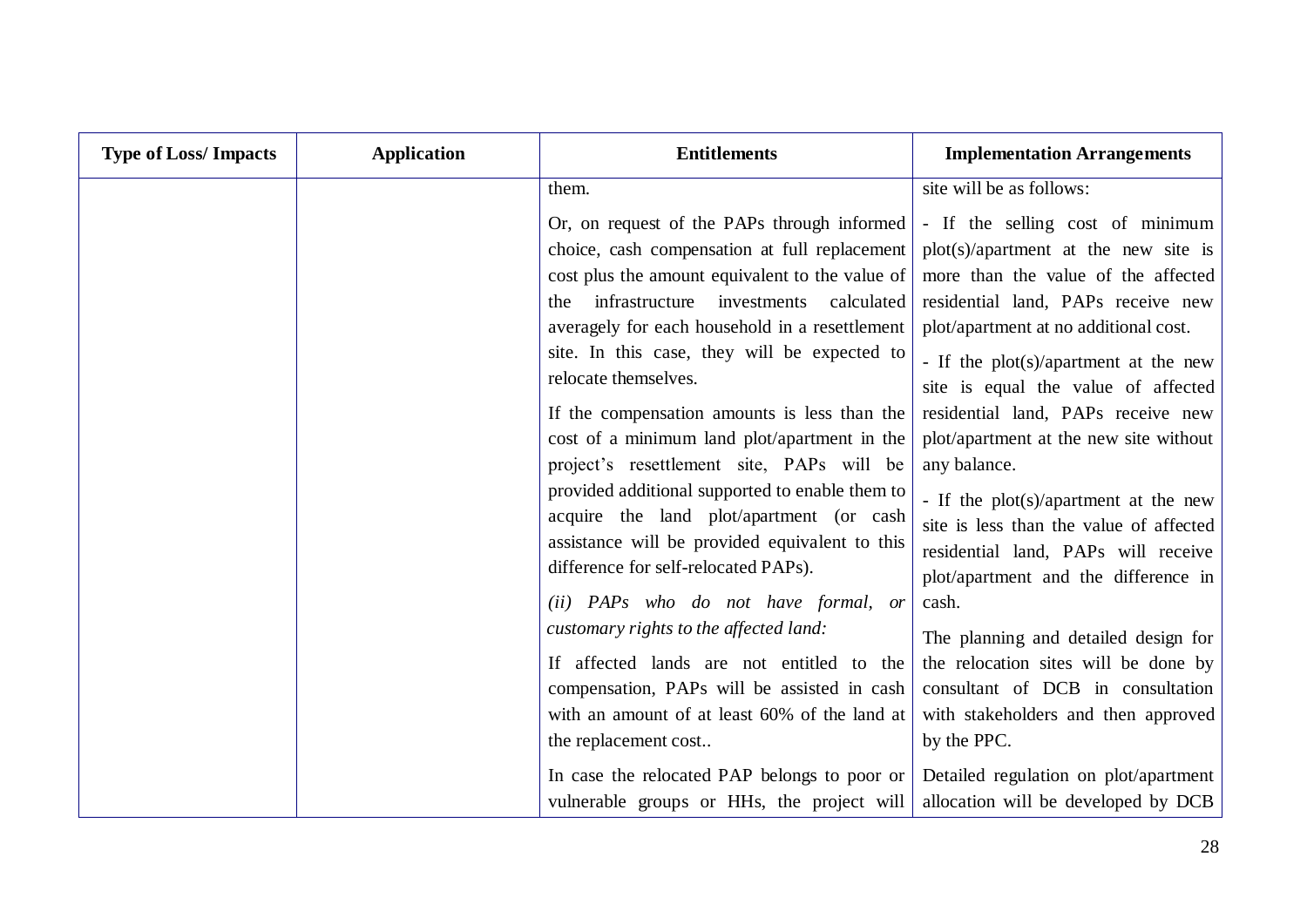| <b>Type of Loss/Impacts</b> | <b>Application</b>                                                                 | <b>Entitlements</b>                                                                                                                                                                                      | <b>Implementation Arrangements</b>                                                                                                                                                                                                                                                                                                                                                                            |
|-----------------------------|------------------------------------------------------------------------------------|----------------------------------------------------------------------------------------------------------------------------------------------------------------------------------------------------------|---------------------------------------------------------------------------------------------------------------------------------------------------------------------------------------------------------------------------------------------------------------------------------------------------------------------------------------------------------------------------------------------------------------|
|                             |                                                                                    | provide assistance to ensure that the PAP is<br>able to relocate and re-establish themselves to a<br>new site.                                                                                           | through consultation with commune<br>and PAPs, followed by approval of<br>PPC.                                                                                                                                                                                                                                                                                                                                |
|                             |                                                                                    |                                                                                                                                                                                                          | For relocating households, assistance<br>is in form of land-for-land of similar<br>characteristics with title at no cost.<br>The replacement land is no less than<br>40m <sup>2</sup> , or compensation in cash with<br>equal value if PAPs for self-relocation.<br>number<br>of<br>land<br>and<br>Area<br>plot/apartment in resettlement sites<br>will be decided in consultation with<br>PAP <sub>s</sub> . |
|                             |                                                                                    |                                                                                                                                                                                                          | For poor or vulnerable PAPs who have<br>no other residential land in the same as<br>their affected commune, the project<br>will provide an apartment and the<br>PAPs can either pay in installment to<br>buy or rent it for living.                                                                                                                                                                           |
| 3. Houses                   | 3.1. Partial impact:<br>Unaffected portion of the<br>house is still viable for use | - If house/structure is partially affected and the<br>remaining structure is viable for continued use,<br>the project will provide a house/structure repair<br>cost, in addition to the compensation for | The calculation of rates will be based<br>on the actual affected area and not the<br>useable area.                                                                                                                                                                                                                                                                                                            |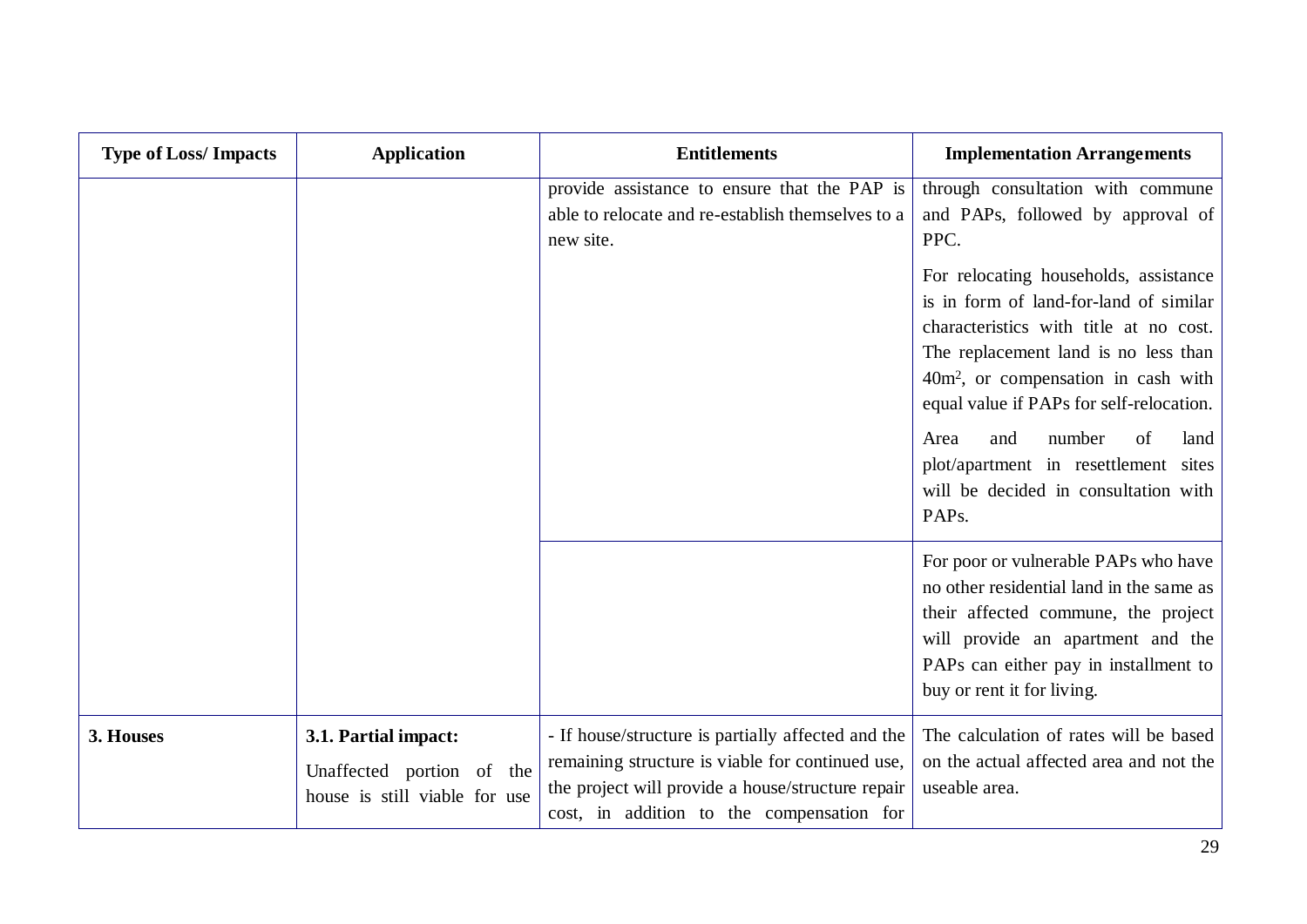| <b>Type of Loss/ Impacts</b> | <b>Application</b>                                                                                                                                          | <b>Entitlements</b>                                                                                                                                                                                                                                                                                                                                                                                                                                                                                                                                                                                                                                                                                                                                                                                                                                                                                                   | <b>Implementation Arrangements</b>                                                                 |
|------------------------------|-------------------------------------------------------------------------------------------------------------------------------------------------------------|-----------------------------------------------------------------------------------------------------------------------------------------------------------------------------------------------------------------------------------------------------------------------------------------------------------------------------------------------------------------------------------------------------------------------------------------------------------------------------------------------------------------------------------------------------------------------------------------------------------------------------------------------------------------------------------------------------------------------------------------------------------------------------------------------------------------------------------------------------------------------------------------------------------------------|----------------------------------------------------------------------------------------------------|
|                              | and could be remained from<br>technical<br>viewpoints,<br>the<br>therefore,<br>require<br>no<br>relocation.                                                 | affected portion at replacement cost, to enable<br>PAPs to restore it to former or better<br>conditions.<br>- Compensation for other structures/fixed assets<br>will be at full replacement cost and will be in<br>cash.                                                                                                                                                                                                                                                                                                                                                                                                                                                                                                                                                                                                                                                                                              |                                                                                                    |
|                              | 3.2. Full impact (i.e., house<br>is partially acquired by the<br>project but no longer viable<br>for continued use or the entire<br>structure is acquired). | - Compensation in cash for entire affected<br>structures will be provided at 100% of the full<br>replacement cost for materials and labor,<br>regardless of whether or not they have title to<br>the affected land or permit to build the affected<br>structure. The amount will be sufficient to<br>rebuild a structure the same as the former one<br>at current market prices. No deductions will be<br>made for depreciation or salvageable materials.<br>- Compensation for other structures/fixed assets<br>will be at full replacement cost and will be in<br>cash. Tenants of state or organization's houses<br>will be: (i) entitled to rent or buy a new<br>apartment of the area at least equal to their<br>affected ones; or (ii) provided an assistance<br>equal 60% of replacement cost of the affected<br>land and houses. Any investments such as<br>structures, trees, crops etc. made on the land by | The calculation of rates will be based<br>on the actual affected area and not the<br>useable area. |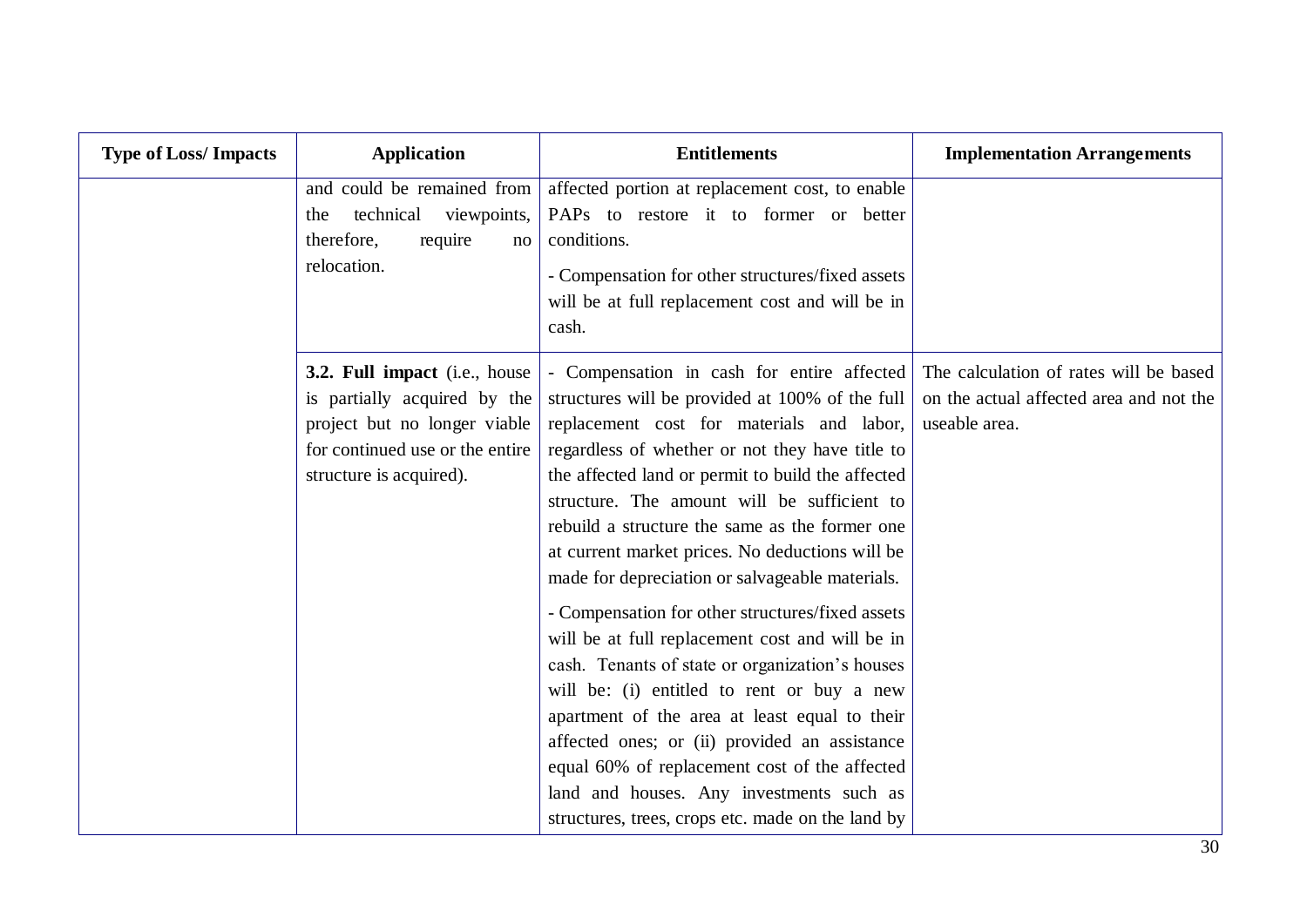| <b>Type of Loss/ Impacts</b>                   | <b>Application</b>                                                               | <b>Entitlements</b>                                                                                                                                                                                                                                                                                                                                                              | <b>Implementation Arrangements</b>                                                                                                                                          |
|------------------------------------------------|----------------------------------------------------------------------------------|----------------------------------------------------------------------------------------------------------------------------------------------------------------------------------------------------------------------------------------------------------------------------------------------------------------------------------------------------------------------------------|-----------------------------------------------------------------------------------------------------------------------------------------------------------------------------|
|                                                |                                                                                  | the PAPs will be compensated at their full<br>replacement cost.<br>The tenants who are leasing a private house for<br>living purposes will be provided<br>with<br>transportation allowance for moving their<br>assets. They will also be assisted in identifying<br>alternative accommodation.                                                                                   |                                                                                                                                                                             |
| Crops and Trees,<br>4.<br>aquaculture products | Owners regardless of tenure<br>status                                            | For annual and perennial standing crops or<br>trees, aquaculture products regardless of the<br>legal status of the land, compensation in cash<br>will be paid to the affected persons, who<br>cultivate the land, at full replacement cost in<br>local markets to ensure the compensation is<br>sufficient to replace the lost standing crops,<br>trees or aquaculture products. | PAPs will be given notice several<br>months<br>advance<br>in<br>regarding<br>evacuation.<br>Crops<br>after<br>grown<br>issuance of the deadline will not be<br>compensated. |
| <b>5. Public structures</b>                    | Loss of, or damage to assets                                                     | Either in (i) cash compensation to cover the<br>cost of restoring the facilities or (ii) in kind<br>compensation based on the negotiation between<br>District Compensation Board and owners of<br>assets.                                                                                                                                                                        | For public structures, the displacement<br>will be carried out by the owners prior<br>to the start of works.                                                                |
| 6.<br>assets, collective assets                | <b>Communal-owned</b> Loss of, or damage to assets<br>of village, ward, commune, | Either (i) cash compensation to cover the cost For the communal owned<br>of restoring the facilities or (ii) in kind                                                                                                                                                                                                                                                             | assets<br>directly affecting lives and production                                                                                                                           |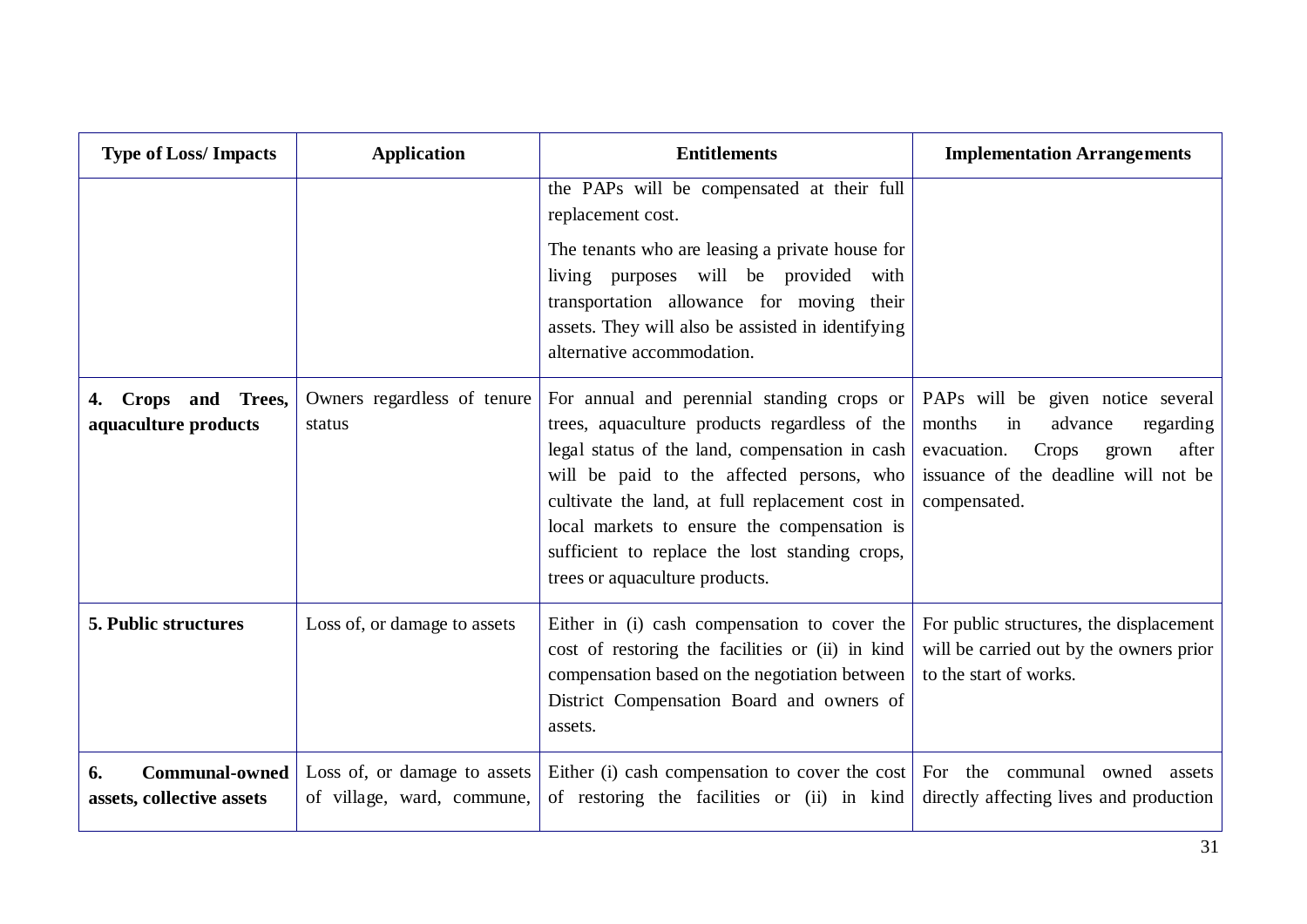| <b>Type of Loss/Impacts</b>                                                 | <b>Application</b>                                                                                                                                                                                                                                                                        | <b>Entitlements</b>                                                                                                                                                                                                                                                                                                                                                                                                                                                                                                                                                                                                                    | <b>Implementation Arrangements</b>                                                                |
|-----------------------------------------------------------------------------|-------------------------------------------------------------------------------------------------------------------------------------------------------------------------------------------------------------------------------------------------------------------------------------------|----------------------------------------------------------------------------------------------------------------------------------------------------------------------------------------------------------------------------------------------------------------------------------------------------------------------------------------------------------------------------------------------------------------------------------------------------------------------------------------------------------------------------------------------------------------------------------------------------------------------------------------|---------------------------------------------------------------------------------------------------|
|                                                                             | district,<br>provincial<br>government unit.                                                                                                                                                                                                                                               | compensation based on the negotiation between<br>DCB and owners of assets.                                                                                                                                                                                                                                                                                                                                                                                                                                                                                                                                                             | activities<br>of<br>the<br>community,<br>restoration must be done prior to the<br>start of works. |
| 7. Graves                                                                   | Have to move the graves or<br>tombs                                                                                                                                                                                                                                                       | - All costs of excavation, relocation and<br>reburial will be reimbursed in cash to the<br>affected family.<br>- Graves to be exhumed and relocated in<br>culturally sensitive and appropriate ways.                                                                                                                                                                                                                                                                                                                                                                                                                                   |                                                                                                   |
| of<br>Income/<br>8.<br>Loss<br>Livelihood due to loss of<br>productive land | Impacts due to permanent<br>loss of 20% or more of their<br>total productive land or where<br><20% land affected but the<br>remaining land is rendered<br>unviable.<br>(Legal, legalizable land users<br>PAP <sub>s</sub><br>with<br>and<br>lease<br>agreement over the affected<br>land) | - Allowance for Loss of Livelihood: Affected<br>person will be compensated with 30kg of<br>rice/person/month, including:<br>(a): Affected households losing 20% to 70% of<br>their agricultural land will be assisted for 6<br>months if the remaining land is viable for<br>continued use, and for 12 months in case the<br>remaining land is rendered unviable and entire<br>land is acquired by the project. In some special<br>cases, in extremely difficult areas, the<br>assistance may be given up to a maximum of<br>24 months;<br>(b) Affected households losing more than 70%<br>of their agricultural land acquired will be |                                                                                                   |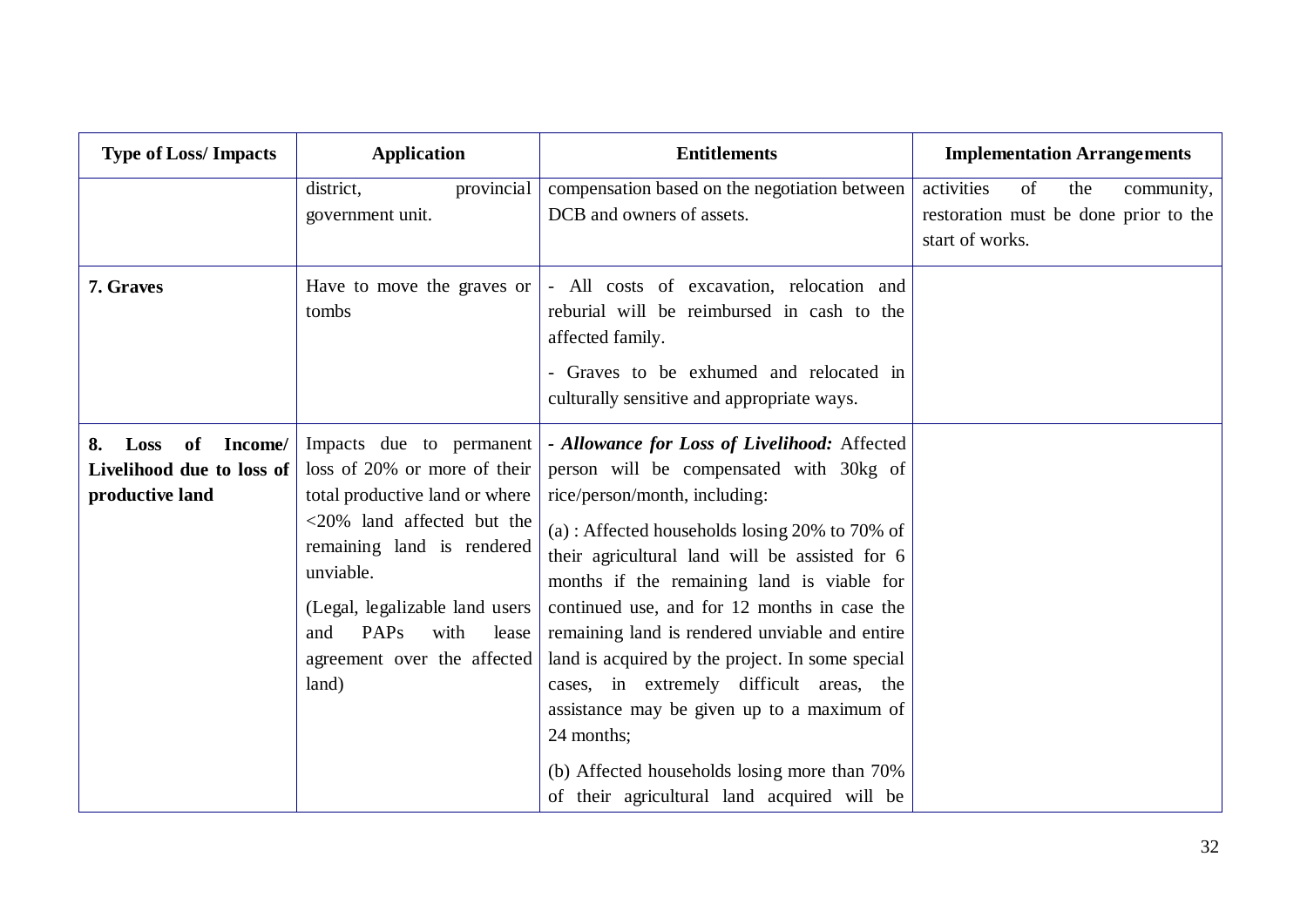| <b>Type of Loss/ Impacts</b> | <b>Application</b> | <b>Entitlements</b>                                                                                                                                                                                                                                                                                                                                                                                 | <b>Implementation Arrangements</b> |
|------------------------------|--------------------|-----------------------------------------------------------------------------------------------------------------------------------------------------------------------------------------------------------------------------------------------------------------------------------------------------------------------------------------------------------------------------------------------------|------------------------------------|
|                              |                    | assisted for 12 months if the remaining land is<br>viable for continued use, and for 24 months in<br>case the remaining land is rendered unviable<br>and entire land is acquired by the project. In<br>some special cases, in extremely difficult areas,<br>the assistance may extend to a maximum of 36<br>months; In addition, these PAPs will be<br>targeted for livelihood restoration program; |                                    |
|                              |                    | (c) households affected by loss of $\langle 20\% \rangle$ of<br>land and the remaining land is rendered<br>unviable for continued use, the PAPs will be<br>provided assistance for 12 months;                                                                                                                                                                                                       |                                    |
|                              |                    | Assistance for agricultural, garden and pond<br>land in the residential area adjacent to<br>residential land, but not recognized as<br>residential land: Additional assistance (40% of<br>the cost of compensation for the adjacent<br>residential plot) for garden land and pond land;<br>and (at 50% of the cost of compensation for the<br>adjacent residential plot) for agricultural land.     |                                    |
|                              |                    | In case of land-for-land compensation, PAP<br>will be assisted with seedlings, agricultural-<br>forestry extension programs, husbandry etc.<br>Vocational conversion assistance: Every PAP                                                                                                                                                                                                          |                                    |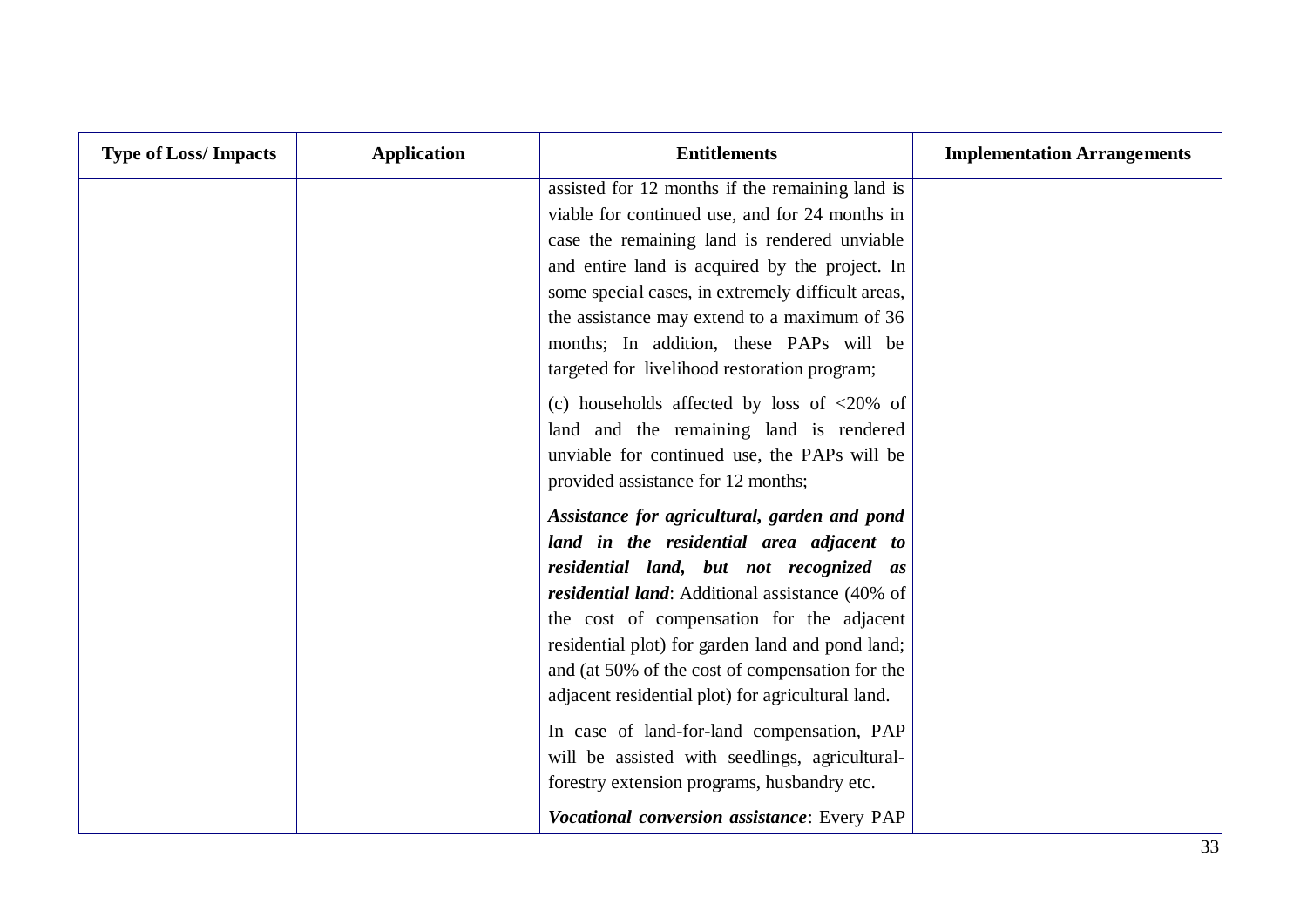| <b>Type of Loss/Impacts</b>                                                      | <b>Application</b>      | <b>Entitlements</b>                                                                                                                                                                                                                                                                                                                                                                                                                                                                                                                  | <b>Implementation Arrangements</b> |
|----------------------------------------------------------------------------------|-------------------------|--------------------------------------------------------------------------------------------------------------------------------------------------------------------------------------------------------------------------------------------------------------------------------------------------------------------------------------------------------------------------------------------------------------------------------------------------------------------------------------------------------------------------------------|------------------------------------|
|                                                                                  |                         | affected by loss of productive land, irrespective<br>of the degree of impact, will be provided with<br>additional assistance equivalent to at most 5<br>times the agricultural land price established by<br>PPC.                                                                                                                                                                                                                                                                                                                     |                                    |
|                                                                                  |                         | Support for vocational training and job<br>creation: At least one member of households<br>affected by loss of productive land will be<br>entitled to vocational training and assistance in<br>getting employment in the province. The PAPs<br>participating in such training programs will be<br>exempted from payment of tuition fees course<br>will be paid directly to the vocational training<br>centers. After finishing training courses, they<br>will be given priority to be recruited in local<br>manufacturing industries. |                                    |
| Loss<br>of<br>Income/<br>9.<br>Livelihood<br>due<br>to<br>relocation of business | <b>Marginal impacts</b> |                                                                                                                                                                                                                                                                                                                                                                                                                                                                                                                                      |                                    |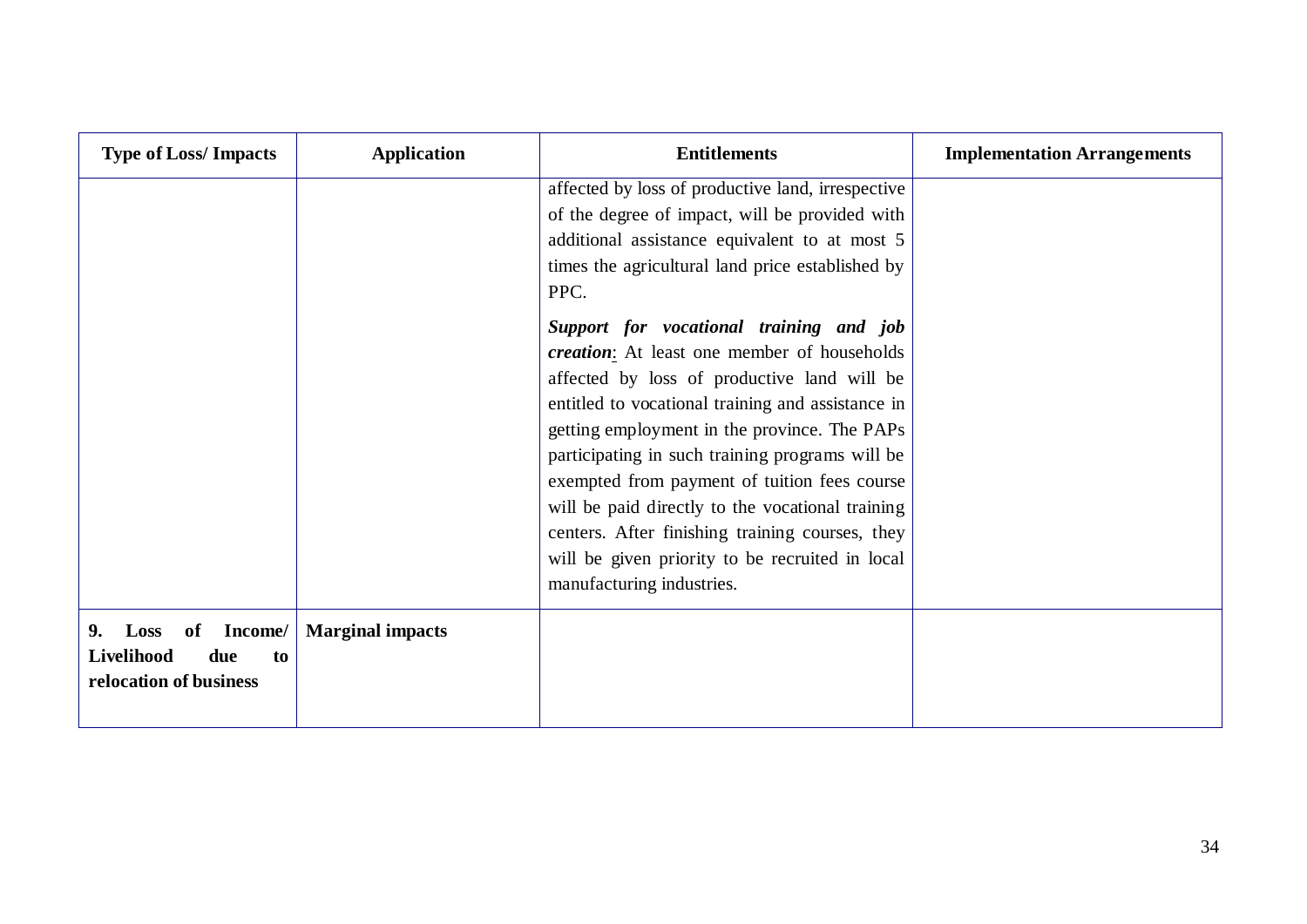| <b>Type of Loss/ Impacts</b> | <b>Application</b>                                       | <b>Entitlements</b>                                                                                                                                                                                                                                                                                                                                                                                                                                                                                                                                                                                                                                                                                                                                                                                                                                                                                                                 | <b>Implementation Arrangements</b> |
|------------------------------|----------------------------------------------------------|-------------------------------------------------------------------------------------------------------------------------------------------------------------------------------------------------------------------------------------------------------------------------------------------------------------------------------------------------------------------------------------------------------------------------------------------------------------------------------------------------------------------------------------------------------------------------------------------------------------------------------------------------------------------------------------------------------------------------------------------------------------------------------------------------------------------------------------------------------------------------------------------------------------------------------------|------------------------------------|
|                              | affected<br>Owner<br>of<br>the<br>business and employees | PAPs<br>For<br>and/or<br>$\log_{10}$<br>income<br>business/productive assets as a result of land<br>acquisition, the mechanism for compensating<br>will be:                                                                                                                                                                                                                                                                                                                                                                                                                                                                                                                                                                                                                                                                                                                                                                         |                                    |
|                              |                                                          | (i) Allowance for Business Loss: All affected<br>businesses and production households whose<br>income is affected will be compensated or<br>supported for losses in business equivalent to<br>50% of their actual annual income: (a) For<br>licensed businesses the compensation will be<br>based on their average yearly income declared<br>with the taxation agency over the previous<br>three years, and (b) For unregistered affected<br>businesses but have made their tax obligations<br>the compensation will be supported by 50% of<br>the specified (ii) Employees who are affected<br>by acquisition of residential/commercial land<br>acquisition, public land or land of enterprises:<br>Allowance equivalent to the minimum salary as<br>per the provincial regulations to affected<br>employees during the transition period for a<br>maximum of 6 months, and will be assisted in<br>finding alternative employment. |                                    |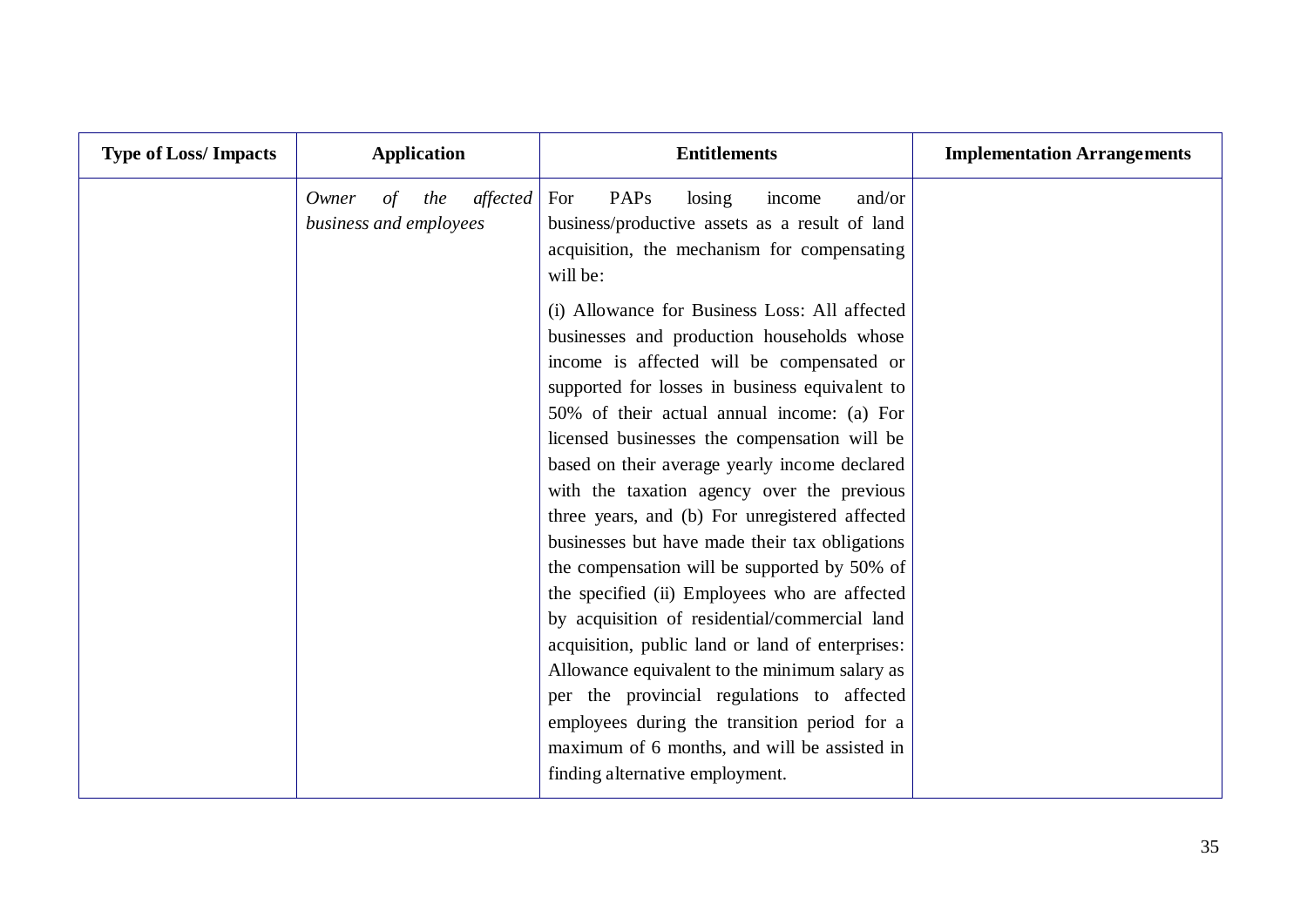| <b>Type of Loss/Impacts</b>                                                         | <b>Application</b>                                                                                                                                                                                               | <b>Entitlements</b>                                                                                                                                                                                                                                                                                                                                                                                                                                                                                                                                                                                                                                                                    | <b>Implementation Arrangements</b>                                                                                                                                                                                                                                                                          |
|-------------------------------------------------------------------------------------|------------------------------------------------------------------------------------------------------------------------------------------------------------------------------------------------------------------|----------------------------------------------------------------------------------------------------------------------------------------------------------------------------------------------------------------------------------------------------------------------------------------------------------------------------------------------------------------------------------------------------------------------------------------------------------------------------------------------------------------------------------------------------------------------------------------------------------------------------------------------------------------------------------------|-------------------------------------------------------------------------------------------------------------------------------------------------------------------------------------------------------------------------------------------------------------------------------------------------------------|
|                                                                                     | Relocating<br>shop<br>owners<br>regardless of tenure status.                                                                                                                                                     | If the business has to be relocated, the project<br>will provide alternative site with local<br>advantage and physical attributes similar to the<br>land lost with easy access to customers base,<br>satisfactory to the PAP, OR compensation in<br>cash for the affected land and attached<br>replacement<br>plus<br>structures<br>at<br>cost,<br>transportation allowance for movable attached<br>assets.                                                                                                                                                                                                                                                                            | PAPs will be given priority for<br>business relocation at conveniently<br>located in order to maximize their<br>benefit from business opportunities. At<br>the time of compensation, allowances<br>will be adjusted to account for<br>inflation.                                                            |
| 10.<br><b>Allowances</b><br>/Assistance Targeted to<br><b>Vulnerable Households</b> | Loss of land and non-land<br>assets<br>Affected vulnerable groups<br>regardless<br>$\sigma f$<br>severity of<br>vulnerable<br><b>The</b><br><i>impacts.</i><br>groups were defined as in<br>Terms of Terminology | Specific assistance to vulnerable groups would<br>be as follows:<br>- For landless households, assistance through<br>provision of an apartment that PAP can either<br>pay in installment to buy or rent it for living.<br>-Social Policy: (i) Relocated Households that<br>include heroic mothers, heroic armed force,<br>heroic labor, war veterans, wounded or dead<br>soldiers families will be provided with support<br>as regulated by the PPCs; (ii) Poor Relocated<br>Households or Poor Households where 20% or<br>more of their productive land is affected or<br>where $\langle 20\%$ land is affected but the remaining<br>land is rendered unviable and to be certified by | - Allowance for households as per<br>Government regulation (social policy<br>households, heroic mothers, wounded,<br>dead soldiers). If the household<br>eligible to more than one additional<br>support allowance for the vulnerable<br>people, only one package with the<br>highest value will be applied |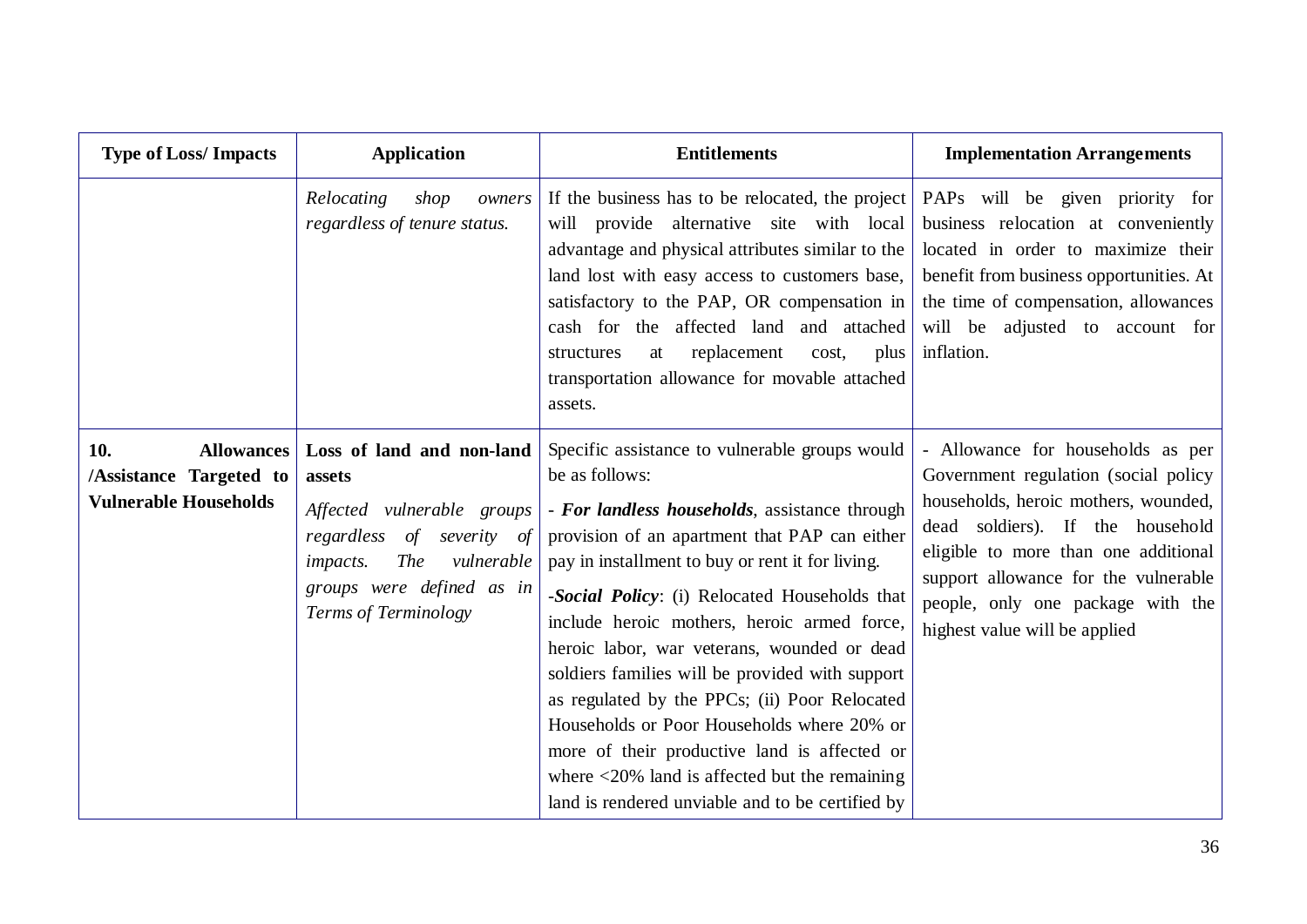| <b>Type of Loss/Impacts</b>                           | <b>Application</b>                  | <b>Entitlements</b>                                                                                                                                                                                                                                                                                                                                                                                                                                                                                                                                                                  | <b>Implementation Arrangements</b> |
|-------------------------------------------------------|-------------------------------------|--------------------------------------------------------------------------------------------------------------------------------------------------------------------------------------------------------------------------------------------------------------------------------------------------------------------------------------------------------------------------------------------------------------------------------------------------------------------------------------------------------------------------------------------------------------------------------------|------------------------------------|
|                                                       |                                     | local authority).<br>- Other vulnerable groups affected by the<br>Project, whether they have to relocate or not,<br>(female headed households with dependents,<br>households with disabled persons, elderly<br>without any source of support, ethnic minority<br>households) will get the same support given to<br>poor households in accordance with the<br>provincial policy.<br>- These households are entitled to take part in                                                                                                                                                   |                                    |
| 11. Other<br><b>Allowances/</b><br><b>Assistances</b> | Loss of land and non-land<br>assets | the Income Restoration Program<br><i>Incentive Bonus:</i> All PAPs who vacate the<br>affected land immediately after receiving<br>compensation and allowances will be given an<br>incentive allowance in accordance with the<br>provincial policy.<br><b>Repair Allowance:</b> If house/structure is<br>partially affected and the remaining structure is<br>viable for continued use, the project will<br>provide a repair allowance equivalent of 20%<br>of compensation for the affected part of the<br>structure to enable PAPs to restore it to former<br>or better conditions. |                                    |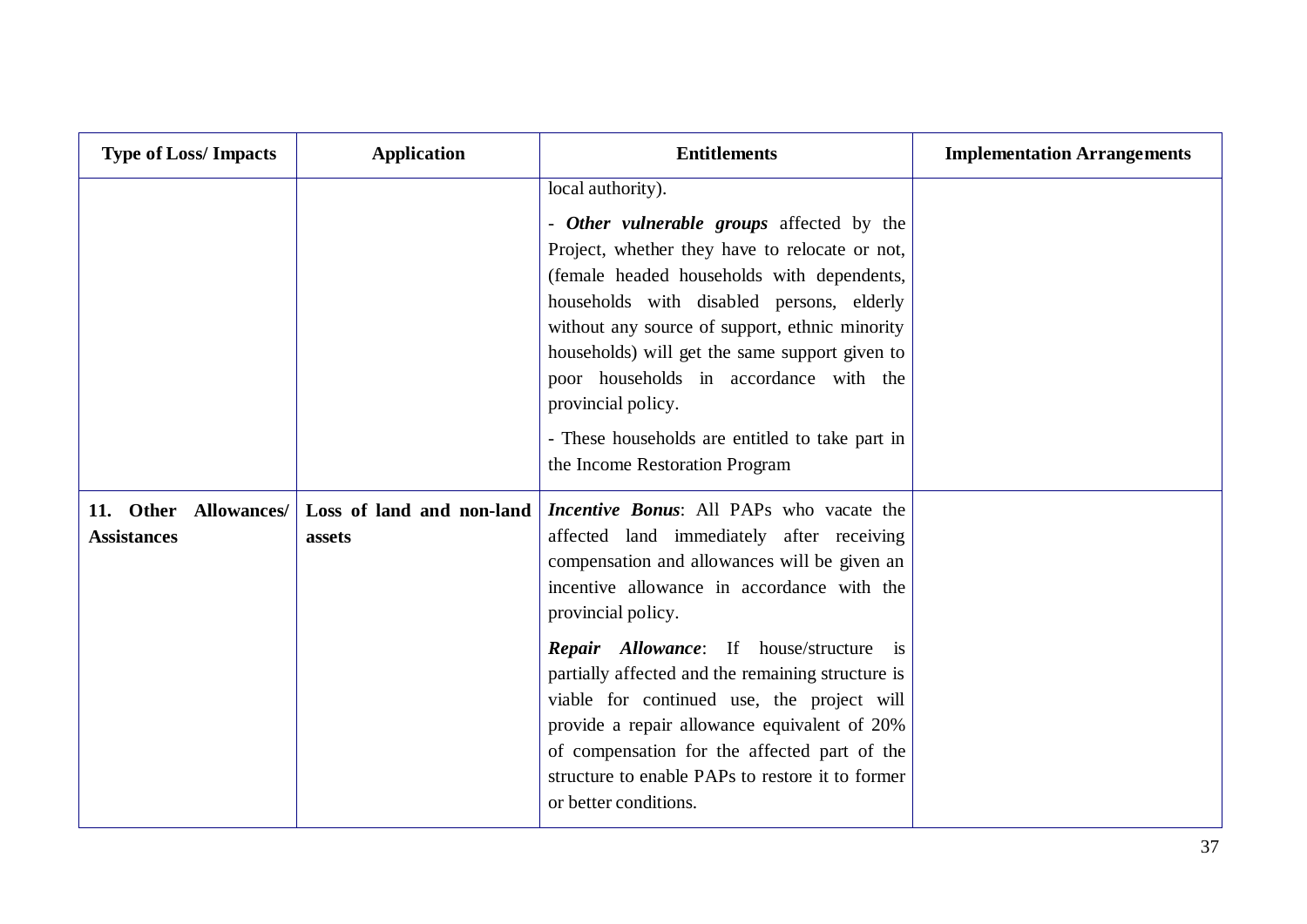| <b>Type of Loss/Impacts</b> | <b>Application</b>                                                                                                                    | <b>Entitlements</b>                                                                                                                                                                                                                                                                                                                                                                                                                                                           | <b>Implementation Arrangements</b>                                                                                                                                                                     |
|-----------------------------|---------------------------------------------------------------------------------------------------------------------------------------|-------------------------------------------------------------------------------------------------------------------------------------------------------------------------------------------------------------------------------------------------------------------------------------------------------------------------------------------------------------------------------------------------------------------------------------------------------------------------------|--------------------------------------------------------------------------------------------------------------------------------------------------------------------------------------------------------|
|                             |                                                                                                                                       | The relocating households with children who<br>are going to schools will be supported with 1-<br>year tuition as regulated by the Ministry of<br>Education                                                                                                                                                                                                                                                                                                                    |                                                                                                                                                                                                        |
|                             |                                                                                                                                       | Based on the actual situation of the locality, the<br>PPC Chairman issues other allowances to<br>livelihood<br>accommodation<br>and<br>ensure<br>restoration for PAPs.                                                                                                                                                                                                                                                                                                        |                                                                                                                                                                                                        |
| 12. Temporary impacts       | <b>Temporary loss of land</b><br>and assets.                                                                                          | Compensation for all damaged or lost assets,<br>including trees, crops at full replacement cost<br>Rental in cash for the land acquired at a rate<br>which will be no less than the net income that<br>would have been derived from the affected<br>property during disruption;<br>Restoration of the land within 3 months after<br>use: The contractor is expected to return the<br>land in its original condition within 3 months of<br>the termination of the civil works. | If the quality of land is radically<br>changed when returned to PAPs,<br>requiring PAPs to change in the types<br>of land use; then PAPs should be<br>compensated for all envisaged cost of<br>losses. |
|                             | Households<br>whose income<br>generation<br>activities,<br><b>or</b><br>livelihoods are affected as a<br>of<br>result<br>construction | Compensation for all lost will be<br>at<br>replacement costs.<br>participation in<br>Priority of<br>agricultural<br>extension, and other assistance of local.                                                                                                                                                                                                                                                                                                                 | People to be assisted must be specified<br>and consulted fully.                                                                                                                                        |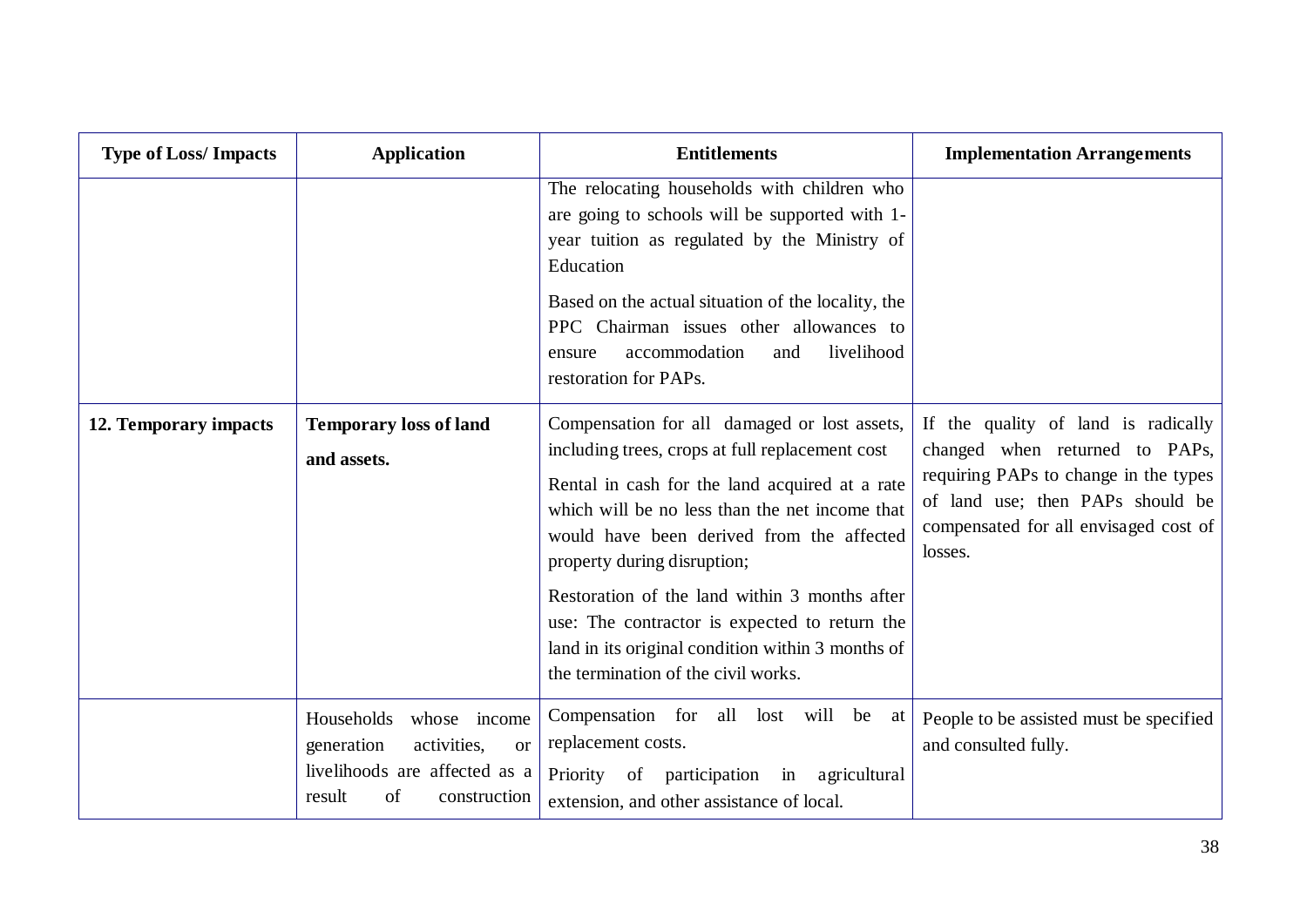| <b>Type of Loss/Impacts</b>                                         | Application                                        | <b>Entitlements</b>                                                                                                                                                                                                                                                                                                                                                        | <b>Implementation Arrangements</b>                                                         |
|---------------------------------------------------------------------|----------------------------------------------------|----------------------------------------------------------------------------------------------------------------------------------------------------------------------------------------------------------------------------------------------------------------------------------------------------------------------------------------------------------------------------|--------------------------------------------------------------------------------------------|
|                                                                     | (temporary impact)                                 |                                                                                                                                                                                                                                                                                                                                                                            |                                                                                            |
| that may be identified in the project area<br>during implementation | 13. Any other impacts   Individuals, organizations | Entitlements to compensation and other In case of impacts on livelihoods of<br>assistance would be provided in accordance PAPs, the contractors, construction<br>with the compensation policy.<br>Secondary impacts on production and business<br>or PAPs isolated from access to resources<br>temporarily have to be compensated and<br>supported in accordance with RAP. | units have to<br>with the<br>agree<br>households on payment for disruption<br>of business. |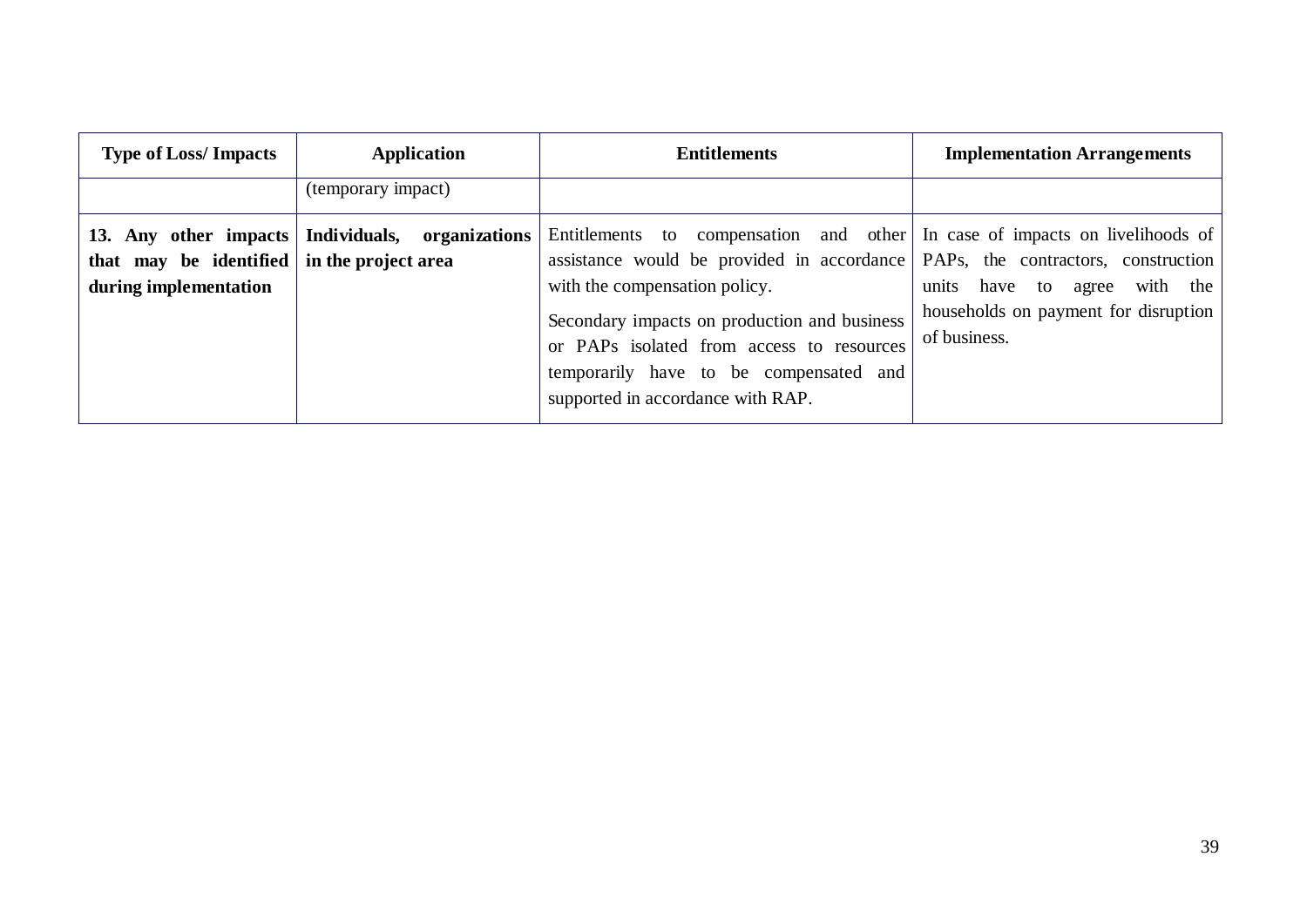#### <span id="page-44-0"></span>**3.3 Resettlement and Income Restoration Strategy**

47. For *households with affected residential land and have to resettle.* Households that have to resettle, relocate, will be paid in cash and receive other necessary assistance for income restoration.

48. *For households with acquired agricultural land*. Apart from the compensation and assistance foresaid, they are entitled to assistance policy for job creation and vocational training for the persons at the working age (Decree 52/2012, Decree 47/2014, and Decree 46/2015). They will be provided with assistances:

- Assistance for vocational training including: short-term vocational training courses (primary level and vocational training of less than 3 months) or vocational training at mid-level and college levels and the local authority pays tuition for one training course. The expenditure for vocational training is taken from total expenditure of the investment project or the approved plan on compensation, assistance and resettlement;
- Assistance for job creation in the country: providing consultation on vocational training, free introduction of jobs at the job introduction centre under DOLISA. The businesses receive many labors whose agricultural land is acquired will be entitled to preferential policy on land, credit and taxes as regulated by the laws.

49. Besides, the AHs who are severely affected (losing more than 20% (or 10% for vulnerable group) of total land holding) will be provided with the following support: Assistance for plant varieties and animal breeds for agricultural production, agriculture and forestry services, plant protection services, veterinary medicine, cultivation techniques, breeding techniques and professional techniques for production and business. Each subproject RAP will include an appropriate livelihood restoration programs prepared in consultation with the APs and key stakeholders.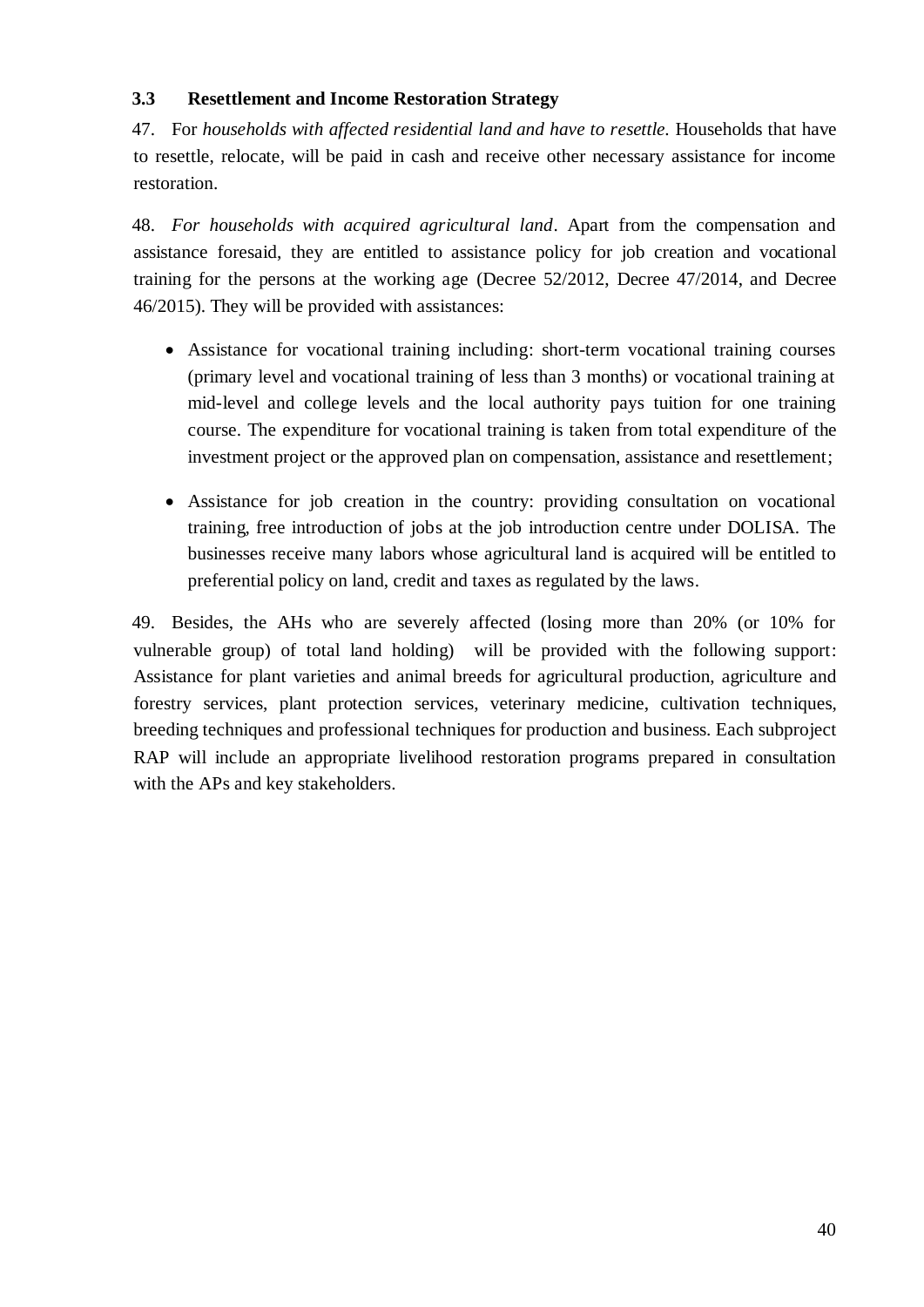### <span id="page-45-0"></span>**IV. ELIGIBILITY CRITERIA AND ENTITLEMENTS**

#### *Project affected people*

50. People directly affected by a project through the loss of land, residences, other structures, business, assets, or access to resources, specifically are:

- Persons whose agricultural land will be affected (permanently or temporarily) by the Project;
- Persons whose residential land/houses will be affected (permanently or temporarily) by the Project;
- Persons whose leased-houses will be affected (permanently or temporarily) by the Project;
- Persons whose businesses, farming activities, occupations. or places of work will be affected (permanently or temporarily) by the Project;
- Persons whose crops (annual and perennial)/ trees will be affected in part or in total by the Project;
- Persons whose other assets or access to those assets, will be affected in part or in total by the Project; and
- Persons whose livelihoods will be impacted (permanently or temporarily) due to restriction of access to protected areas by the Project.
- Persons whose will be impacted due to stopping irrigation water supply when construction

## *Identification of vulnerable groups or Households (HHs***)**

51. The initial rapid socioeconomic surveys, the vulnerable groups will generally include the following:

- Poor households as identified by MOLISA and according to local regulations;
- Landless and land poor households who have limited productive land (this will be determined by the minimum amount of farm land needed to be a viable farmer in the project area);
- Ethnic minority Households;
- Mentally and physically handicapped people or people in poor physical health; infants, children and women without assistance;
- Poor women-headed households or women-headed households with dependents and with no other support;
- The social-policy households as per PPC policy;
- Other PAP identified by the project management unit and who may not be protected through national land compensation or land titling; or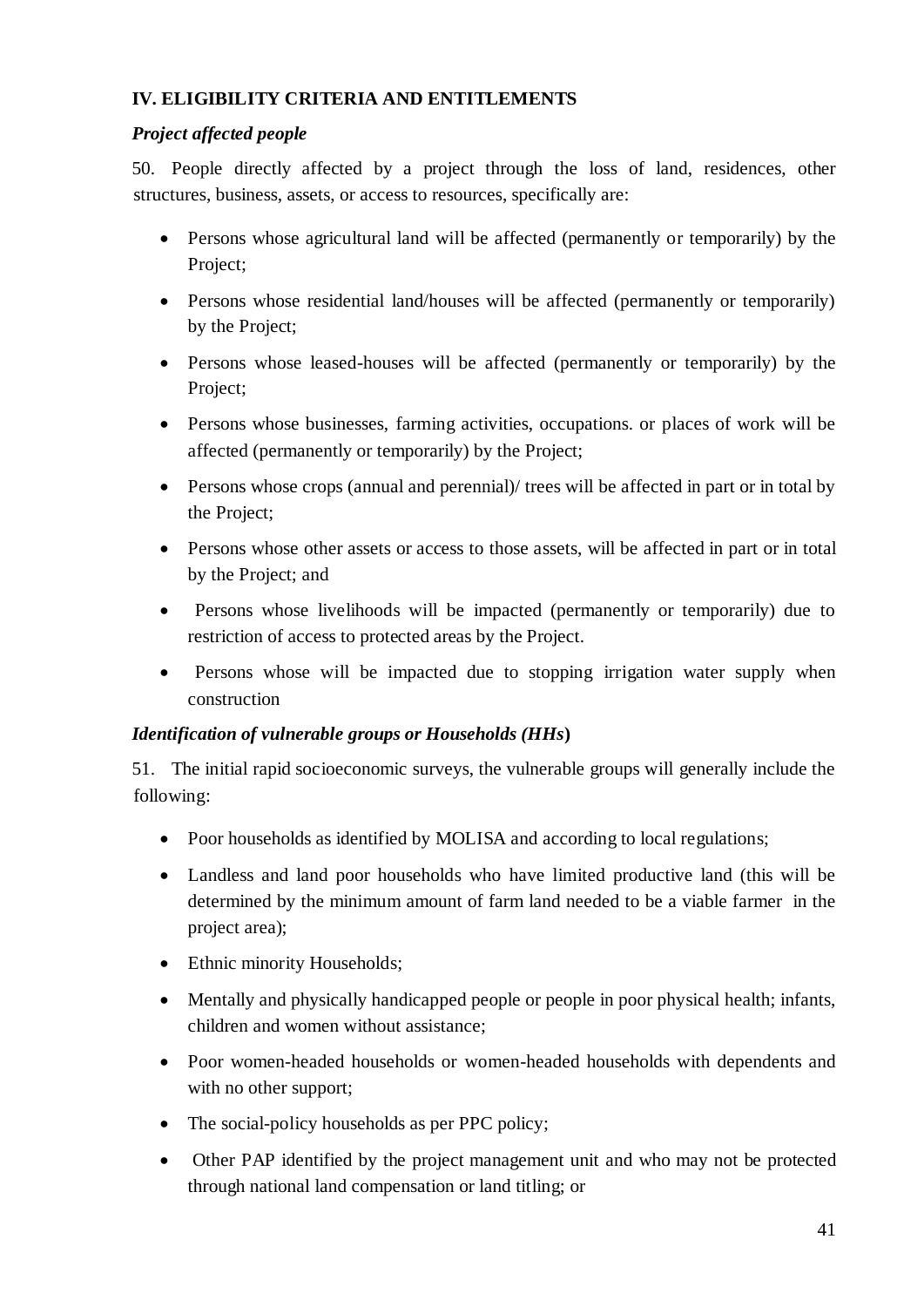Any additional groups identified by the socio economic surveys and by meaningful public consultation.

## *Eligibility*

- 52. The eligibility for entitlement to compensation is determined by asset ownership criteria:
- (i) Those who have formal legal rights to land (including customary and traditional rights recognized under the laws of the country. In the consideration, it is also useful to document how long they have been using the land or the assets associated with it);
- (ii) Those who do not have formal legal rights to land at the time the census begins but have a claim to such land or assets provided that such claims are recognized under the laws of the country or become recognized through a process identified in the resettlement action plan;
- (iii)Those who have no recognizable legal right or claim to the land they are occupying.

Persons covered under (i) and (ii) are provided compensation for the land they lose, and other assistance. Persons covered under (iii) are provided resettlement assistance in lieu of compensation for the land they occupy, and other assistance, as necessary, to achieve the objectives set out in this policy, if they occupy the project area prior to a cut-off date established by the GoV and acceptable to the Bank. Persons who encroach on the area after the cut-off date are not entitled to compensation or any other form of resettlement assistance. All persons included in (i), (ii), or (iii) are provided compensation for loss of owned or used assets other than land.

#### *Entitlements*

53. With respect to a particular eligibility category, entitlements are the sum of compensations and other forms of assistance provided to project affected persons. Please refer the Entitlement Matrix.

#### *New households after the cut-off-date*

54. Those households splitting from the large families after the cut-off-date who meet the following conditions will be eligible for resettlement benefits as stand-alone households and are recognized as PAPs:

- a. Households splitting from a family with minimum of two couples and having minimum of six persons; and
- b. Endorsement by the District authority, with verification of commune's People's Committee that the household has split.

55. Newly born children, spouses of persons named in the household registration books, people who have completed military service, and people who have just returned from schools to live with the affected households prior to the cut-off date will be entitled to the compensation and support measures outlined in this document.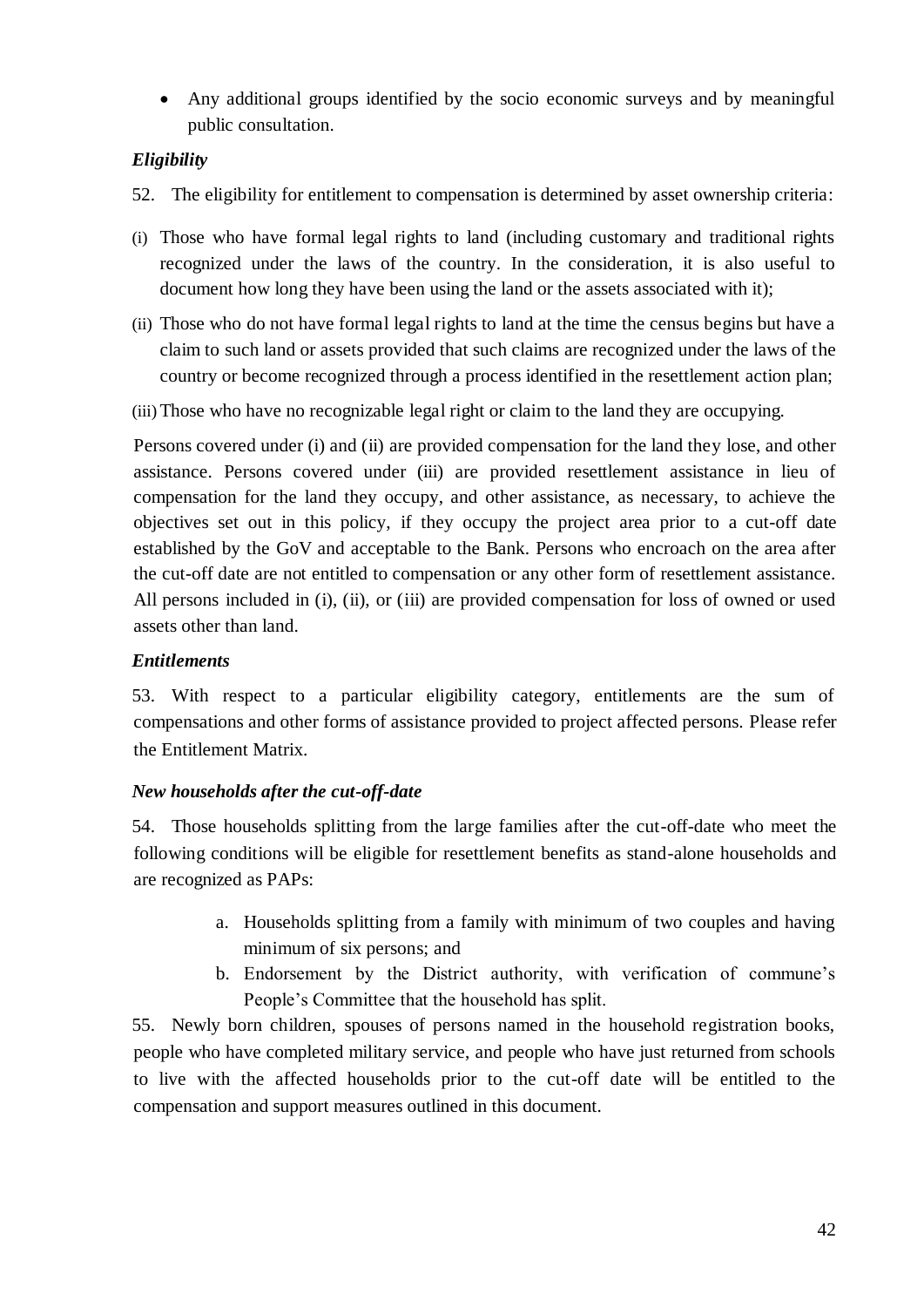#### <span id="page-47-0"></span>**V. PARTICIPATION, CONSULTATION AND INFORMATION DISCLOSURE**

56. Disseminating information to people affected by the project and the involved agencies is an important part in the work of project preparation and implementation. The consultation with affected persons and the active participation of APs will reduce the potential conflict and risk of slowing the project. This allows the project to design a resettlement and rehabilitation program as a general development program, in accordance with the needs and priorities of affected people and therefore, maximizes economic and social efficiency of investment. Objectives of the information and community consultation program include:

- (i) Ensuring that local competent authorities as well as representatives of affected persons will be involved in the planning and making decisions. The PPMUs will work closely with the district/commune PCs during the sub-project implementation. The participation of affected persons in implementation stage will be continued by requesting each district/commune to invite representatives of affected persons to play as members of the Council/Board of Compensation and Resettlement of the district and participate in resettlement activities (property evaluation, compensation and resettlement and monitoring).
- (ii) Sharing all information about planned work items and activities of the sub-project with the affected people.
- (iii) Collecting information on needs and priorities of affected persons as well as receive their response information on planned policies and activities.
- (iv) Ensuring that affected persons can be informed fully the decisions which directly affect their income and living standard and they have the opportunity to participate in the activities and make decisions about issues directly affecting them.
- (v) Gaining the cooperation and participation of affected persons and communities in the activities, which are necessary for planning and implementing the resettlement.
- (vi) Ensuring the transparency in all activities related to land acquisition, compensation, resettlement and restoration.

57. Participation and consultation activities will be continuously conducted throughout various stages of the RAPs implementation (e.g. planning, implementation, monitoring). During these processes, public information and consultation will be conducted to gather information for assessing the project resettlement impacts and to provide recommendations on possible alternative technical options to reduce and/or mitigate potential negative resettlement impacts on local population and to proactively address issues or problems that may emerge during implementation. Local authorities, affected communities and APs will be informed about the project proposal, its objectives and proposed activities, at an early stage of project preparation. The key discussion points will be focused on the development needs and priorities of local locality and their perception toward the project objectives. APs will also be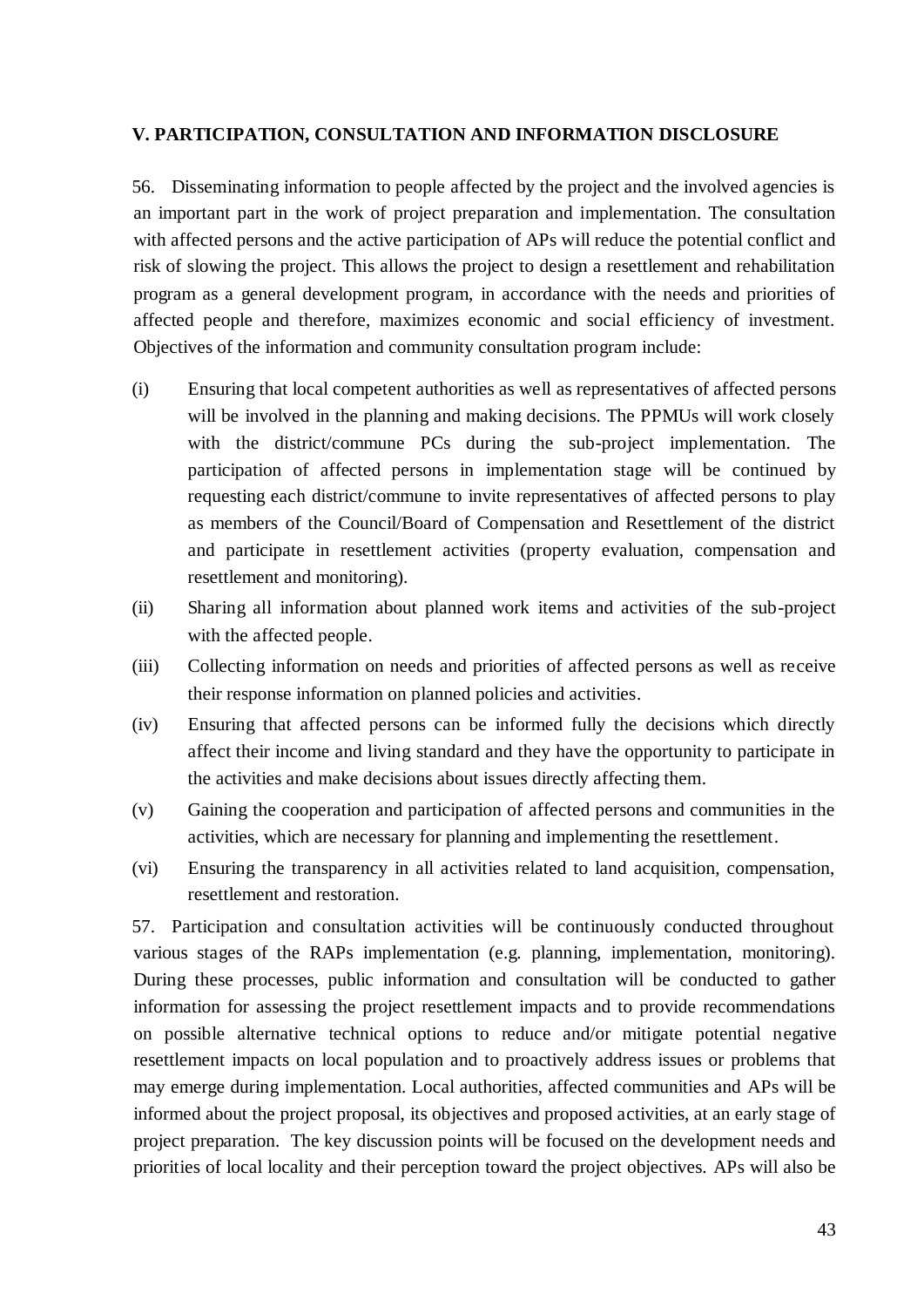consulted on project potential impacts and possible measures to reduce potential negative impacts, and improve benefits for local people.

58. Meaningful consultation will be conducted through open public consultation to achieve the following objectives: (i) involvement of APs and stakeholders in resettlement planning and enable them to participate in the assessment of impacts and risks; (ii) participation in making decision that affects their lives; (iii) transparency in information of benefits and entitlements and (iv) understanding the role of stakeholders and APs in the implementation of RAPs. The consultation methods will be tailored to each targeted group, including (but not limited to) participatory rapid appraisal, stakeholder consultations through site and household visits, public meetings, focus group discussions and the household socio-economic survey.

59. At subproject level, the respective RAP will define specific actions defining how each DP will be fully informed and consulted by the project management unit and the relevant District Peoples' Committee (DPC) and/or Communes Peoples' Committees (CPC) of their entitlements and resettlement choices. The participation of women in consultation process will be prioritized. Implementing Agencies (IAs) are responsible for establishing and maintaining suitable tools/instruments to ensure that all activities related to consultation, participation and disclosure will be properly tracked and documented.

60. As per Bank's requirement (OP 4.12, paragraph 29), the RPF will be disclosed in Vietnamese at local level, particularly at the office of PMU, District PCs, Ward/Commune PCs and the World Bank's Vietnam Development Information Center (VDIC) in Hanoi before and after it is approved by the Government of Vietnam. The English version of this RPF will be also disclosed at the World Bank Info Shop in Washington D.C. prior to project appraisal. Specifically, the Vietnamese version of the RPF was disclosed on Website of Central Project Organization, the English version was disclosed at the World Bank Info Shop in Washington D.C.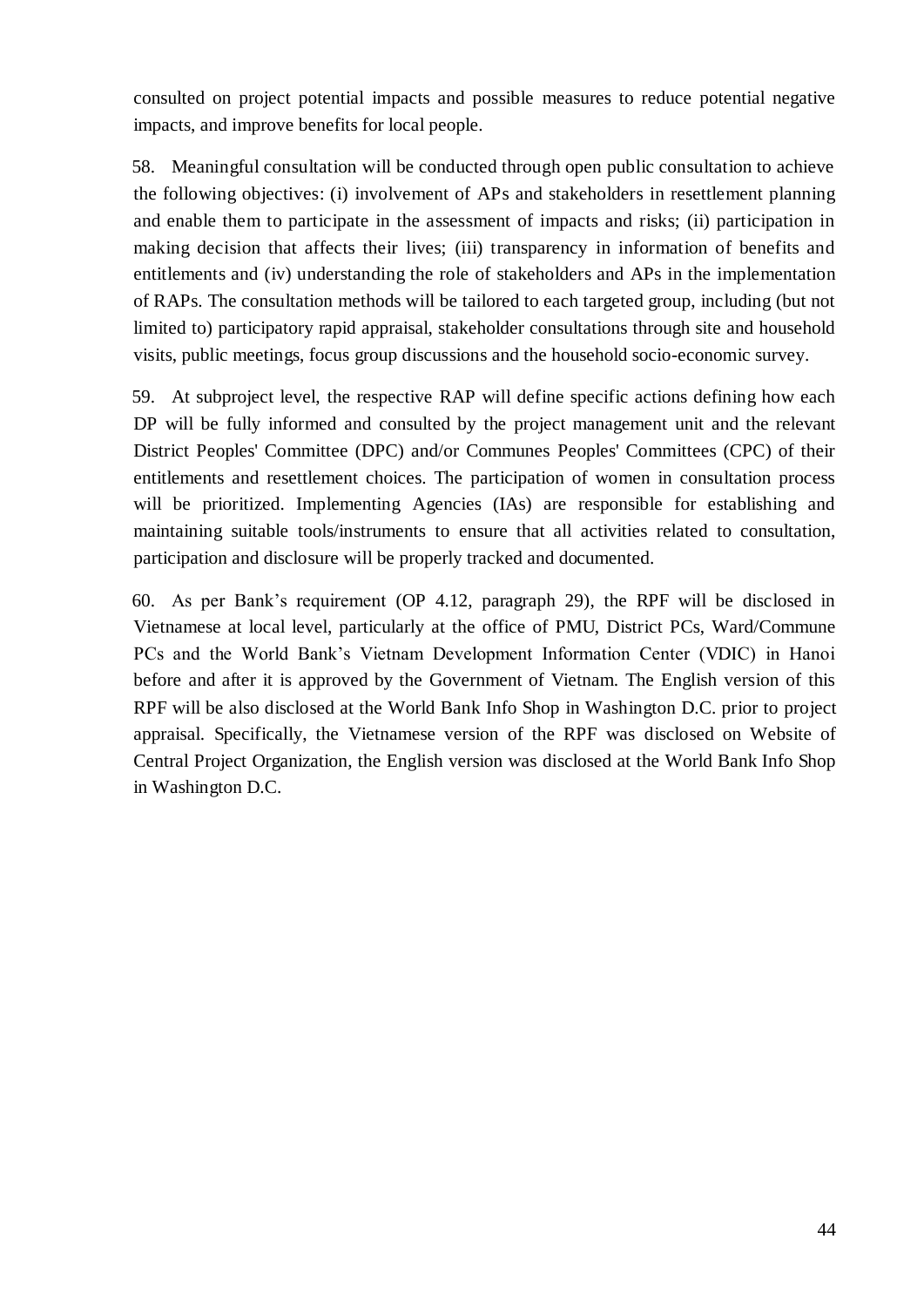#### <span id="page-49-0"></span>**VI. IMPLEMENTATION ARRANGEMENTS**

61. The implementation of resettlement activities requires the involvement of agencies and organizations at the national, provincial, district and commune level. Each provincial people's committee will take general responsible for the implementation of the general policy framework and specific resettlement plan of the sub-project of that province. Compensation, Assistance and Resettlement Committees shall be established at district/province level according to the provisions of Decree 47/2014/CP. The provisions and policies of the RPF and the RAPs will form the legal basis for the implementation of compensation and resettlement activities in the MD-ICRSL Project.

#### <span id="page-49-1"></span>**6.1. Organizational Arrangements**

#### **At Central Level**

62. The Ministry of Agriculture and Rural Development (MARD), on behalf of the Government, is the project owner, has overall responsibility for the whole project. The provincial governmental authorities of the project provinces are the Employers of the subprojects, has responsibility for investment decisions under sub-projects managed by the Ministry and the provinces. A Project Steering Committee (PSC) will be established, including representatives of the MARD, relevant Ministries and sectors, the provincial governmental authorities of the project provinces, to be responsible for frequent monitoring and managing the Project during its implementation process.

63. The Central Project Office (CPO) in the MARD will take the overall responsibility to supervise and monitor the resettlement activities in order to assure the compliance with RPF:

- Cooperate with PPCs to conduct compensation and resettlement to assure compliance with RPF and suit with construction progress;
- Organize training and building capacity for project implementing agencies (PPMU and Resettlement Committee) on implementation procedure of RPF and RAP;
- Cooperate with PPMU to monitor internally compensation and resettlement of overall project;
- Select and coordinate the independent monitoring consultants for overall project;
- Report periodically on resettlement to MARD and WB.

#### **Provincial Level (Provincial People's Committees -PPC):**

64. PPCs take the overall responsibility for compensation, site clearance, and resettlement within the province. The PPCs are responsible for:

- Inform or authorize DPCs to announce about land acquisition when the sub-project location is selected;
- Issue decision on land acquisition to land-owners;
- Approve RAPs of their respective sub-projects;
- Approve overall plan on land acquisition;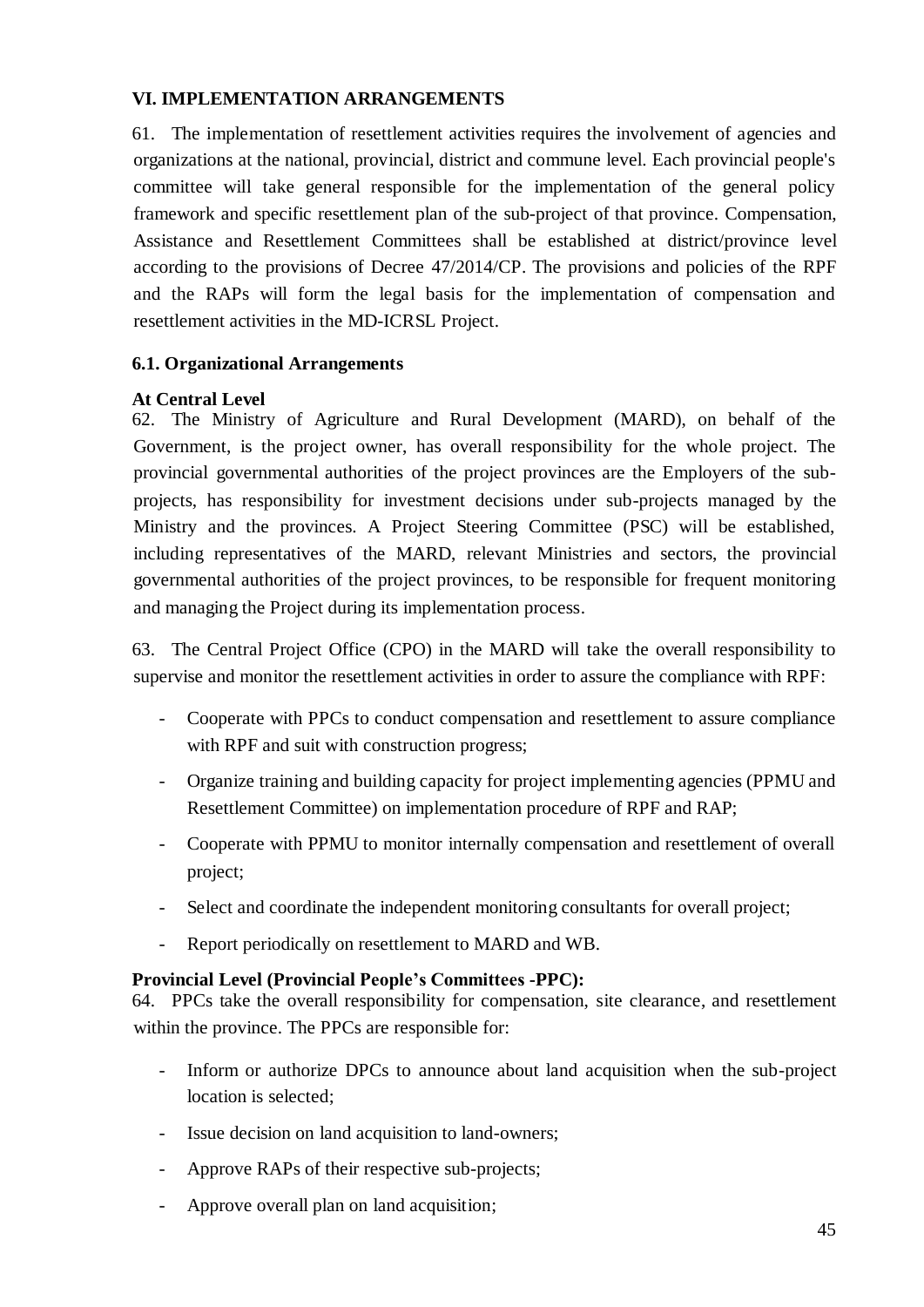- Instruct DPCs to implement compensation, resettlement, and site clearance;
- Provide adequate funds for compensation in a timely manner;
- In special cases, the provincial authority's approval is needed for compensation plans. the provincial authority establishes an appraisal council at provincial level to appraise the compensation plans submitted by the DRCs so that advice will be provided for the provincial authority to approve such plans in accordance with the Government's regulations on compensation, assistance and resettlement, and the WB's involuntary resettlement policy (OP4.12) applied to the project;

#### **PMU level**

65. Subproject owner shall be responsible for managing compensation and site clearance of their respective sub-projects, encompassing:

- Prepared and update of RAP;
- Submit sub-project RAPs to the PPCs before making compensation payment;
- Co-operate closely with Departments, agencies, sectors, and the project DPCs in implementing resettlement and site clearance to ensure that the implementation of compensation and resettlement is in line with the construction schedules;
- Monitor internally implementation of compensation and resettlement of the subprojects, preparing quarterly reports on implementation progress of compensation and resettlement of the sub-projects to CPO.

#### **District Level (District People's Committee):**

66. District People's Committees (DPCs) are responsible for:

- Approving compensation plans prepared by DCLFDs and submitting to PPC for endorsement;
- Issuing decisions on land acquisition from individuals and households;
- Settling complaints and grievances of the APs within jurisdiction.

67. District Center for Land Fund and Development (DCLFD) or District Resettlement Committee (DRC), according to each province situation, shall take responsibility for implementation of compensation and site clearance for works located in their respective districts, including:

- Preparing compensation plans to submit to DPCs for approval;
- Implementing the approved plan on compensation and site clearance.

#### **Commune/Town Level (Commune People's Committee):**

- 68. Commune/ Town People's Committees (CPCs) are responsible for:
	- Disseminating and mobilizing people to implement RPF;
	- Planning land use and protecting public safety corridors;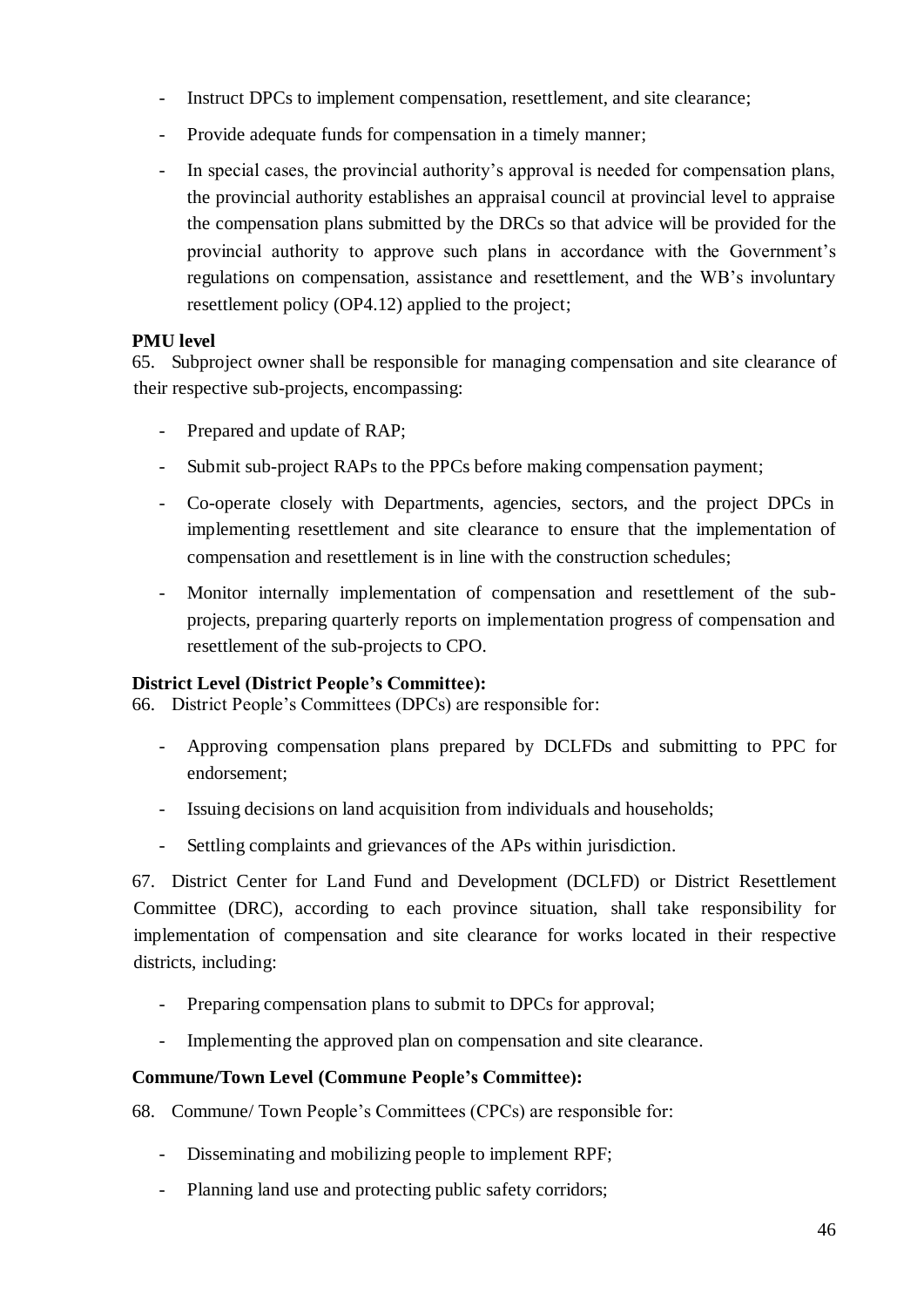- Providing cadastral maps for DCLFD/DRC, determining the origin of land use and mobilizing their staffs to be members of DMS teams;
- Co-operating with DRCs in delivering information and organizing community consultation;
- Settling APs' queries relating to inventory of their assets;
- Facilitating and assisting APs in restoring their livelihoods, incomes, and stabilizing their lives.

## <span id="page-51-0"></span>**6.2. Preparation and Approval procedures for a Resettlement Action Plan (RAP) during project implementation**

69. Where land acquisition/resettlement is required for the implementation of a subproject identified during project implementation, a RAP will be prepared in accordance to the requirements/guidance of this RPF, and in consultation with PPC and relevant departments, District PC(s). The following section presents typical elements that would be required for a RAP, and steps in RAP preparation.

70. Depending on the scope of land acquisition impact, a full RAP or an abbreviated RAP could be prepared. Where impacts on the entire affected population are minor<sup>2</sup>, or fewer than 200 affected people, an abbreviated resettlement plan will be applied. Where impacts on the entire affected population are significant<sup>3</sup>, or equal to or higher than 200 people are affected, a full resettlement plan will be applied.

71. Abbreviated RAPs will include at least the following elements: (i) A description of the project and the socio-economic conditions of the community and households affected in the sub-project area; (ii) legal framework, resettlement policy and the rights of the affected people; (iii) the results of the census and inventory of affected people (BLS); (iv) impacts caused by land acquisition (especially on livelihoods and income); (v) results of consultations, (vi) entitlements and assistance to be provided for AHs/APs; (vii) arrangements for organization and implementation; (viii) grievance redress mechanism; (ix) budgets and cost estimates; and (x) an implementation timetable.

72. Full RAP will include: (i) Introduction; (ii) Results of socio-economic survey of people affected; (iii) The scope and the impacts of land acquisition; (iv) Legal framework; (v) RAP Implementation and timetable; (vi) Entitlements and measures to restore their livelihoods and income; (vii) Information dissemination and community consultation; (viii) Grievance Redress Mechanism; (ix) Organization and implementation; (x) Cost estimates and budgets; and (xi) Monitoring and evaluation.

1

<sup>&</sup>lt;sup>2</sup> Minor impact: as defined under the OP 4.12, where the affected people are not physically affected and less than 10% (for this project: 20% applied for non-vulnerable groups, and 10% for vulnerable groups and poor affected households) of their productive assets are lost or fewer than 200 people are affected,

<sup>&</sup>lt;sup>3</sup> Significant impact: as defined under the OP 4.12, where the investment may result in displacement of equal to or higher than 200 people are affected or more than 10% (for this project: ≥20% applied for non-vulnerable groups, and ≥10% for vulnerable groups and poor affected households) of their productive assets are lost.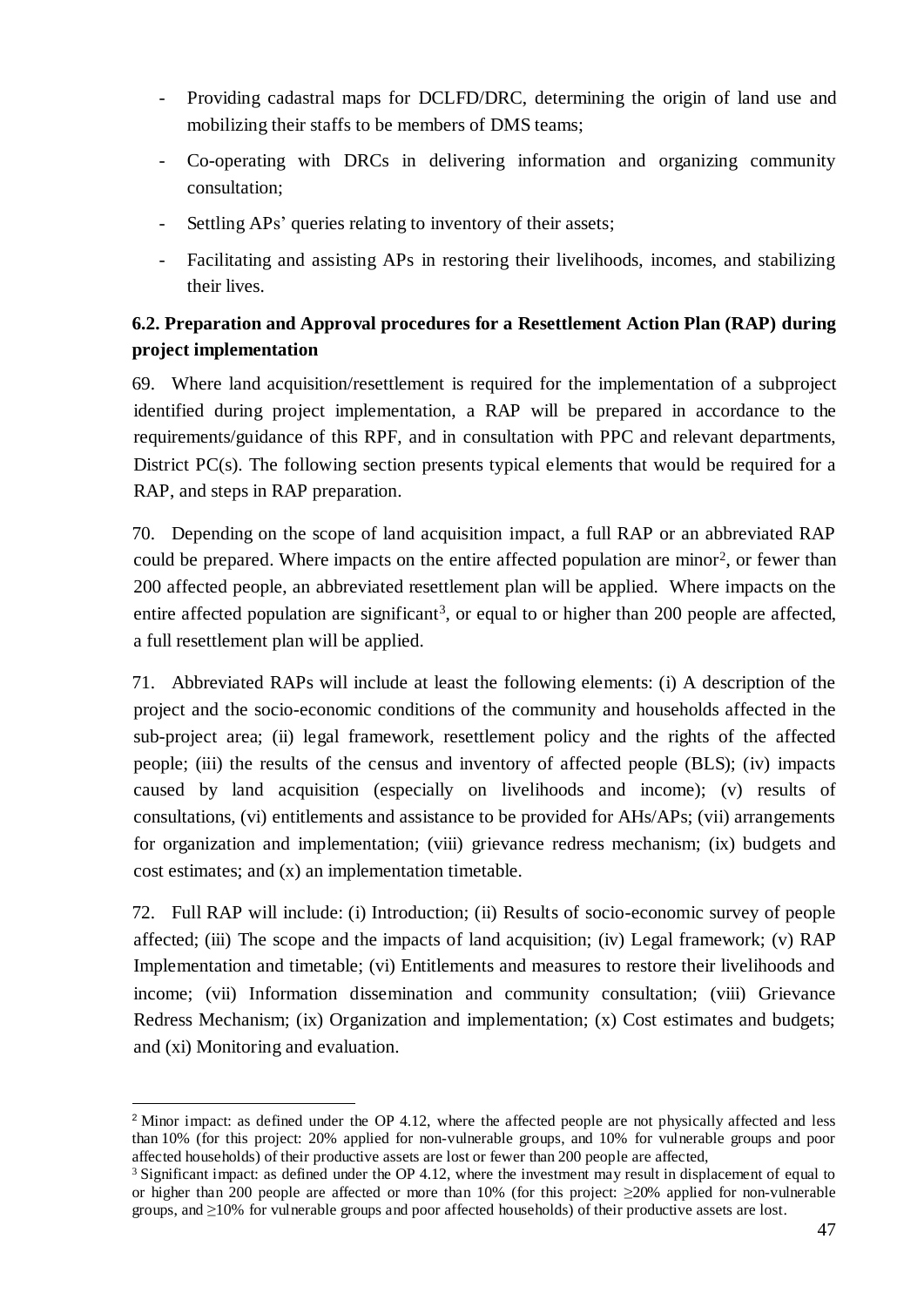73. A RAP prepared for the project must be in accordance with this RPF. Once the RAP document is finalized, it should be sent to CPO and the World Bank for review and No Objection. After that, PPC will be responsible for approval of the RAP and all resettlementrelated issues, to enable RAP implementation. The WB shall not approve any civil works contracts for any project's sections to be financed from the loan unless the compensation payment and provision of rehabilitation measures in the respective sections have been satisfactorily completed, in accordance with the project's RPF.

#### <span id="page-52-0"></span>**6.3. Replacement Costs Survey**

74. As required by the World Bank's OP 4.12 on Involuntary Resettlement, Replacement Costs Survey (RCS) will need to be done to establish basis for calculation of replacements costs for all the lands/crops/structures/assets that will be affected by the Project. An independent price appraisal consultant is specialized in assessing costs of land/crops/assets/structures to be affected under the Project, will be engaged by PMU to conduct replacement costs survey.

75. District People's Committee and DRC will ensure compensation payment proposed to affected households is at the replacement costs (for land and structures), and at market prices (for crops/trees). Replacement costs survey will be conducted in the participatory manner with relevant stakeholders.

#### <span id="page-52-1"></span>**VII. GRIEVANCE AND REDRESS MECHANISM**

76. APs are entitled to the complaints regarding their interests and responsibilities in the Project implementation including but not limited to entitlements, compensation policy, unit prices, land acquisition, resettlement and other entitlements related to the recovery support programs. Complaints can also concern issues related to construction safety and nuisances caused by construction. Grievance procedures should be affordable and accessible procedures for third party settlement of disputes arising from resettlement; such grievance mechanisms should take into account the availability of judicial recourse and community and traditional dispute settlement mechanisms.

77. The steps of Grievance Redress Mechanism are as follows:

#### **First Stage - Commune/Ward People's Committee**

An aggrieved APs may bring his/her complaint to the One Door Department of the Commune/Ward People's Committee, in writing or verbally. The member of CPC/WPC at the One Door Department will be responsible to notify the CPC/WPC leaders about the complaint for solving. The Chairman of the CPC/WPC will meet personally with the aggrieved APs and will have 30 days following the receiving date of the complaint to resolve it. The CPC/WPC secretariat is responsible for documenting and keeping file of all complaints handled by the CPC/WPC.

#### **Second Stage - At District People's Committee (DPC)**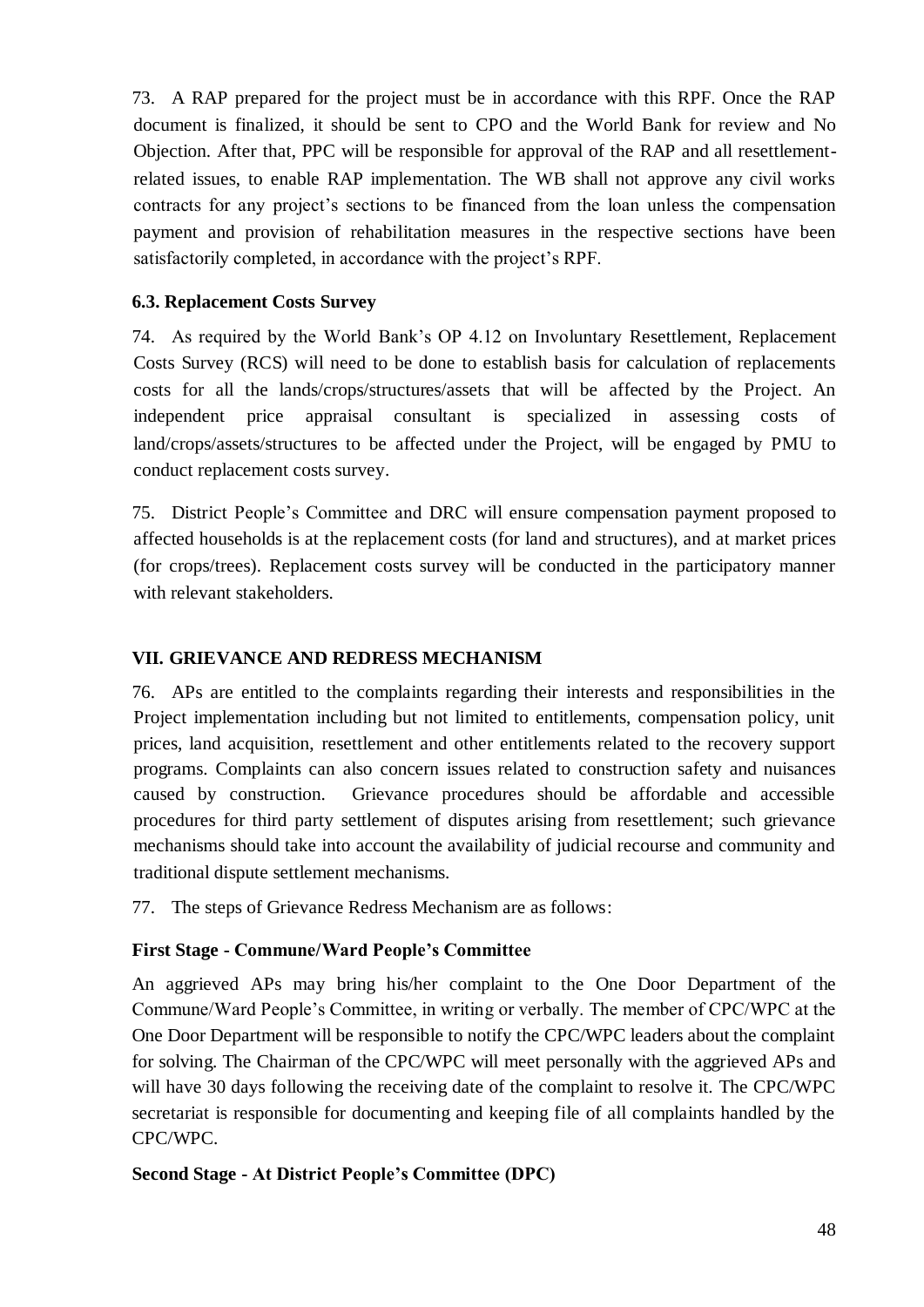If after 30 days the aggrieved affected household does not hear from the CPC, or if the APs is not satisfied with the decision taken on his/her complaint, the APs may bring the case, either in writing or verbally, to any member of the DPC or the DRC of the district. The DPC in turn will have 30 days following the receiving date of the complaint to resolve the case. The DPC is responsible for documenting and keeping file of all complaints that it handles and will inform the DRC of district of any decision made. Affected households can also bring their case to Court if they wish.

#### **Third Stage - At Province People's Committee (PPC)**

If after 30 days the aggrieved PAP does not hear from the DPC, or if the PAP is not satisfied with the decision taken on his/her complaint, the PAP may bring the case, either in writing or verbally, to any member of the PPC or lodge an administrative case to the District People's Court for solution. The PPC has 45 days within which to resolve the complaint to the satisfaction of all concerned. The PPC secretariat is also responsible for documenting and keeping file of all complaints that it handles. Affected households can also bring their case to Court if they want.

#### **Final Stage - Court of Law Decides**

If after 45 days following the lodging of the complaint with the PPC, the aggrieved PAP does not hear from the PPC, or if he/she is not satisfied with the decision taken on his/her complaint, the case may be brought to a court of law for adjudication. Decision by the court will be the final decision.

78. Decision on solving the complaints must be sent to the aggrieved APs and concerned parties and must be posted at the office of the People's Committee where the complaint is solved. After three days, the decision/result on solution is available at commune/ward level and after seven days at district level.

79. At the beginning of the project implementation, Grievance Redress Committees will be established from communal to provincial levels based on the existing structures consisting of concerned departments, mass organizations, women and ethnic representatives. At the communal level the community-based organization will incorporate the existing grievance mechanisms that will be chaired by leader of Communal People's Committee (CPC). The grievance mechanism and procedures will resolve complaints, and with the availability of local resources resolve conflicts not only on safeguard issues but also others during project implementation. Based on this structure, the community-based organization would assist during the project preparation, design, implementation, and future developments. The grievance mechanism will be applied to persons or groups that are directly or indirectly affected by a project, as well as those that may have interests in a project and/or have the ability to influence its outcome either positively or negatively.

80. In order to minimize complaints to the provincial level, PMU will cooperate with the District Resettlement Committee to participate in and consult on settling complaints. Staff, assigned by PMU, will formulate and maintain a database of the APs' grievances related to the Project including information such as nature of the grievances, sources and dates of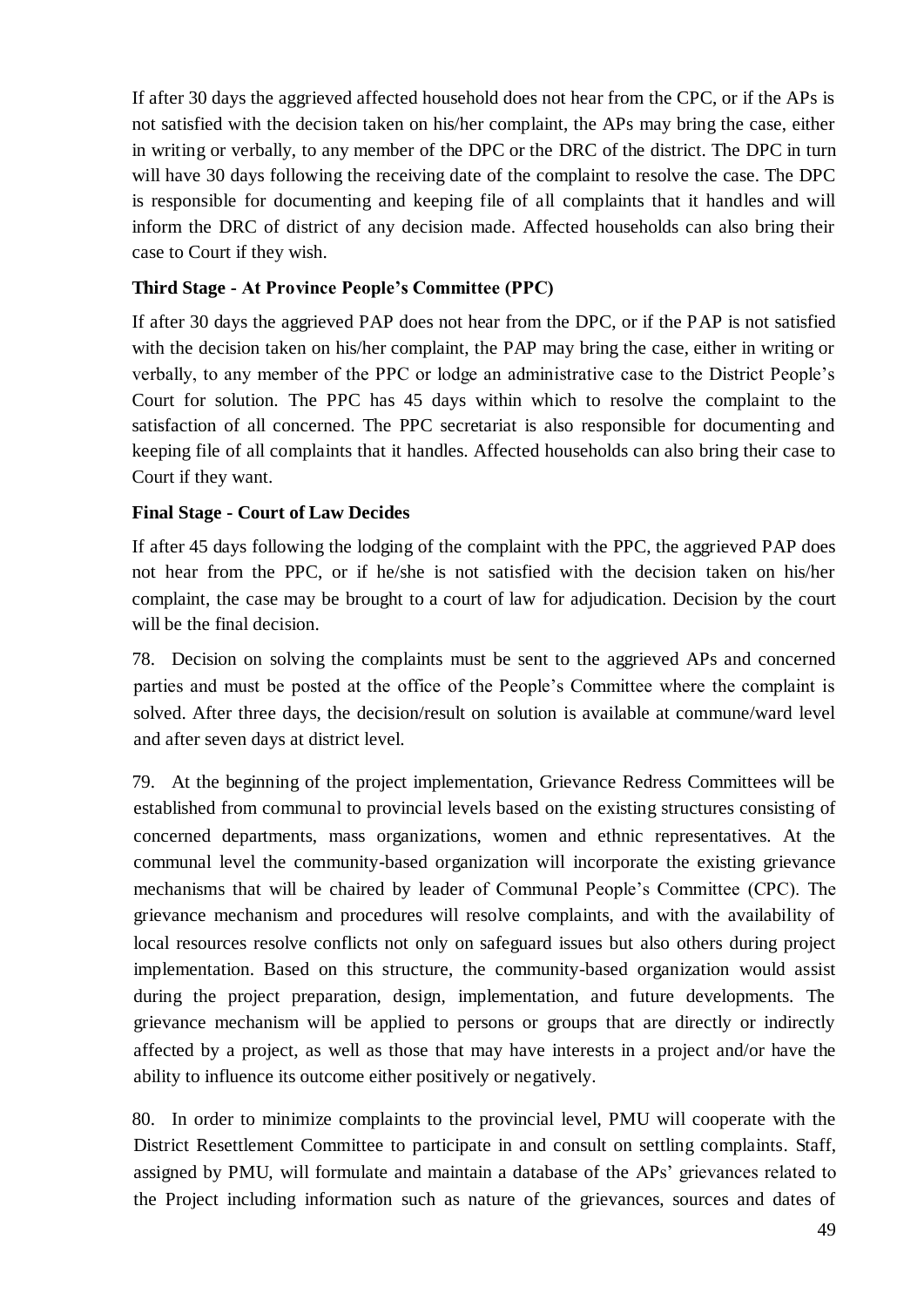receipt of grievances, names and addresses of the aggrieved PAPs, actions to be taken and current status. In case of verbal claims, the reception board will record these inquiries in the grievance form at the first meeting with affected people.

81. The grievance resolution process for the Project, including the names and contact details of Grievance Focal Points and the Grievance Facilitation Unit (GFU), will be disseminated through information brochures and posted in the offices of the People's Committees at the communes and districts and PMU. All complaints and grievances will be properly documented and filed by the commune and district PCs as well addressed by PPMUs through consultations in a transparent and proactive manner. These grievance documents and report will be made public accessible. All costs associated with grievance handing process incurred by the claimant and/or her/his representatives are to be covered by the project developer. To ensure that the grievance mechanism described above are practical and acceptable by APs, it were consulted with local authorities and communities taking into account of specific cultural attributes as well as traditional-cultural mechanisms for raising and resolving complaints and conflicting issues.

82. An escrow account for resettlement payments should be used when grievance is resolving to avoid excessive delay of the project while ensuring compensation payment after the grievance has been resolved.

83. Communities and individuals who believe that they are adversely affected by a World Bank (WB) supported project may submit complaints to existing project-level grievance redress mechanisms or the WB's Grievance Redress Service (GRS). The GRS ensures that complaints received are promptly reviewed in order to address project-related concerns. Project affected communities and individuals may submit their complaint to the WB's independent Inspection Panel which determines whether harm occurred, or could occur, as a result of WB non-compliance with its policies and procedures. Complaints may be submitted at any time after concerns have been brought directly to the World Bank's attention, and Bank Management has been given an opportunity to respond. For information on how to submit complaints to the World Bank's corporate Grievance Redress Service (GRS), please visit [http://www.worldbank.org/GRS.](http://www.worldbank.org/GRS) For information on how to submit complaints to the World Bank Inspection Panel, please visit [www.inspectionpanel.org.](http://www.inspectionpanel.org/)

#### <span id="page-54-0"></span>**VIII. SUPERVISION, MONITORING AND EVALUATION**

84. Implementation of RPs will be periodically supervised and monitored by the respective PMUs in a close coordination with the respective Peoples' Committees at different administrative units and independent monitoring agencies. The findings will be recorded in quarterly reports to be furnished to CPO, and World Bank.

85. Internal monitoring and supervision will: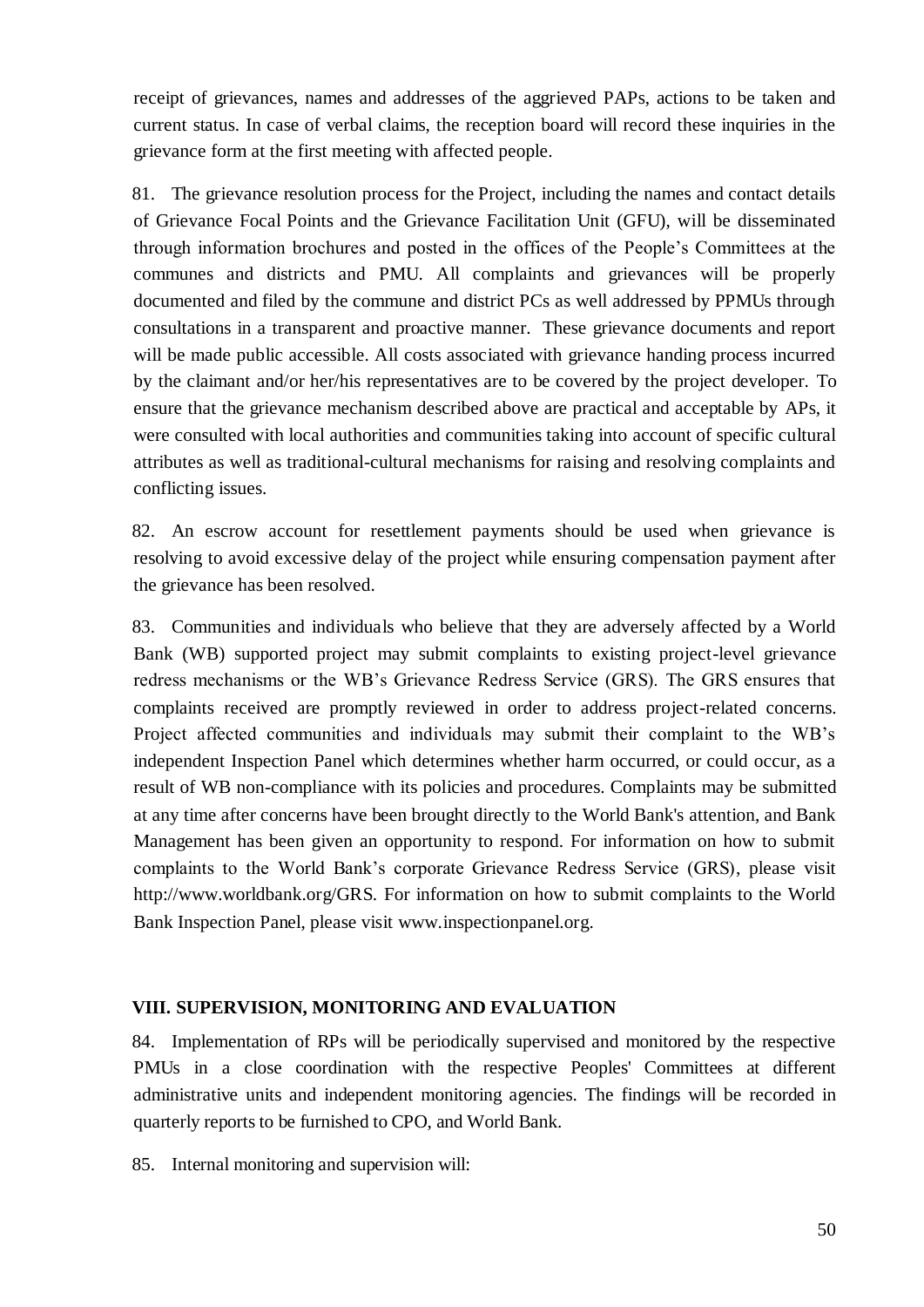- (a) Verify that the baseline information of all APs has been carried out and that the valuation of assets lost or damaged, and the provision of compensation, resettlement and other rehabilitation entitlements has been carried out in accordance with the provisions of this Policy Framework and the respective RAP.
- (b) Oversee that the RAPs are implemented as designed and approved.
- (c) Verify that funds for implementing the RAPs are provided to the respective PMBs in a timely manner and in amounts sufficient for their purposes, and that such funds are used by the respective PMB's in accordance with the provisions of the RAP and policy framework.
- (d) Record all grievances and their resolution and ensure that complaints are dealt with in a timely manner.

86. Independent Monitoring: An independent agency or agencies or individual consultant will be retained by PMUs to periodically carry out external monitoring and evaluation of the implementation of RAPs. The independent agencies would be an academic or research institutions, non-Governmental Organizations (NGO) or independent consulting firms, all with qualified and experienced staff and terms of reference acceptable to the World Bank. Depending on the magnitude of project impact, borrower with consultation from Task's Team of the World Bank will decide the extent of using independent monitoring consultant. In addition to verifying the information furnished in the internal supervision and monitoring reports of the respective PMBs, the external monitoring agency will collect information from affected households.

87. A Resettlement Plan cannot be considered complete until a completion audit or survey confirms that all entitlements have been received by beneficiaries and livelihood restoration is progressing on schedule. If possible, the (internal/external) monitoring activities of RAPs could be considered to be combined with similar action under Ethnic Minority Development Plan of the same subproject.

#### <span id="page-55-0"></span>**IX. COSTS AND BUDGET**

88. In order to prepare the budget for the project costs, it is necessary to make preliminary cost estimation, to ensure the AP's livelihood restoration. Cost for RAP of each sub-project will be calculated based on updated compensation unit prices and cost for organization of compensation, assistance and resettlement according to the RPF. The project's land valuation will be at replacement cost, and which will follow an independent land appraiser recommendations. These unit prices must reflect market replacement costs of all affected assets at the time of RAP implementation. Budget for compensation and resettlement for the sub-projects, independent land appraiser will be taken from the project counterpart fund of WB. Training cost for RAP implementation, and cost for independent RAP monitoring will be taken from the IDA loan.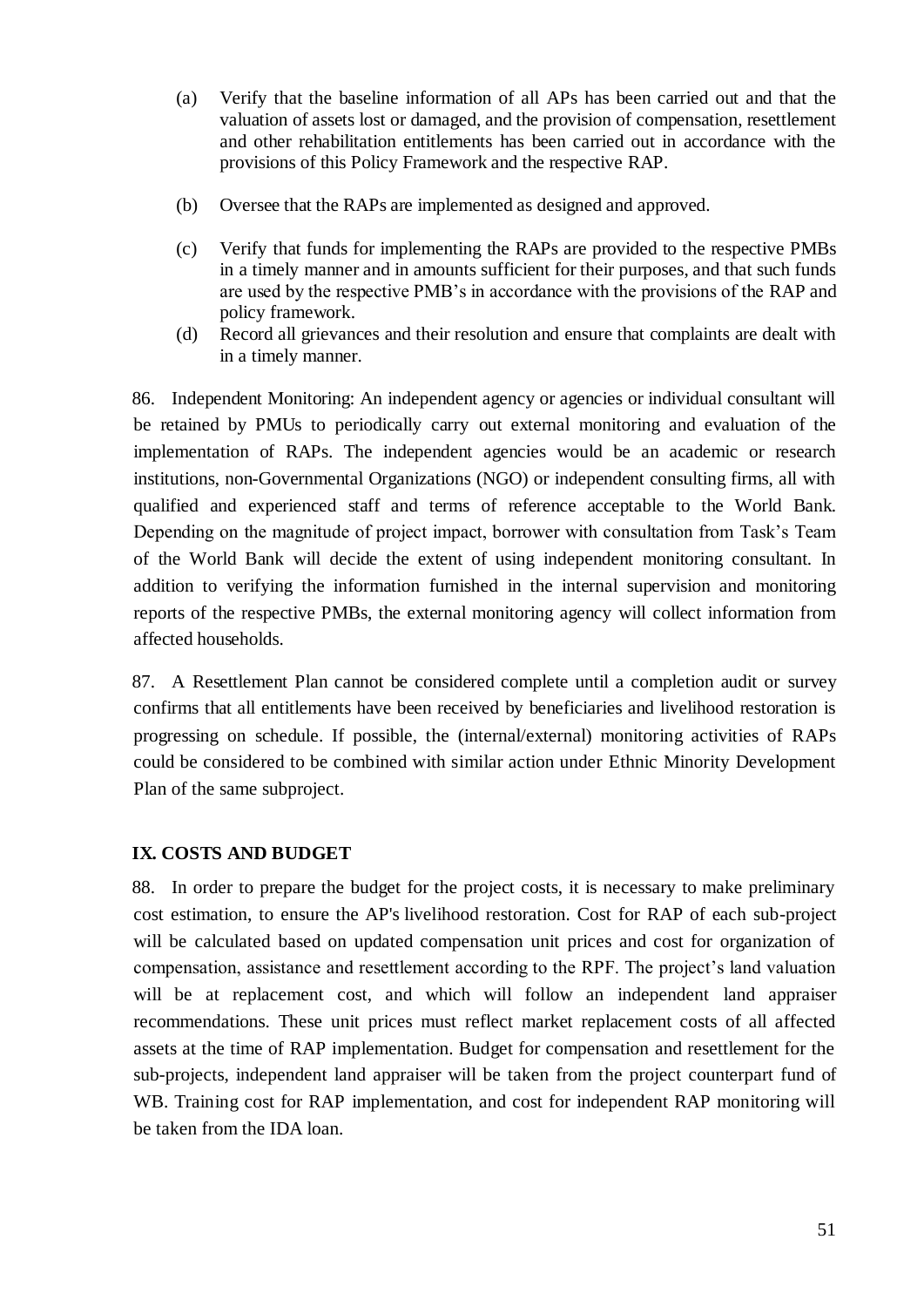#### <span id="page-56-0"></span>**Annexes:**

<span id="page-56-1"></span>**Annex 1: The following information will be given to PAPs in the project leaflet or in consultation meeting.**

**Project components and projects.** This includes the places where they can obtain more detailed information about the Project.

**Project impacts.** Impacts on the people living and working in the affected areas of the project, including explanations about the need for land acquisition for each project.

**PAPs rights and entitlements.** These will be defined for PAPs. A cut-off date will be announced to establish eligibility. The rights and entitlements for different impact on PAPs, including the entitlements for those losing businesses, jobs and income will be explained. Available options include for land-for-land and cash compensation, options regarding reorganizing and individual resettlement, provisions and entitlements to be provided for each PAP, entitlement to rehabilitation assistance and opportunities for project-related employment will all be discussed and explained.

**Grievance mechanism.** PAPs will be informed that the project policies and procedures are designed to ensure their pre-project living standards are restored. PAPs will also be informed that if there is any confusion or misunderstanding about any aspect of the Project, the resettlement committee can help resolve problems. If they have complaints about any aspect of the land acquisition, compensation, resettlement, and rehabilitation process, including the compensation rates being offered for their losses, they have the right to make complaints and to have their complaints heard. PAPs will receive an explanation about how to access grievance redress procedures. They will be given information with details of which office to contact and local contact points for grievance redress.

**Right to participate and be consulted.** The PAPs will be informed about their right to participate in the planning and implementation of the resettlement process. The PAPs will be represented in District's resettlement committees, and the representative for the PAP will be present whenever commune/district/provincial committees meet so that their participation in all aspects of the project is assured.

**Resettlement activities.** PAPs will be given an explanation regarding compensation calculations and compensation payments; monitoring procedures which will include interviews with a sample of PAPs; relocation to an individual location/self-relocation; and preliminary information about physical works procedures.

**Organizational responsibilities.** PAPs will be informed about the organizations and levels of Government involved in resettlement and the responsibilities of each, as well as the names and positions of the government officials with phone numbers, office locations, and office hours if available.

**Implementation schedule.** PAPs will receive the proposed schedule for the main resettlement activities and informed that physical works will start only after the completion of all resettlement activities and clearance. It will be clarified that they will be expected to move only after receiving full payment of compensation for their lost assets. Implementation schedules and charts will be provided to resettlement committees at all levels.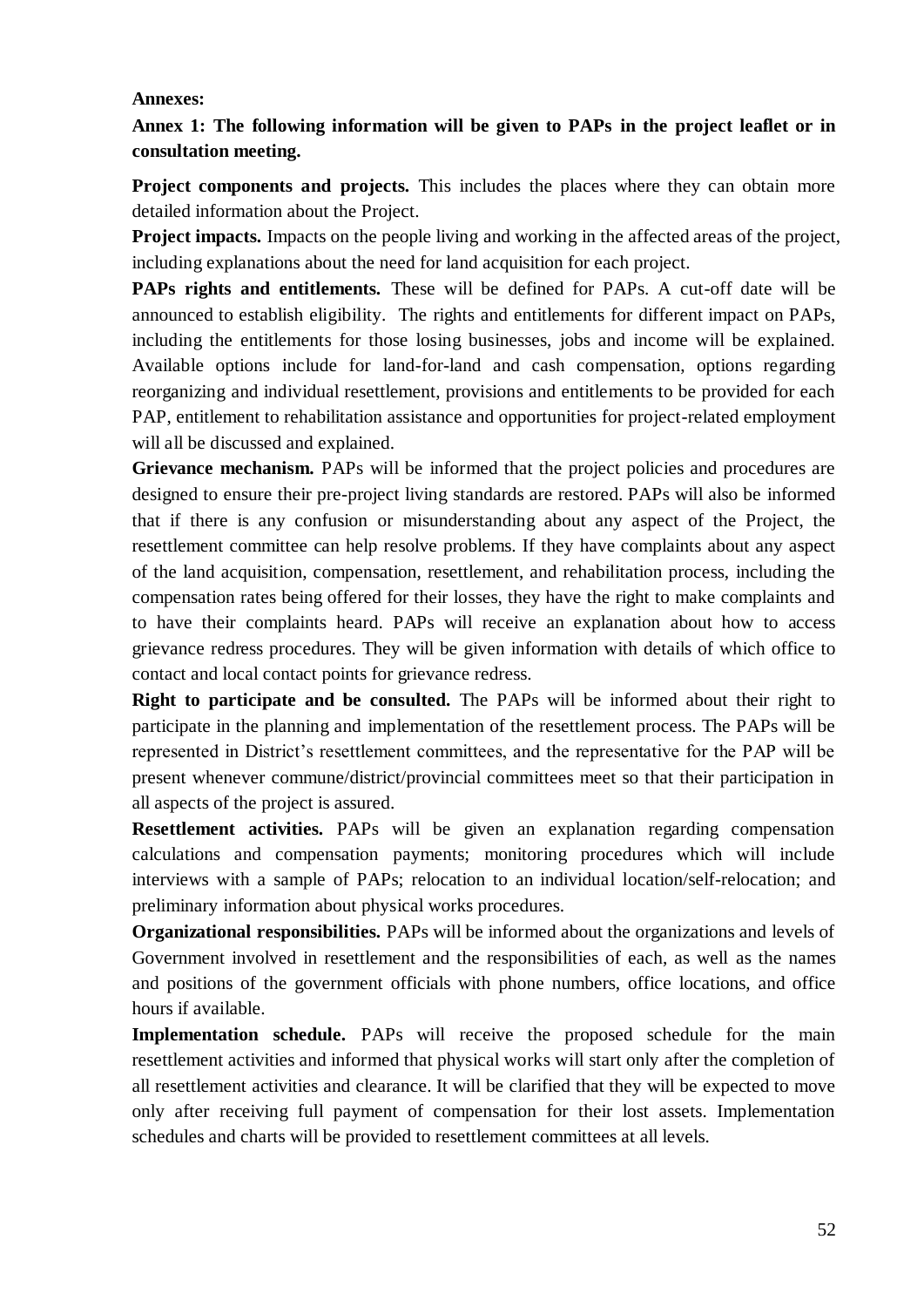| Type of<br><b>Indicators</b> | <b>Indicators</b>                                               | <b>Information Required in Monitoring and Evaluation</b>                                                                                                                                                                                                                                                                                                                                                                                                                                                                                                                                                                                                                                                                                                                                                                                          |  |  |  |
|------------------------------|-----------------------------------------------------------------|---------------------------------------------------------------------------------------------------------------------------------------------------------------------------------------------------------------------------------------------------------------------------------------------------------------------------------------------------------------------------------------------------------------------------------------------------------------------------------------------------------------------------------------------------------------------------------------------------------------------------------------------------------------------------------------------------------------------------------------------------------------------------------------------------------------------------------------------------|--|--|--|
|                              | <b>Staffing</b>                                                 | V Number of CPMU; PMUs and district staff/social<br>development and resettlement specialist assigned for<br>project implementation.                                                                                                                                                                                                                                                                                                                                                                                                                                                                                                                                                                                                                                                                                                               |  |  |  |
|                              | Consultation,<br>Participation,<br>and Grievances<br>Resolution | $\checkmark$ Number of consultations and participation programs<br>held with PAPs and various stakeholders;<br>$\checkmark$ Number and types of grievances received<br>from<br>beneficiaries and PAPs and the number of days<br>consumed in resolving them by concerned GRCs;<br>$\checkmark$ Number and names of representatives who participated<br>in the consultations and in the implementation of the<br>investment project.                                                                                                                                                                                                                                                                                                                                                                                                                |  |  |  |
| Process Indicators           | Operational<br>Procedures                                       | Types of forms used in recording the activities<br>✓<br>undertaken in the project implementation;<br>$\checkmark$ Efficiency of coordination with PMUs, district authority;<br>PAPs and other institutions/stakeholders;<br>Efficiency of CPMU; PMUs. and district government<br>$\checkmark$<br>staff;<br>$\checkmark$ Efficiency of compensation payment system;<br>Adequacy of logistical support for implementing the<br>$\checkmark$<br>investment project;<br>Assess if the project policies in RAPs have adequately<br>$\checkmark$<br>been complied with.<br>Indicate the issues and problems encountered in staffing,<br>$\checkmark$<br>during consultations and grievances resolution, and in                                                                                                                                          |  |  |  |
|                              | Compensation<br>and Entitlement                                 | the execution of operational procedures.<br>$\checkmark$ Number of PAPs awarded with housing units, if any;<br>$\checkmark$ Indicate if the type of compensation delivery is either<br>one time or installment:<br>$\checkmark$ Indicate the number of PAPs engaged transform crops/<br>livelihood, whose income generation activities,<br>or<br>livelihoods are affected as a result of construction;<br>Indicate if the number of relocated PAPs provided with<br>transportation assistance;<br>Indicate if food assistance were given to PAPs who<br>$\checkmark$<br>transferred to staging area or to other destinations;<br>Indicate if the PAPs were given allowance/assistance for<br>$\checkmark$<br>the dismantling and reconstruction of their housing units<br>in as well as for the dismantling of their structures upon<br>transfer. |  |  |  |
|                              | Social<br>Rehabilitation                                        | $\checkmark$ Indicate the number of person avoidance of potential<br>losses of agricultural production and farm income<br>resulting from floods and Salinity Transitions;<br>$\checkmark$ Indicate if the PAPs at the downstream will be safety<br>through avoidance of potential flood damage to houses,<br>farm areas and infrastructures;<br>Indicate the number of person (attention to women) that<br>$\checkmark$<br>attended<br>the<br>livelihood,<br>Participatory<br>Irrigation                                                                                                                                                                                                                                                                                                                                                          |  |  |  |

<span id="page-57-0"></span>**Annex 2: The indicators for monitoring and evaluation**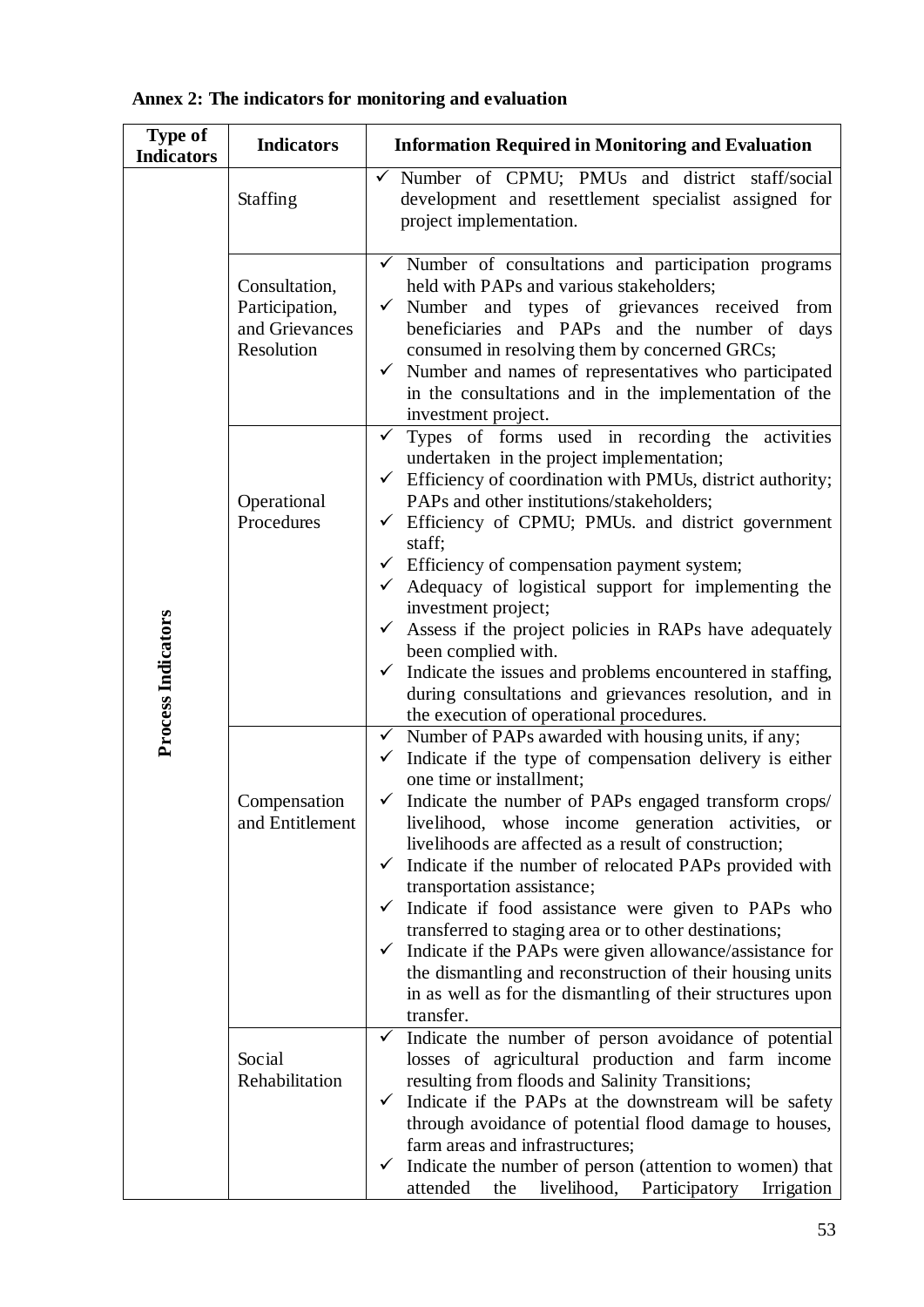|                          | Issues and<br>Problems<br>Encountered   | management (PIM), Integrated Crop Management<br>(ICM) trainings;<br>$\checkmark$ Indicate the number of PAPs, especially women, who<br>have improving livelihood after the training<br><sub>on</sub><br>livelihood development.<br>Indicate the issues and problems encountered in the<br>$\checkmark$<br>implementation of investment/s,<br>payment<br>of<br>compensation and entitlement and social rehabilitation |  |  |  |
|--------------------------|-----------------------------------------|----------------------------------------------------------------------------------------------------------------------------------------------------------------------------------------------------------------------------------------------------------------------------------------------------------------------------------------------------------------------------------------------------------------------|--|--|--|
|                          | Household                               | of PAPs.<br>Present income as compared to income from pre-project<br>$\checkmark$                                                                                                                                                                                                                                                                                                                                    |  |  |  |
| <b>Impact Indicators</b> | Earning<br>Capacity                     | level;<br>Employment of affected household members in<br>investment construction;<br>Change in income of farming households;<br>Increased agricultural area;                                                                                                                                                                                                                                                         |  |  |  |
|                          | Health and<br>Environment               | Problems/issues on waste management disposal;<br>Improved access to safe fresh water;<br>Improvement on health conditions of women and<br>children.                                                                                                                                                                                                                                                                  |  |  |  |
|                          | Changes in<br>Socio-cultural<br>Pattern | More women participating in PIM and training for ICM;                                                                                                                                                                                                                                                                                                                                                                |  |  |  |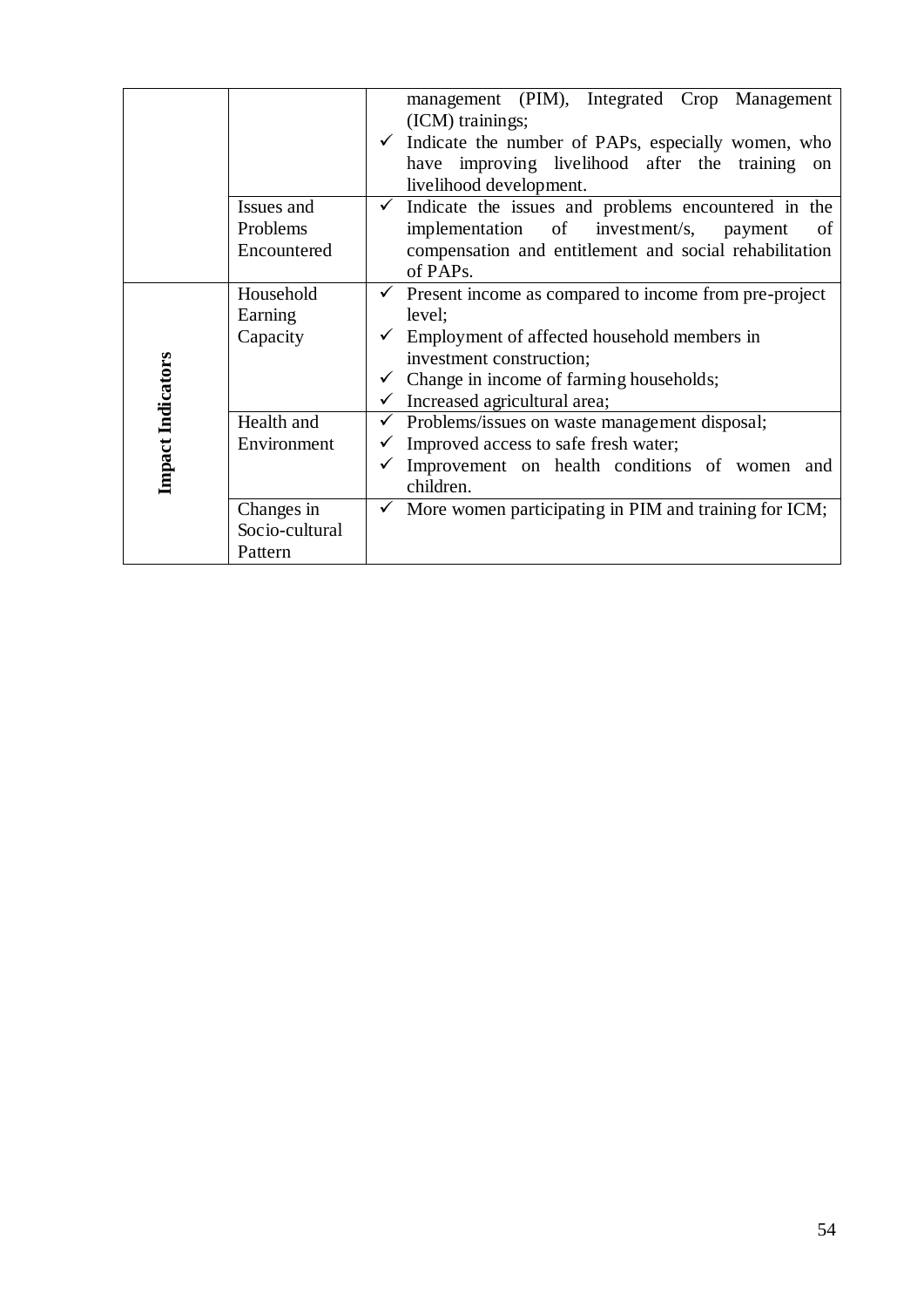#### **Annex 3: Summary of consultation Undertaken during RAP Preparation**

#### **Consultation during RAP Preparation**

1. Two rounds of consultation took place during RAP preparation. The first round was conducted in October and November 2015 and the second round, after disclosure, on 29 January 2016.

2. Table 1 summarizes the dates, locations and participants of these public meetings.

| Sub-project         | <b>Date</b> | Commune          |                                                      | <b>Participants</b>                                                                                                             |  |
|---------------------|-------------|------------------|------------------------------------------------------|---------------------------------------------------------------------------------------------------------------------------------|--|
| <b>First round</b>  |             |                  |                                                      |                                                                                                                                 |  |
| <b>Ben Tre</b>      | 5/11/2015   | An Hoa Tay       |                                                      | $A$ Hs<br>Farmer Union, Women Union,<br><b>Fatherland Front;</b><br>Local authorities of all communes                           |  |
| Kien Giang          | 26/10/2015  | Van Khanh        | $\overline{\phantom{a}}$<br>$\overline{\phantom{a}}$ | Affected HHs' representatives<br>Commune PC                                                                                     |  |
|                     | 27/10/2015  | Tan Thanh        | $\overline{\phantom{a}}$                             | Affected HHs' representatives<br>Commune PC                                                                                     |  |
|                     | 28/10/2015  | Nam Thai         |                                                      | Affected HHs' representatives<br>Commune PC                                                                                     |  |
| Tra Vinh Long       | 9/11/2015   | An Phu Tan       | $\overline{\phantom{a}}$                             | Affected HHs' representatives<br>Village head;                                                                                  |  |
|                     | 10/11/2015  | Tich Thien,      |                                                      | Farmer Union, Women Union,                                                                                                      |  |
|                     | 11/11/2015  | Trung Thanh Dong |                                                      | <b>Fatherland Front;</b>                                                                                                        |  |
|                     | 12/11/2015  | Trung Thanh Tay  | $\overline{\phantom{a}}$                             | Commune PC                                                                                                                      |  |
| An Giang            | 29/10/2015  | Phu Huu          |                                                      | Affected HHs' representatives                                                                                                   |  |
|                     | 30/10/2015  | Vinh Loc         |                                                      | Commune PC                                                                                                                      |  |
|                     | 31/10/2015  | Vinh Hau         |                                                      |                                                                                                                                 |  |
| <b>Second round</b> |             |                  |                                                      |                                                                                                                                 |  |
| All Sub-projects    | 29/01/2016  | Can Tho          | $\overline{\phantom{a}}$                             | Representatives of MARD, of each<br>province (PPC, DONRE, DARD,)<br>Representatives of affected<br>districts (DPC) and communes |  |

**Table 1: Date, Location and Participants to Public Consultation**

3. The following information was disseminated during these meetings:

a) Introduction about the sub-project;

- b)Preliminary design and demand for land acquisition for subprojects;
- c) The results of IOL for acquired land and other assets on acquired land;
- d)The policy of Vietnamese Government for resettlement and compensation as well as WB policy for involuntary resettlement;
- e) The estimated compensation unit price and the proposed entitlements;
- f) The procedures for payment of compensation and resettlement activities;
- g)The Grievance Redress Mechanism

#### **Concerns of affected HH**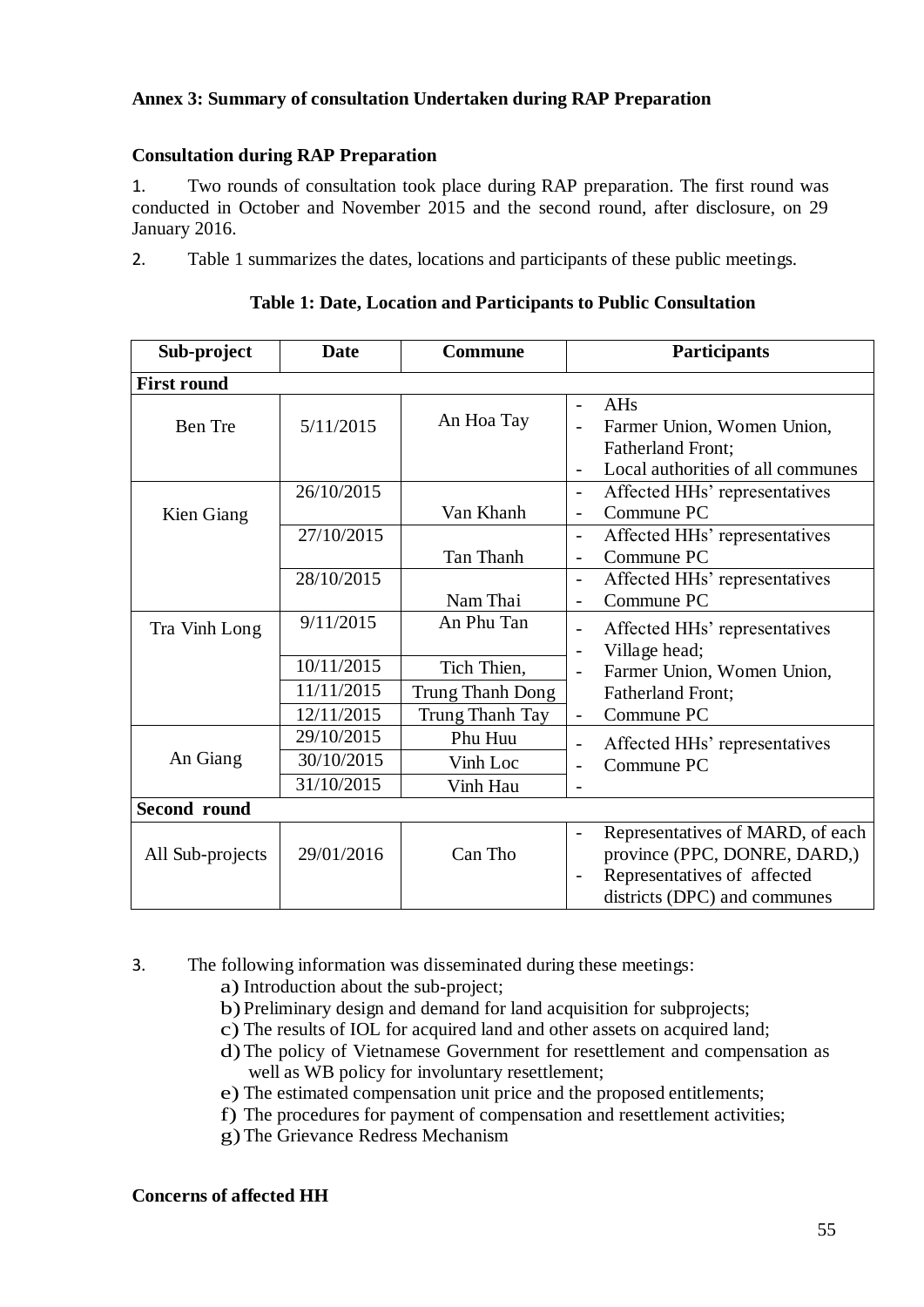4. The main concerns of the participants, for each sub-project, for the first round of consultation are summarized below. These concerns have been taken into account in the preparation of the resettlement plans.

- 5. Ben Tre Sub-Project
	- Compensation/entitlements
		- The two households agreed to receive compensation in cash for loss of land, structures and trees.
		- The two households indicated that for the trees a new assessment has to be done before site clearance, as the trees will grow from now to the site clearance; consultant answered that a DMS will be conducted before land clearance;
- 6. Kien Giang Sub-Project
	- Support to the Project
		- Participants indicated that the project has many positive impacts on improving local's social-economic development and improving transportation;
		- Participants hope the project will be implemented soon; the sluice gates will help to prevent saline intrusion as well as to keep fresh water for people to do 2 crops easily
		- Currently, saline intrusion is a main problem, people find hard to do 2 crops stably.
	- Compensation/entitlements
		- A large number of households are affected and HH have to be relocated; they agree on proposed compensation measures and all of them opted for selfrelocation;
		- Beside appropriate compensation, the project also need to create employment opportunities for affected people and Ethnic Minority HHs; training classes about career development to create jobs for the young EM have to be established.
	- Ethnic Minorities
		- EM people, in the sub-project area, mainly work as hired labors and collect crabs and snails, thus, their income is unstable and faced underemployment.
		- EM People live in temporary houses, so they need help to stabilize their lives.
		- Most of EM people are living on public land along the dike; they are poor HHs having neither residential nor production land, besides, their education level is also very low partly because of transportation difficulties, so children don't always go to school;
- 7. Tra Vinh Vinh Long Sub-Project
	- Impacts during construction
		- Construction firms should have suitable equipment for environmental protection during construction time, such as: watering, use of canvas for material covering;
	- Compensation/entitlements
		- It is necessary to have proper compensation policy for affected crop, asset;
	- Information
		- Need to inform PAPs about the work plan of resettlement and compensation implementation; information has to be disclosed;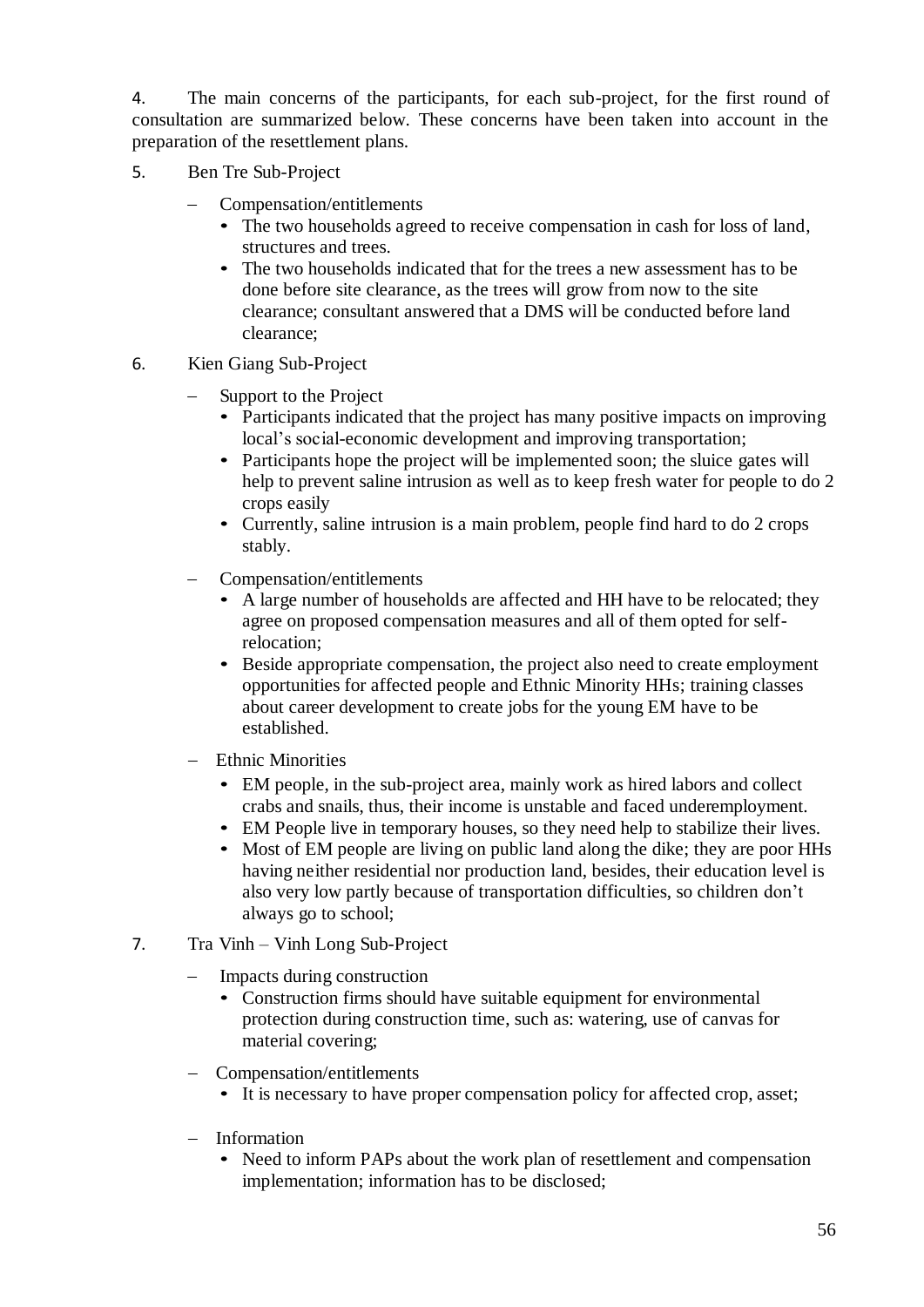- Resettlement Process
	- Commune needs to know detailed plan of the project activities, scope of land acquisition for transferring information to local people. The plan of land acquisition, compensation, resettlement and implementation of income restoration should be disclosed to affected people as soon as possible so they can take the initiative in resettlement
- Relocation
	- The physically displaced HHs needs to be resettled near the current area in order to avoid social impact to households
- 8. An Giang Sub-Project
	- Support to the Project
		- The participants strongly support the implementation of the project; they believe the project will bring large benefits on agricultural development to ensure the economic and social security for the people over the project area. The APs also expressed their desire that the project will start soon.
	- Compensation/entitlements
		- Some APs have no Land Use Right Certificate but can be legalized. The APs asked what they have to do for being legalized and/or to be provided a LURC before compensation; they are concern about the compensation in case of absence of LURC;
		- Almost of the APs claimed that prices now being applied by the province are fairly lower in comparison with the market prices and other provinces prices.
		- AHs are concerned that the remaining land, after land acquisition, will be with irregular shape and difficult to cultivate;
		- APs asked when the payment of compensation will be made once DMS done and which prices will apply? Aps are concerned about the potential increase of the price of land in the sub-project area due to the announcement of the project and they may have difficulties to buy new land; compensation should be done as soon as RAP is updated.
	- Resettlement planning
		- Graves's removal will take long time as it should be waiting until the end of the lunar year for graves owners to move the graves. This should be carefully considered in making project implementation schedule and various stages of compensation and land acquisition;
	- Information
		- The APs highly recommended that the procedures and plans for compensation, land handover and land clearance should be widely disclosed and APs could consult them to be well informed and to be prepared for their livelihoods.
		- The plan for land recovery, compensation, resettlement and implementation of income restoration and livelihoods development should be disclosed to affected people as soon as possible so they can take the initiative in resettlement.
	- Income Restoration
		- Some APs prefer to receive cash for livelihood restoration as it is more convenient;
		- The APs are also concerned that income restoration program should be well prepared in consultation with the relocated APs to ensure their life (mainly mere farmers) will be restored as soon as possible because the time to recover may be long and AH very be vulnerable to the changes and negative impacts.